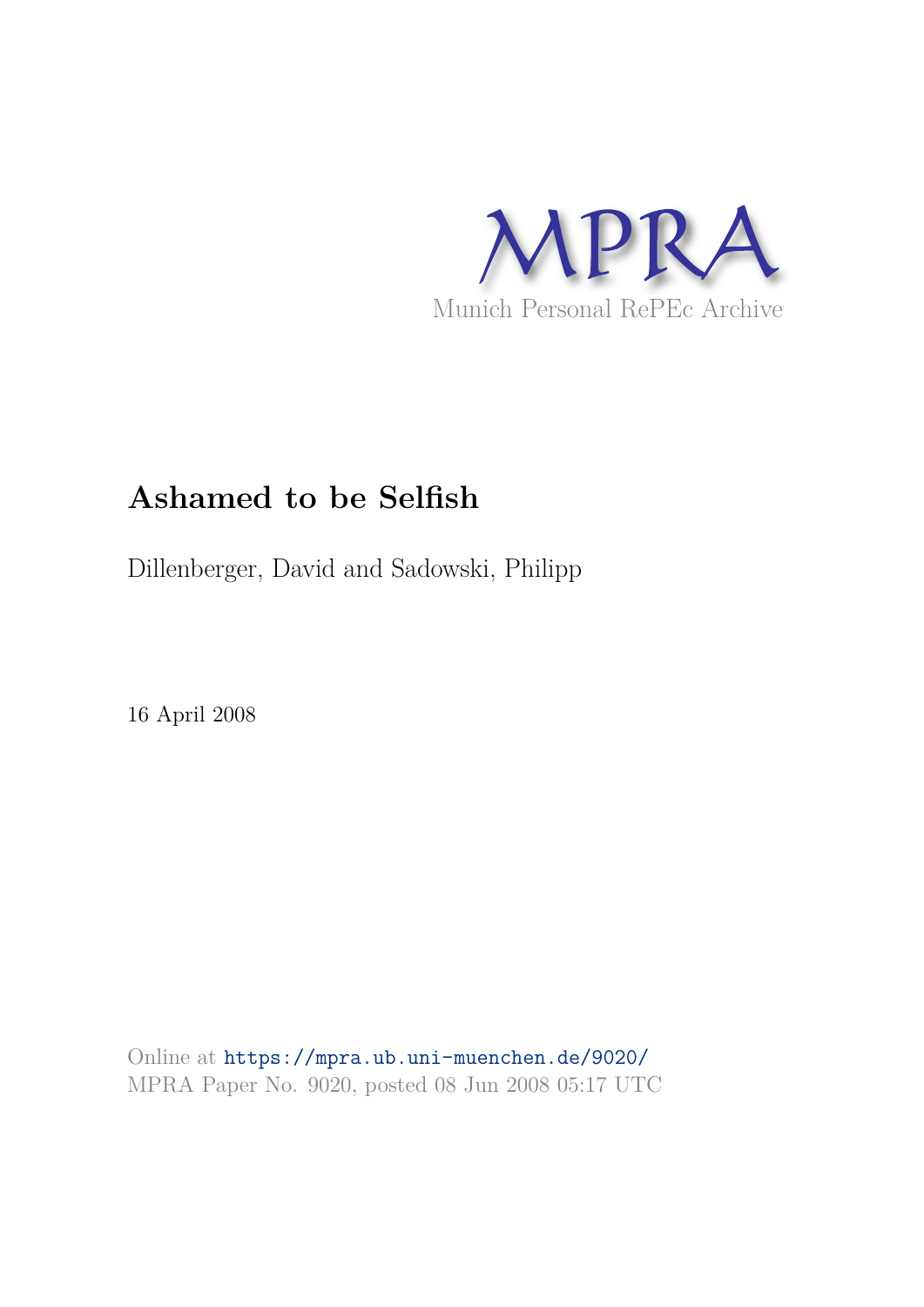## Ashamed to be Selfish $*$

David Dillenberger and Philipp Sadowski<sup>†</sup>

June 7, 2008

#### Abstract

We study a two-stage choice problem, where alternatives are allocations between the decision maker (DM) and a passive recipient. The recipient observes choice behavior in stage two, while stage one choice is unobserved. Choosing selfishly in stage two, in the face of a fairer available alternative, may inflict shame on DM. DM has preferences over sets of alternatives that represent period two choices. We axiomatize a representation that identifies DM's selfish ranking, her norm of fairness and shame. Altruism is the most prominent motive that can explain non-selfish choice. We identify a condition under which shame to be selfish can mimic altruism, when only stage-two choice is observed by the experimenter. An additional condition implies that the norm of fairness can be characterized as the Nash solution of a bargaining game induced by the secondstage choice problem. The representation is generalized to allow for finitely many recipients and applied to explain a social decision maker's incentive for obfuscation.

JEL Classifications: C78, D63, D64, D78, D80, D81

## 1. Introduction

#### 1.1. Motivation

The notions of fairness and altruism have attracted the attention of economists in different contexts. The relevance of these motives to decision making is both intuitively convincing and well documented. For example in a classic "dictator game," where one person gets to anonymously divide, say, \$10 between herself and a partner, people tend not to take the whole amount for themselves, but to give a sum of between \$0 and \$5 to the other player. They act as if they are trading off a concern for fairness or for the other person's incremental wealth and a concern for their  $own<sup>1</sup>$ . Thus, preferences for fairness as well as preferences

Preliminary. We thank Roland Benabou and Wolfgang Pesendorfer for their invaluable support. We are also grateful to Eric Maskin, Stephen Morris, Charles Roddie and Tymon Tatur for helpful suggestions. This paper was written in part while the authors were Graduate Prize Fellows at the University Center for Human Values, Princeton University. Financial support from the NSF under grant SES-0550540 is gratefully acknowledged.

<sup>&</sup>lt;sup>†</sup>Department of Economics, Princeton University, Princeton, NJ 08544, ddillenb@princeton.edu and sadowski@princeton.edu.

<sup>&</sup>lt;sup>1</sup>See for example Camerer  $(2003)$ .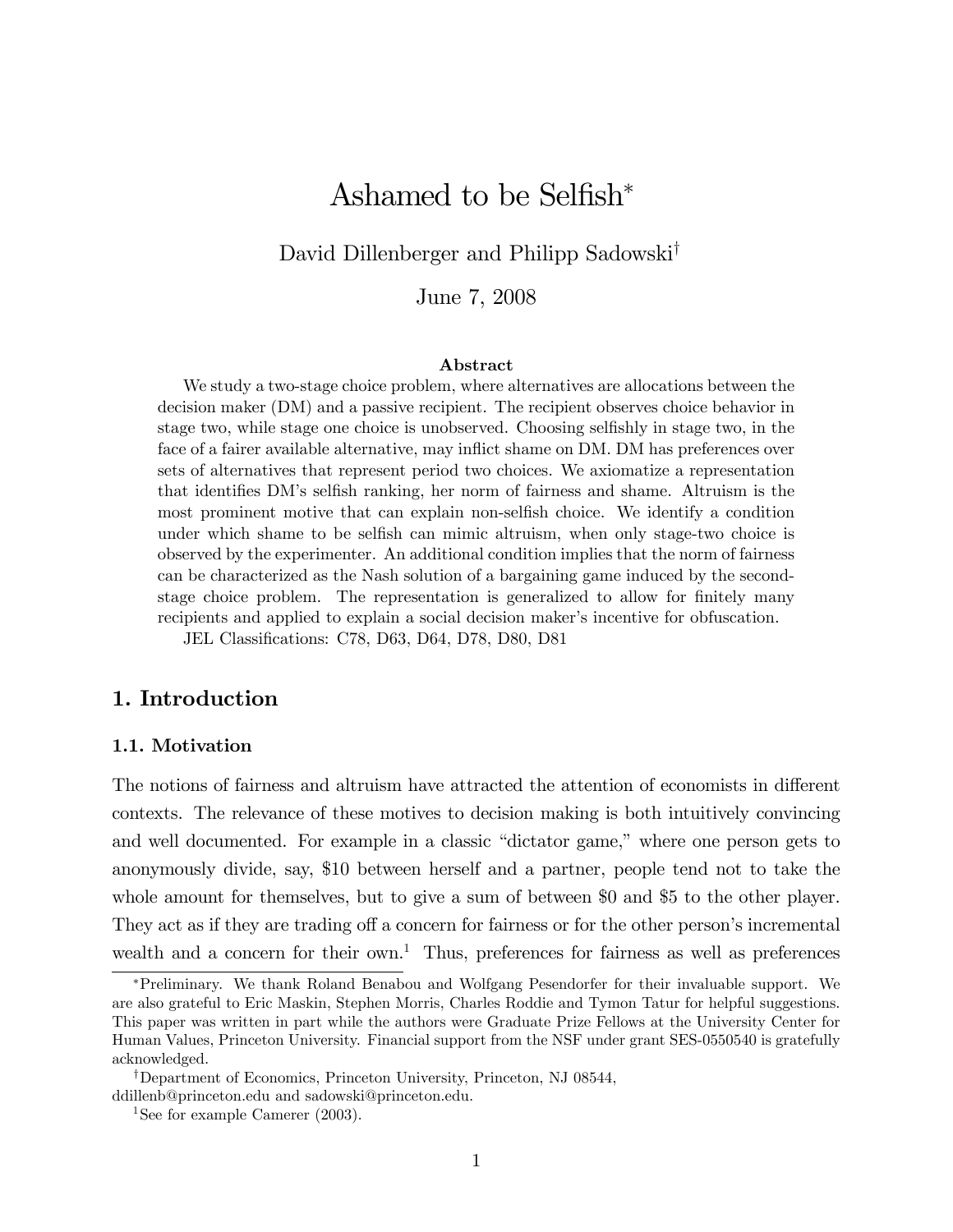for altruism have been suggested and considered (for example Fehr and Schmidt [1999], Anderoni and Miller [2002], and Charness and Rabin [2002]).

Recent experiments, however, show that this interpretation may be rash: Dana, Cain and Dawes (2006) study a variant of the same dictator game, where the dictator is given the option to exit the game before the recipient learns it is being played. If she opts out, she is given a specified amount of money and the recipient gets nothing, as the game has not taken place. It turns out that about a third of the participants choose to leave the game when offered \$9 for themselves and \$0 for the recipient. Write this allocation as  $(\$9, \$0)$ . Such behavior contradicts altruistic concern regarding the recipient's payoff, because then the allocation  $(\$9, \$1)$  should be strictly preferred. It also contradicts purely selfish preferences, as  $(\$10, \$0)$  would be preferred to  $(\$9, \$0)$ . Instead, people seem to suffer from behaving egoistically in a choice situation where they could dictate a fairer allocation. Hence, if they can avoid getting into such a situation, they happily do so. Real-life scenarios with this character could be:

 donating to a charity over the phone but wishing not to have been home when the call came,

crossing the road to avoid meeting a beggar.

Our explanation of this type of behavior is the following: Whether a personís actions are observed or not plays a crucial role in determining her behavior. We term "shame" the motive that distinguishes choice behavior when observed from choice behavior when not observed. In our model, individuals are selfish when not observed. Thus, concern for another person's payoff is motivated not by altruism, but by avoiding the feeling of shame that comes from behaving selfishly when observed.<sup>2</sup> The interpretation is that, if people are observed, they feel shame when they do not choose the fairest available alternative.<sup>3</sup>

We axiomatically formalize the notion of shame and its interaction with selfishness as described above. To this end, we consider games like the one conceived by Dana et al (2006) as a two-stage choice problem. In the first stage, the decision maker  $(DM)$  chooses a "menu," a set of payoff-allocations between herself and the anonymous recipient. This choice is not observed by the recipient. In the second stage, she makes a potentially anonymous choice from the alternatives on this menu, where the recipient observes the chosen alternative in full knowledge of the menu.<sup>4</sup> DM has well-defined preferences over sets of alternatives (menus).

<sup>&</sup>lt;sup>2</sup>To distinguish shame from guilt, note that guilt is typically understood to involve regret, even in private, while, according to Buss (1980), "shame is essentially public; if no one else knows, there is no basis for shame. [...] Thus, shame does not lead to self-control in private." We adopt the interpretation that even observation of a selfish behavior without identification of its purveyor can cause shame.

<sup>&</sup>lt;sup>3</sup>In a parallel work, Neilson (2006-b) entertains a very similar notion of shame. The questions and the methodology of the two works are different. Section 6 comments in more detail.

<sup>&</sup>lt;sup>4</sup>If the exit option is chosen in the aforementioned experiment by Dana et al, as in our setup, the recipient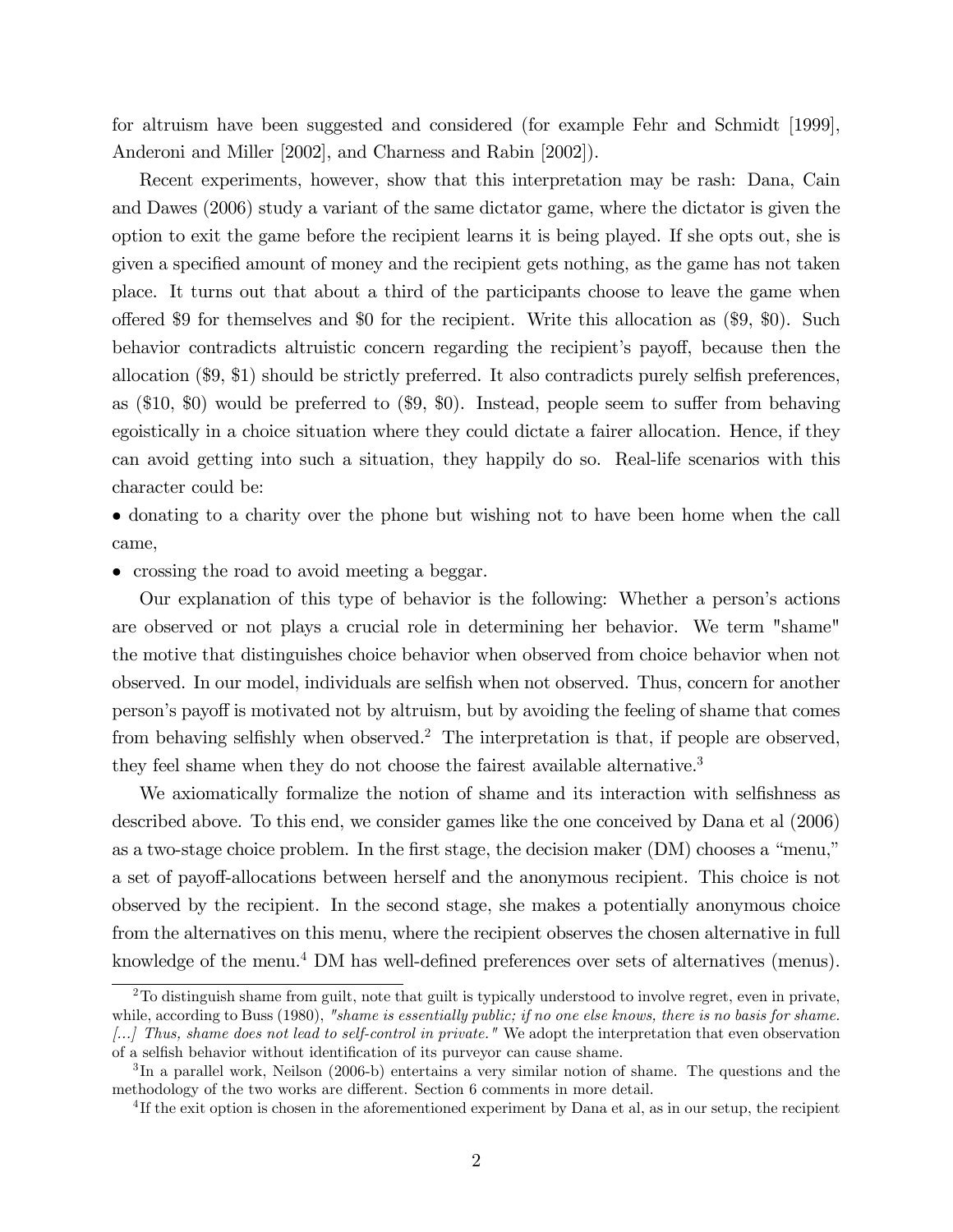Our interpretation of shame as the motivating emotion allows considerations of fairness to impact preferences only through their effect on second-stage choices, where the presence of a fairer option reduces the attractiveness of an allocation. The underlying normative notion of fairness is central to our model, because assumptions on the norm of fairness are indirect assumptions on DM's preferences. Assuming a *particular* norm of fairness is difficult, descriptively as well as normatively. Instead, we pose what we consider minimal normative constraints on fairness.

Our representation results establish a correspondence between DMís norm of fairness and her choice behavior. On the one hand, this illustrates how those minimal constraints on fairness impact choice. On the other hand, the particular norm of fairness used by DM can be elicited from her choice behavior.

#### 1.2. Illustration of Results

Denote a typical menu as  $A = \{(a_1, a_2), (b_1, b_2), ...\}$ , where the first and second components in each alternative are, respectively, the private payoff for DM and for the recipient. We pose axioms on DMís preferences over menus that allow us to establish a sequence of representation theorems. To illustrate our results, consider a special case of those representations:

$$
U(A) = \max_{(a_1, a_2) \in A} [u(a_1) + \beta \varphi(a_1, a_2)] - \beta \max_{(b_1, b_2) \in A} [\varphi(b_1, b_2)],
$$

where u and  $\varphi$  are increasing in all arguments. u is a utility function over private payoffs and  $\varphi(a_1, a_2)$  is interpreted as the fairness of the allocation  $(a_1, a_2)$ .

Alternatively, if we denote by  $a^*$  and  $b^*$  the two maximizers above, it can be written as:

$$
U\left(A\right) = \underbrace{u\left(a_1^*\right)}_{\text{value of private payoff}} - \underbrace{\beta\left(\varphi\left(b_1^*, b_2^*\right) - \varphi\left(a_1^*, a_2^*\right)\right)}_{\text{shame}}.
$$

This representation captures the tension between the impulse to maximize private payoff and the desire to minimize shame from not choosing the fairest alternative within a set. It evaluates a menu by the highest utility an allocation on the menu gets, where this utility depends on the menu itself. The utility function that is used to evaluate allocations is additive and has two distinct components. The first component,  $u (a_1)$ , gives the value of a degenerate menu (a singleton set) that contains the allocation under consideration. When

does not observe that there was a dictator, who could have chosen another allocation. In their experiment, the recipient is further unaware that another person was involved at all. It would be interesting to see how informing the recipient that some other person had received \$9 would change the experimental Öndings. This would correspond to our setup.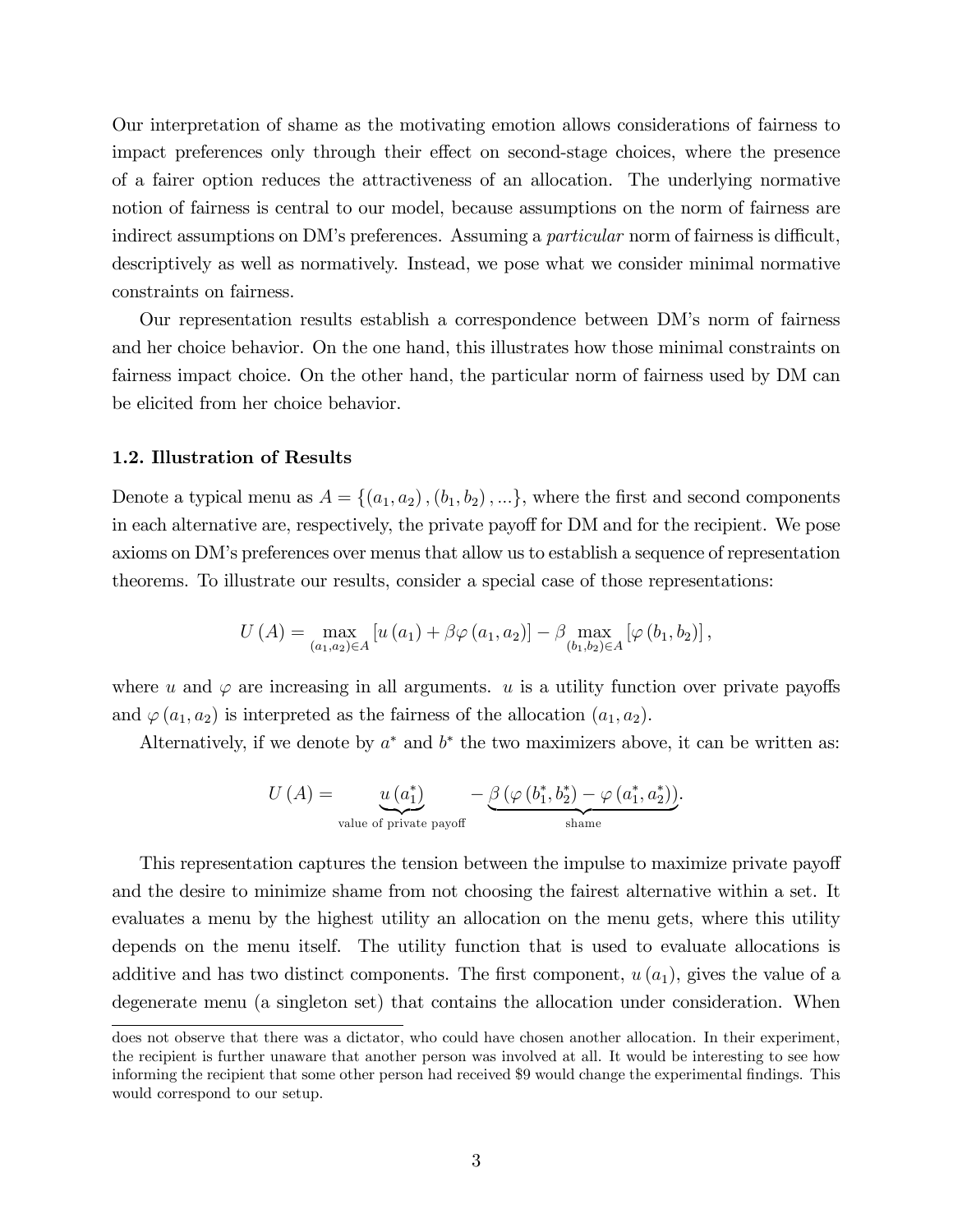evaluating degenerate menus, which leave DM with a trivial choice under observation, we assume her to be *selfish*: she prefers one allocation to another if and only if the former gives her a greater private payoff, independent of the recipient's payoff. The second component is "shame." It represents the cost DM incurs when selecting  $(a_1, a_2)$  in the face of the fairest available alternative,  $(b_1^*, b_2^*)$ .

As shame is evoked whenever this fairest available alternative is not chosen, we can relate choice to a second binary relation "fairer than," which represents DM's private norm of fairness. We assume that DM's private norm of fairness induces a Fairness Ranking of all alternatives, which is represented by  $\varphi(a_1, a_2)$ . We further assume that DM's norm of fairness satisfies Solvability, implying that the fairness ranking is never satiated in one player's payoff, and the *Pareto* criterion in payoffs, implying that  $\varphi$  is increasing in all arguments.

In the special case considered here, the shame from choosing  $(a_1, a_2)$  in stage two is  $\beta(\varphi(b_1^*, b_2^*) - \varphi(a_1, a_2)).$  Hence, even alternatives that are not chosen may matter for the value of a set, and larger sets are not necessarily better. To see this, consider the representation above with  $u(a_1) = a_1, \beta = \frac{1}{2}$  $\frac{1}{2}$  and  $\varphi(a_1, a_2) = a_1 a_2$ . Compare the sets  $\{(10, 1), (4, 3)\},$  $\{(10,1)\}\$  and  $\{(4,3)\}\$ . Evaluating these sets we find  $U\{(10,1), (4,3)\}=9, U\{(10,1)\}=10$ and  $U\{(4,3)\}=4$ . To permit such a ranking, we assume a version of Left Betweenness, which allows smaller sets to be preferred over larger sets. Left Betweenness weakens the Set Betweenness assumption first introduced by Gul and Pesendorfer (2001), henceforth GP. Theorem 1 establishes that our weakest representation, which captures the intuition discussed thus far, is equivalent to the collection of all the above assumptions.

Selfishness leaves no room for altruism. Suppose, however, that only the second stage of the procedure is observed (for example, because DM, as in the classic dictator game, never gets to choose between menus). In this case, our representations might conform with DM behaving as if she had direct interest in the recipient's welfare and had to trade off this altruistic motive with concerns about her private payoff. We argue that it is hard to reconcile such an interpretation with observing any choice reversal in stage two. Thus, when observing stage two in isolation, shame can mimic altruism only if the induced choice ranking is set independent. Theorem 2 establishes that, given the assumptions made so far, an additional separability assumption on preferences over sets, Consistency, is equivalent to the existence of such a ranking. In the special case of our representation considered above, the induced choice behavior satisfies *Consistency*. To see this, regroup the terms as follows:

$$
U(A) = \underbrace{\max_{(a_1, a_2) \in A} [u(a_1) + \beta \varphi(a_1, a_2)]}_{\text{second stage choice criterion}} - \underbrace{\beta \max_{(b_1, b_2) \in A} [\varphi(b_1, b_2)]}_{\text{effect of fiarest alternative}}.
$$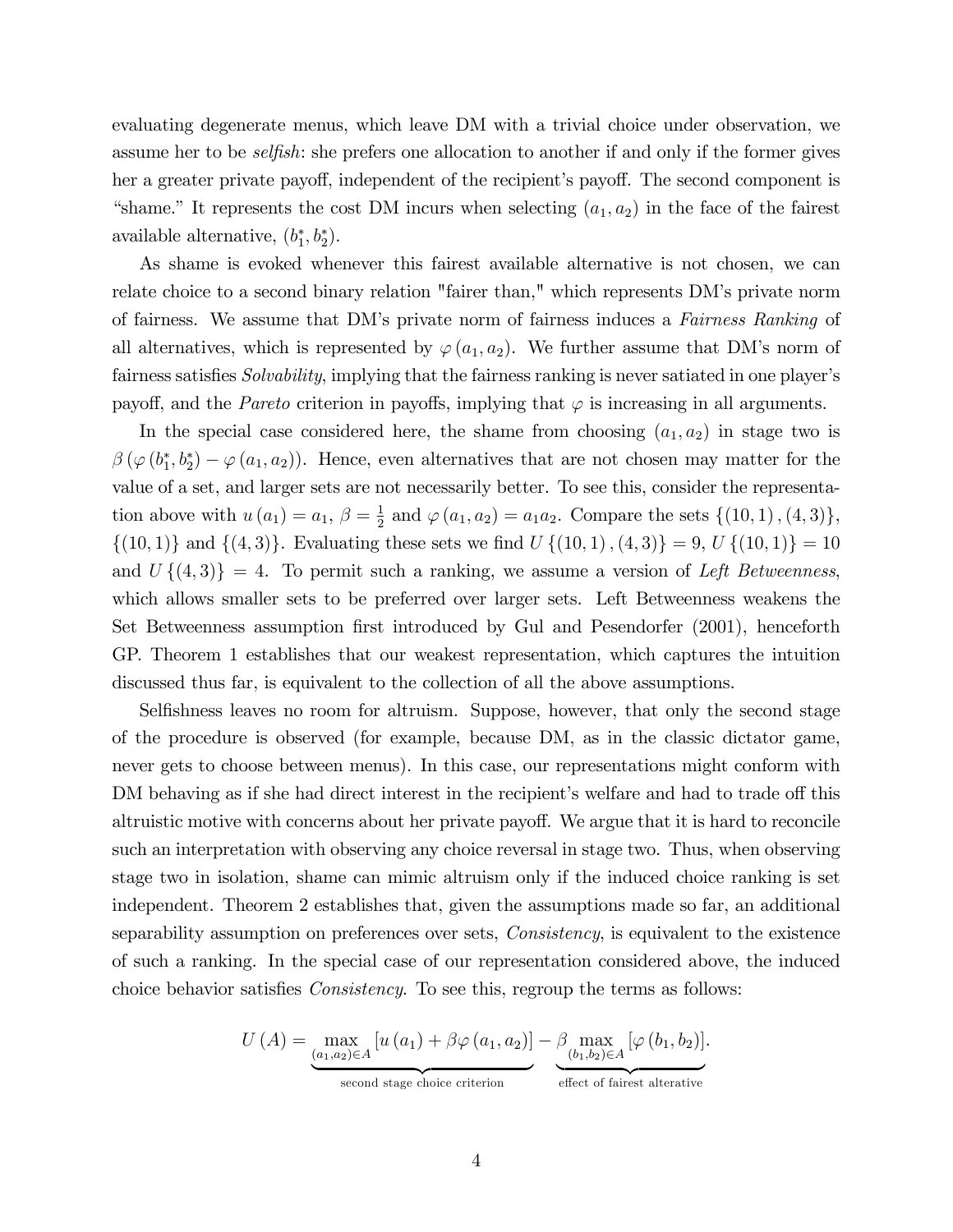We further specify the norm of fairness by assuming that the private payoffs to the two players have Independent Fairness Contributions: The fairness contribution of raising one player's payoff can not depend on the level of the other player's payoff. The idea is that interpersonal utility comparisons are infeasible. With this additional assumption, Theorem 3 establishes that there are two utility functions,  $v_1$  and  $v_2$ , evaluated in the payoff to DM and the recipient respectively, such that the value of their product represents the fairness ranking,  $\varphi(a_1, a_2) = v_1(a_1) v_2(a_2)$ . Thus, the fairest alternative within a set of alternatives can be characterized as the Nash Bargaining Solution (NBS) of an associated game. Because the utility functions used to generate this game are private, so is the norm.<sup>5</sup> We argue that when based on true selfish utilities, the NBS is a convincing fairness criterion in our context. Those utilities, however, may not be publicly known, especially in anonymous choice situations, and therefore, DM may not be able to base her evaluation on true selfish utilities. Nevertheless, one can assess the descriptive appeal of the representation by asking whether the utilities comprising the norm at least resemble selfish utilities.

**Example:** Let  $u(a_1) = a_1, \, \varphi(a_1, a_2) = v_1(a_1) v_2(a_2) = a_1 a_2$  and  $\beta = \frac{1}{2}$  $\frac{1}{2}$ . This implies that selfish utility  $u$  is risk neutral and unbounded, and that the utilities  $v$ , which are used to generate the fairness ranking, coincide with  $u$ . Shame is half the difference between the Nash-product of the fairest and the chosen alternatives. Reconsider the experiment by Dana et al (2006) mentioned above, with the added constraint that only integer values are possible allocations. The set  $A = \{(10,0), (9,1), (8,2), ..., (0,10)\}\$  then corresponds to the dictator game. It induces the imaginary bargaining game with possible utilityallocations  $\{(10, 0), (9, 1), (8, 2), ..., (0, 10), (0, 0)\},$  where the imaginary disagreement point is  $\lim_{(x,y)\to 0}$  $(v_1^{-1}(x), v_2^{-1}(y)) = (0,0)$ . According to the NBS, (5,5) would be the outcome of the bargaining game. Its fairness is  $5 \cdot 5 = 25$ . To trade off shame with selfishness, DM chooses the alternative that maximizes the sum of private utility and fairness,  $a_1 + a_1 a_2$ , which is (6, 4). Its fairness is  $6 \cdot 4 = 24$  and the shame incurred by choosing it is  $\frac{1}{2}$ . Hence  $U(A) = 5.5$ . From the singleton set  $B = \{(9, 0)\}\,$ , which corresponds to the exit option in the experiment, the choice is trivial and  $U(B) = 9$ . This example illustrates both the tension DM is exposed to when choosing from a large set and the reason why she might prefer a smaller menu.

Finally, Theorem 4 extends the former representations by allowing DM to be responsible for the welfare of many other recipients. This extension is then applied to model a social decision maker who is able to alter the transparency of her policies' consequences. Policies

 $5$ Therefore, the fairness ranking could also be represented by a different functional, based on different utilities.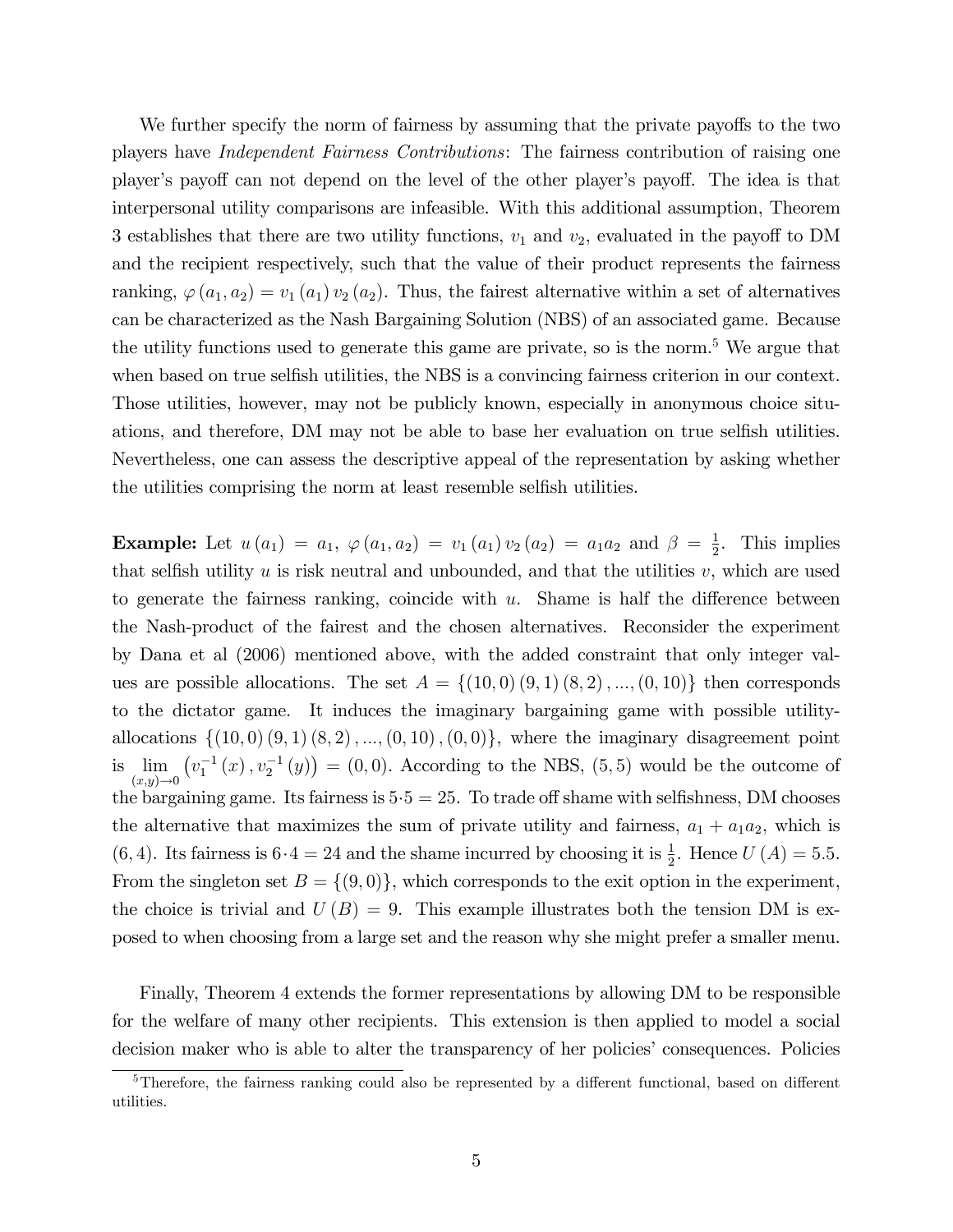create social value, but also have a redistributive component. DM faces a trade-off when choosing the transparency of her policies: More transparency makes it easier for the public to perceive fair choices as such, while less transparency makes it harder for society to detect selfish choices. Shame, therefore, might lead her to implement policies with relatively opaque consequences.

The organization of the paper is as follows: Section 2 presents the basic model and a representation that captures the concepts of fairness and shame. Section 3 isolates a choice criterion from the choice situation. Section 4 further specifies the fairness ranking. Section 5 extends the representation to Önitely many other players and suggests an application to a social decision maker. Section 6 points out connections to existing literature and section 7 concludes.

### 2. The Model

Let K be the set of all finite subsets of  $\mathbb{R}^2_+$ .<sup>6</sup> Any element  $A \in K$  is a finite set of alternatives. A typical alternative  $\mathbf{a} = (a_1, a_2)$  is interpreted as a payoff pair, where  $a_1$  is the private payoff for DM and  $a_2$  is the private payoff allocated to the (potentially anonymous) other player, the recipient. Endow  $K$  with the topology generated by the Hausdorff metric, which is defined for any pair of non-empty sets,  $A, B \in K$ , by:

$$
d_{h}(A, B) := \max \left[ \operatorname*{maxmin}_{\mathbf{a} \in A} b(\mathbf{a}, \mathbf{b}), \operatorname*{maxmin}_{\mathbf{b} \in B} d(\mathbf{a}, \mathbf{b}) \right],
$$

where  $d : \mathbb{R}_+^2 \to \mathbb{R}_+$  is the standard Euclidian distance.

Let  $\succ$  be a continuous preference relation (weak order) over K. We write  $A \succ B$  if DM strictly prefers A to B. The associate weak preference,  $\succeq$  and the indifference relation,  $\sim$ are defined in the usual way.

The choice of a menu  $A \in K$  is not observed by the recipient, while the choice from any menu is. We call the impact this observation has on choice "shame." Of course various other regarding preferences that are not impacted by observation could be present as well. We do not account for those, as our aim is not to describe a range of possible attitudes toward others, but to derive a tractable representation according to which DM distinguishes the two stages in an intuitive way.

The first axiom specifies DM's preferences over singleton sets.

 $P_1$  (Selfishness)  $\{a\} \succ \{b\}$  if and only if  $a_1 > b_1$ .

<sup>&</sup>lt;sup>6</sup>With  $\mathbb{R}_+$  we denote the positive reals including 0.  $\mathbb{R}_{++}$  denotes the positive reals without 0.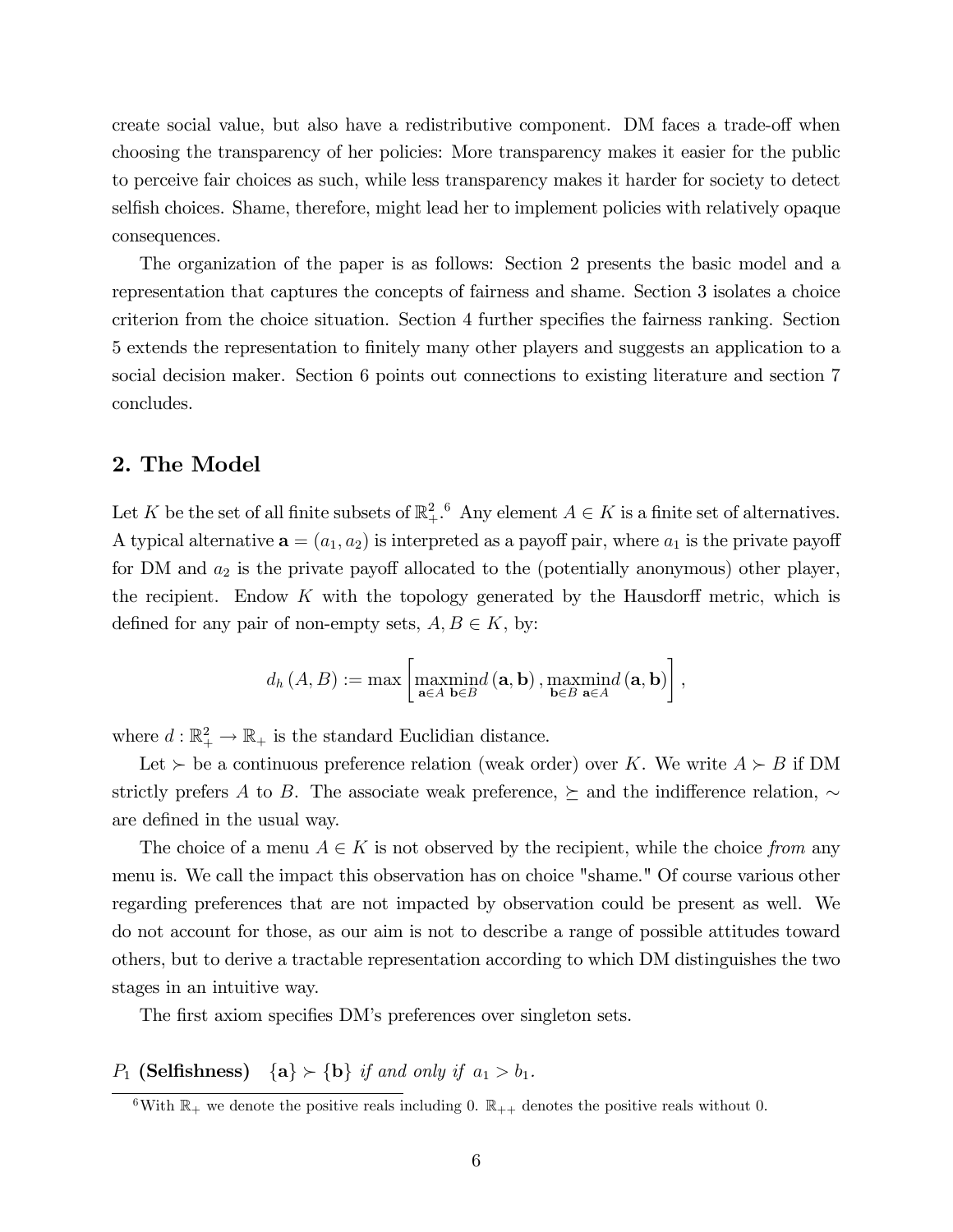A singleton set  ${a}$  is a degenerate menu that contains only one feasible allocation,  $(a_1, a_2)$ . It leaves DM with a trivial choice to be made when being observed in the second stage. Therefore, the ranking over singleton sets can be thought of as the ranking over allocations that are imposed on DM. We contend that there is no room for shame in this situation; choosing between two singleton sets reveals DM's "true" preferences over allocation outcomes. The axiom states that DM is not concerned about the payoff to the second player when evaluating such sets; she compares any pair of alternatives based solely on the first component, her private payoff. If, for example, DM had an altruistic concern for fairness in the dictator game previously described, she would strictly prefer the menu  $\{(9, 1)\}\)$  to  $\{(9,0)\}\.$  P<sub>1</sub> rules out such altruistic concerns. Negative emotions regarding the other player, such as spite or envy, are ruled out as well.

The next axiom captures that shame is a mental cost, which is invoked by unchosen alternatives.

 $P_2$  (Strong Left Betweenness) If  $A \succeq B$ , then  $A \succeq A \cup B$ . Further, if  $A \succ B$ and  $\exists C$  such that  $A \cup C \succ A \cup B \cup C$ , then  $A \succ A \cup B$ .

We assume that adding unchosen alternatives to a set can only increase shame. Therefore, no alternative is more appealing when chosen from  $A \cup B$ , than when chosen from one of the smaller sets, A or B. Hence,  $A \succeq B$  implies  $A \succeq A \cup B$ .<sup>7</sup> Furthermore, if additional alternatives add to the shame incurred by the original choice from a menu  $A \cup C$ , then they must also add to the shame incurred by any choice from the smaller menu A. Thus, if there is C such that  $A \cup C \succ A \cup B \cup C$  and if  $A \succ B$ , then  $A \succ A \cup B$ .

Shame, which is the only motive DM knows beyond selfishness, must refer to some personal norm that determines what the appropriate choice should have been. In our interpretation, this norm is to choose one of the fairest available allocations. Interpreting "fairness" as a property of an allocation, which is independent of the menu it is on, we consider a binary relation  $\succ_f$  over  $\mathbb{R}^2_+$  as a second primitive.

#### **Definition:** If  $b \succ_f a$ , we say that DM considers b to be *fairer than* a.

Some of the axioms below are imposed on  $\succ_f$  rather than on  $\succ$  and are labeled by F instead of P. The underlying notion of fairness is at the heart of those assumptions.<sup>8</sup> To

<sup>7</sup>This is the "Left Betweenness" axiom. It appears in Dekel, Lipman and Rustichini (2005) and is a weakening of "Set Betweenness" as first posed in GP.

<sup>&</sup>lt;sup>8</sup>In everyday language, "fair" is sometimes used to capture various different notions. According to the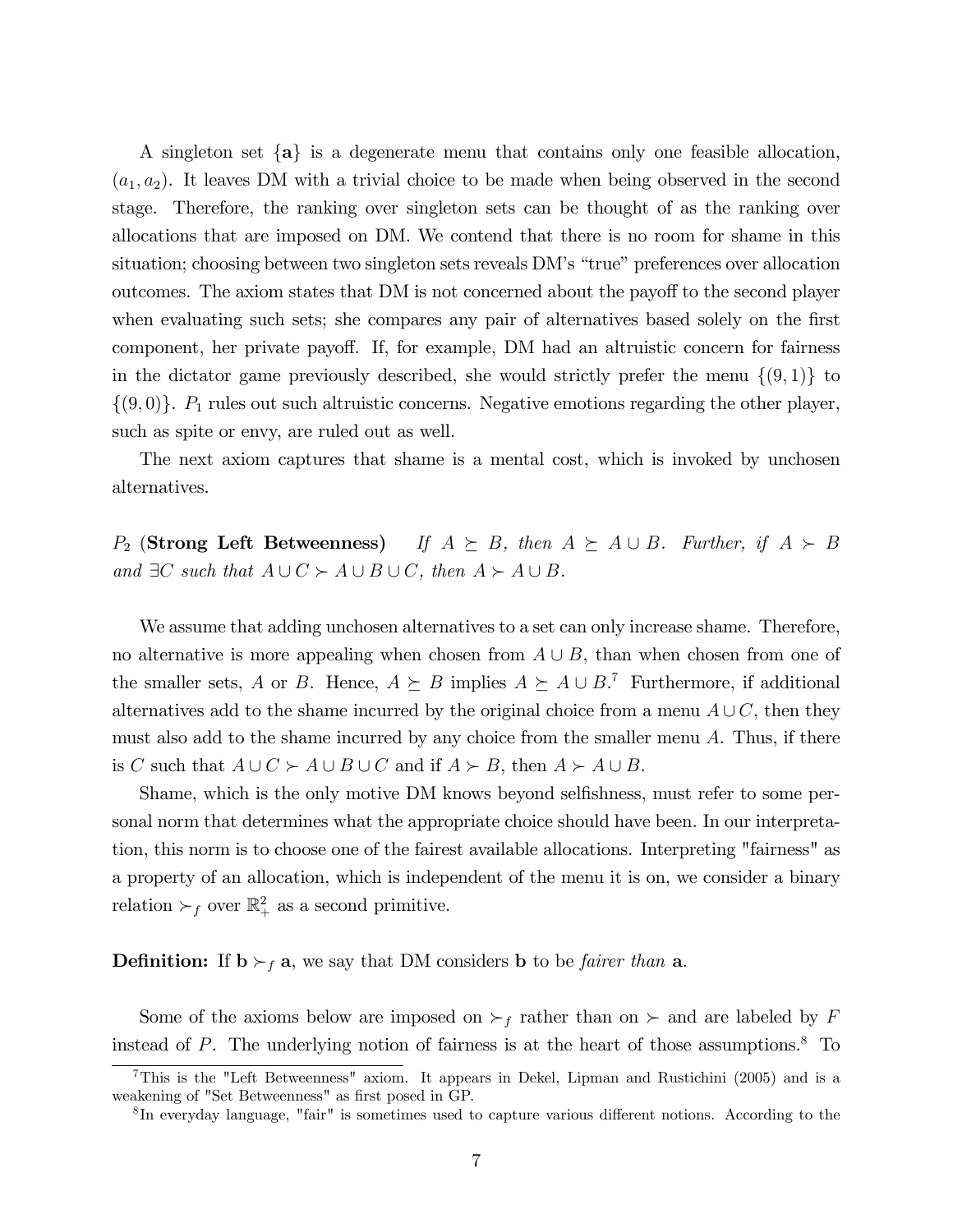make them descriptively intuitive, we emphasize their normative appeal, implying that DM will want her norm of fairness to satisfy them. Making these assumptions directly on  $\succ_f$  is natural. The relation  $\succ_f$  is not directly observable, but the next axiom relates it to observable choice behavior. One contribution of our work is that the implications of  $F$ -axioms on  $\succ$  are most easily understood from the representation.

P<sub>3</sub> (Shame) If  $\exists A \in K$  with  $\mathbf{a} \in A$ , such that  $A \succ A \cup \{\mathbf{b}\}\$ , then  $\mathbf{b} \succ_f \mathbf{a}$ .

 $A \succ A \cup \{b\}$  implies that b adds to the shame incurred by the original choice in A. The interpretation is that DM is concerned about not choosing a fairest available alternative. Thus, **b** must be fairer than any alternative in A, in particular  $\mathbf{b} \succ_f \mathbf{a}$ .

**Definition:** We say that DM is *susceptible to shame* if there exists A and B with  $A \succ A \cup B$ .

Note that for a DM who is purely selfish,<sup>10</sup>  $\succ_f$  is empty.

 $F_1$  (Fairness Ranking)  $\succ_f$  is an anti-symmetric and negatively transitive binary relation.

Our discussion rests on the assumption that DM can rank alternatives according to their fairness. In  $\mathbb{R}^2_+$  and with increasing utility from self-payoffs, this assumption is not unreasonably restrictive.<sup>11</sup>

Combined with  $P_3$ ,  $F_1$  implies that only one alternative in each menu, the fairest, is responsible for shame.

 $F_2$  (Pareto) If DM is susceptible to shame, then  $a \ge b$  and  $a \ne b$  imply  $a \succ_f b$ .

According to this axiom, absolute, as opposed to relative, well-being matters; the Pareto

$$
A \succ B \Leftrightarrow \max_{\mathbf{a} \in A} a_1 > \max_{\mathbf{b} \in B} b_1.
$$

Thus, for a purely selfish DM,  $A \succ B$  implies  $A \sim A \cup B$ .

 $11$  If, instead, there were a globally most prefered self-payoff, this assumption would rule out very reasonable preference rankings.

Merriam-Webster Collegiate Dictionary (Tenth Edition, 2001) "Fair implies an elimination of one's own feelings, prejudices, and desires so as to achieve a proper balance of conflicting interests." This is the definition of "fair" we base our arguments on.

 $9$ The notion of "fairer than" is analogous to the definition of "more tempting than" in Gul and Pesendorfer (2005).

<sup>&</sup>lt;sup>10</sup>This corresponds to the "standard" economic agent, whose preferences satisfy the following variant of  $P_1$ :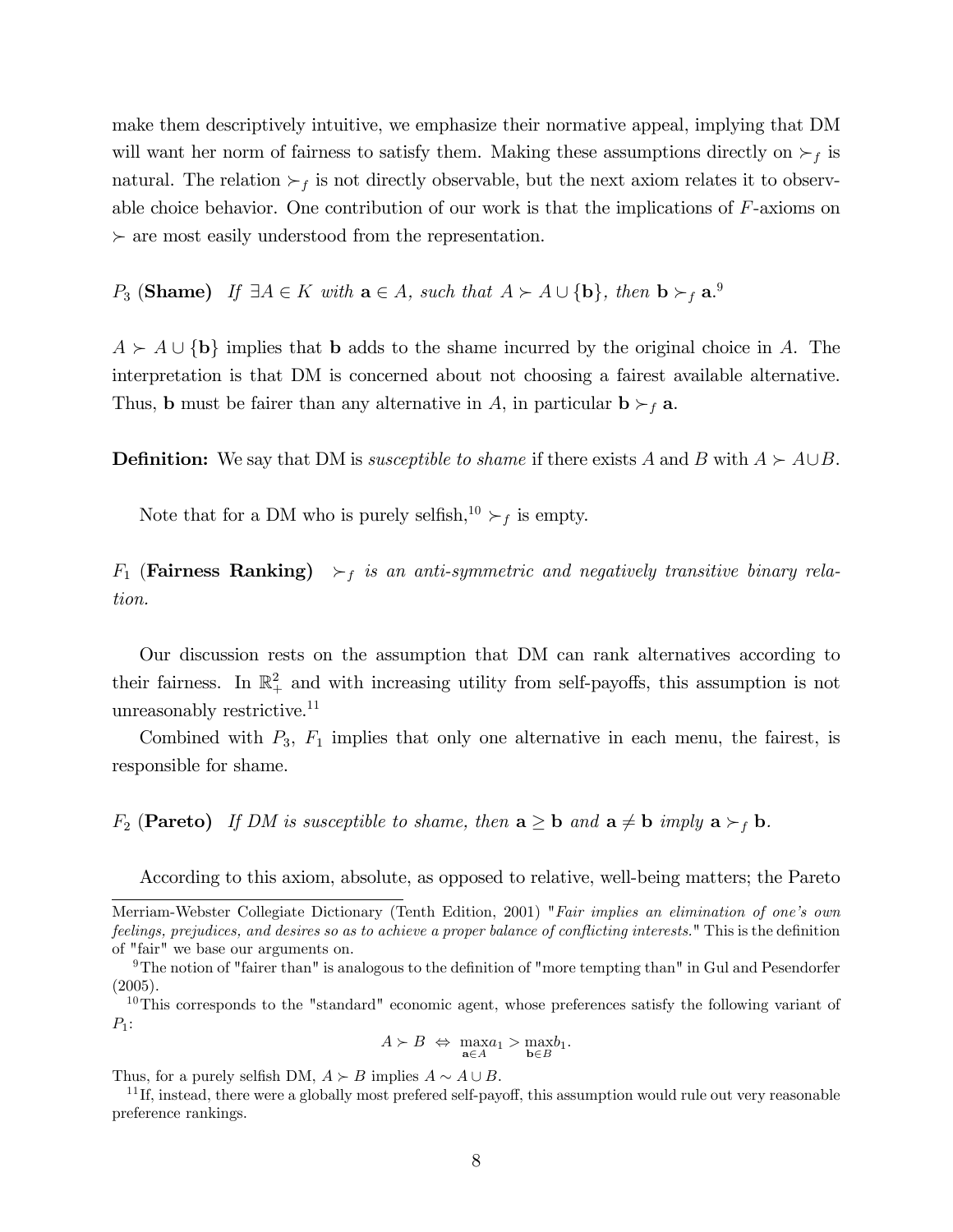criterion excludes notions such as "strict inequality aversion." The resulting concept of fairness must have some concern for efficiency. In the case where there truly is no potential for redistribution, we believe that people find the Pareto criterion a reasonable requirement for one allocation to be fairer than another.<sup>12</sup>

 $F_3$  (Solvability) If  $(a_1, 0) \nless_f (b_1, b_2)$  then  $\exists x$  such that  $(a_1, x) \sim_f (b_1, b_2)$ . Analogously, if  $(0, a_2) \nless_f (b_1, b_2)$  then  $\exists y$  such that  $(y, a_2) \sim_f (b_1, b_2)$ .

Ignoring the qualifier, the axiom states that in order to make two allocations deemed equally fair, any variation in the level of one person's payoff can always be compensated by appropriate variation in the level of the other person's payoff. This requires  $\succ_f$  never to be satiated in any person's payoff. Relying on  $F_2$ , the qualifiers take into account that monetary payoffs are bounded below by 0. For example,  $F_3$  implies that there is a sum x, such that  $(x, 1) \sim_f (10, 10)$ . This assumption captures the insight that any fairness ranking with a concern for efficiency must go beyond the Pareto principle and trade off, in some manner, payoffs across individuals.

As  $\succ$  is continuous,  $\succ_f$  is continuous in all alternatives for which  $P_3$  relates  $\succ$  to  $\succ_f$ .  $F_1 - F_3$  imply that this is the case on  $\mathbb{R}_+ \times \mathbb{R}_{++}$ .<sup>13</sup> Assuming that  $\succ_f$  is continuous even in alternatives for which  $P_3$  does not relate  $\succ$  to  $\succ_f$  has obviously no implication for choice. For ease of exposition, we assume in all what follows that  $\succ_f$  is continuous on all of  $\mathbb{R}^2_+$ .

**Theorem 1** If DM is susceptible to shame, then  $\succ$  and  $\succ$ <sub>f</sub> satisfy  $P_1 - P_3$  and  $F_1 - F_3$  respectively, if and only if there exist continuous and strictly increasing functions  $u : \mathbb{R}_+ \to \mathbb{R}$ ,  $\varphi:\mathbb{R}_+^2\to\mathbb{R}$  and a continuous function  $g:\mathbb{R}_+^2\times \varphi(\mathbb{R}_+^2)\to\mathbb{R}$ , weakly increasing in its second argument and satisfying:  $g(\mathbf{a},x) \geq 0$  whenever  $\varphi(\mathbf{a}) \leq x$ , such that the function  $U : K \to \mathbb{R}$ defined as  $U(A) = \max_{\mathbf{a} \in A}$  $\sqrt{ }$  $u(a_1) - g$  $\left(\mathbf{a}, \max_{\mathbf{b}\in A}\varphi(\mathbf{b})\right)\right]$  represents  $\succ$  and  $\varphi$  represents  $\succ_f$ . If DM is not susceptible to shame,  $g \equiv 0$ .

 $12$  In many contexts, people would disagree with the statement that the allocation  $(1million, 6)$  is fairer than  $(5, 5)$ . On the basis of the definition in footnote 10, however, we claim that the opposition to  $(1million, 6)$ as a fair allocation can only be based on the implicit premise that there must be some mechanism to divide the gains more evenly (Such a mechanism would imply the availability of a third option, which would render both of the above allocations unfair.) In an explicit choice situation this premise cannot be sustained. The Pareto property has indeed been advocated in the philosophical literature on fairness. Rawls (1971), for example, proposes the idea of "original position," a mental exercise whereby a group of rational people must establish a principle of fairness (e.g. when distributing income) without knowing beforehand where on the resulting pecking order they will end up themselves. Requiring that the allocation satisy Pareto makes much sense in such an environment.

 $13 \succ_f$  is relevant for choice in alternative **b**, if and only if there is **c** with **c**  $\prec_f$ **b** and  $c_1 > b_1$ , which requires  $c_2 < b_2$ . Thus  $b_2 > 0$  is necessary for the construction of **c**.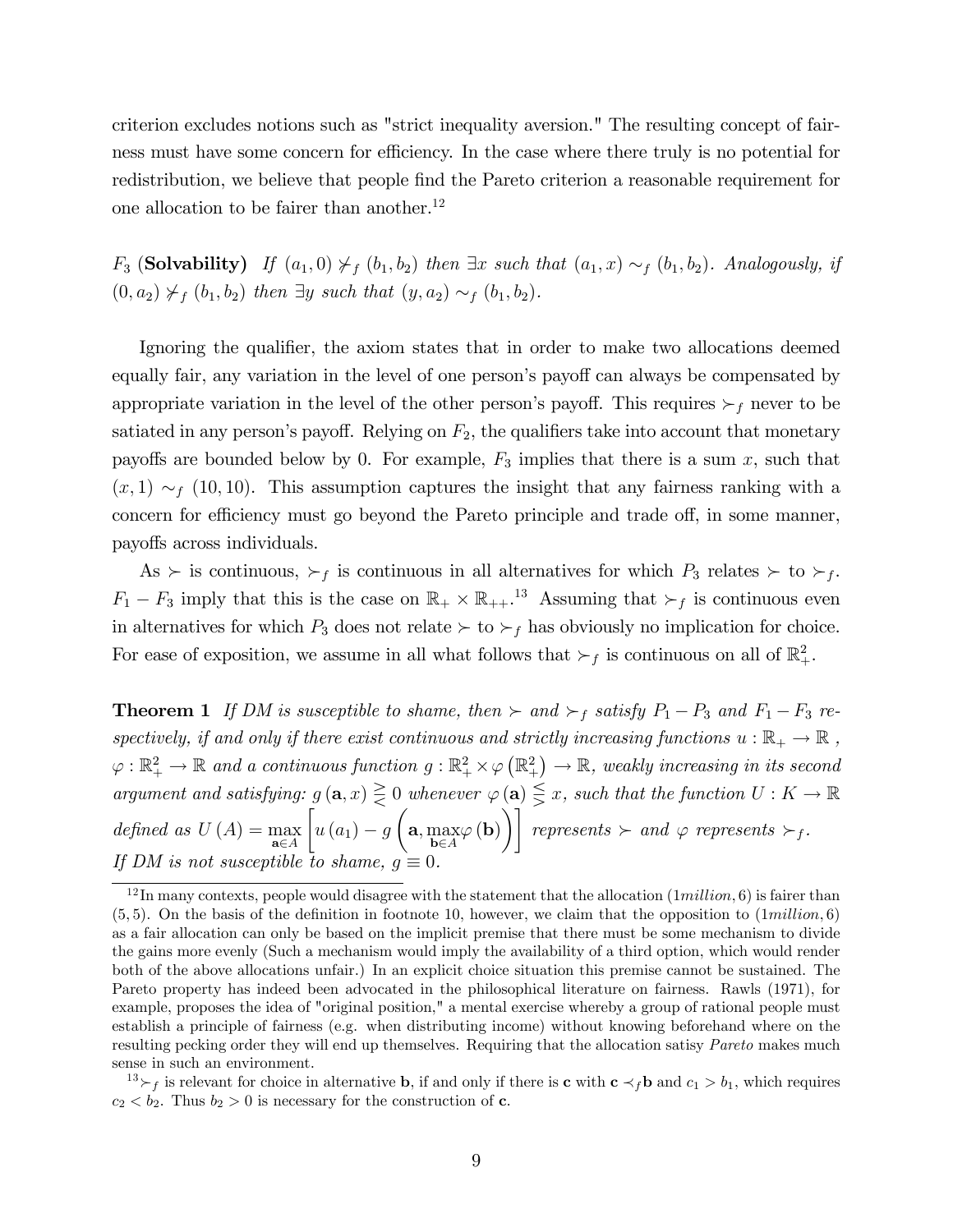All detailed proofs are in the appendix. We now highlight the important steps. As both  $\succ$  and  $\succ_f$  are continuous binary relations, they can be represented by continuous functions  $U: K \to \mathbb{R}$  and  $\varphi: \mathbb{R}^2_+ \to \mathbb{R}$  respectively.  $\varphi$  is an increasing function as implied by Pareto  $(F_2)$ . The combination of *Strong Left Betweenness*  $(P_2)$ , *Shame*  $(P_3)$  and *Fairness* Ranking  $(F_1)$  implies GP's Set Betweenness (SB) property:  $A \succeq B$  implies  $A \succeq A \cup B \succeq B$ . GP demonstrate that imposing SB on preferences over sets makes every set indifferent to a certain subset of it, which includes at most two elements (Lemma 2 in their paper). Hence we confine our attention to a subset of our domain that includes all sets with cardinality no greater than 2. Selfishness  $(P_1)$  and  $P_3$  imply that a set  $\{a, b\}$  is strictly inferior to  $\{a\}$  if and only if  $a_1 > b_1$  and  $b \succ_f a$ . We can then strengthen GP's Lemma 2 and state that any set is indifferent to some two-element set that includes one of the fairest allocations in the original (larger) set. Using *Solvability*  $(F_3)$  we show the continuity of the second component, the function  $g$ , in the representation.

The representation in Theorem 1 highlights the basic trade-off between private payoff and shame as the only concepts DM may care about. There are at most two essential alternatives within a set, to be interpreted as the "chosen" and the "fairest" alternative, a and **b** respectively. For the latter, its fairness,  $\varphi$  (b), is a sufficient statistic for its impact on the set's value. DM suffers from shame, measured by  $g(\mathbf{a}, \varphi(\mathbf{b}))$ , whenever  $\varphi(\mathbf{a}) < \varphi(\mathbf{b})$ , where  $\varphi$  (a) is the fairness of the chosen alternative. The representation captures the idea of shame being an emotional cost that emerges whenever the fairest available allocation is not chosen. Its magnitude may depend on the fairness of the chosen allocation.

The main contribution of Theorem 1 is the provision of a way to elicit DM's fairness ranking,  $\succ_f$ , from choice behavior: all functions in the representation are continuous and hence, for  $\mathbf{b} \in \mathbb{R}_+ \times \mathbb{R}_{++}$  and  $\mathbf{b} \succ_f \mathbf{a}$ , there is **c**, such that  $U(\{a,c\}) > U(\{a,b,c\})$ . Since it is continuous,  $\varphi$  is then uniquely determined on its entire domain,  $\mathbb{R}^2_+$ .

Note that the properties of the function q and the max operator inside imply that the second term is always a cost (non-positive). The other max operator implies that DMís payoff will never lie below  $b_1$ , which is her payoff as suggested by the fairest allocation. Thus, any deviations by DM from choosing the fairest allocation will be in her own favor. These observations justify labeling said cost as "shame."

From the representation, it is easy to see that the induced choice correspondence,

$$
C\left(A\right) := \left\{\arg\max_{\mathbf{a}\in A}\left[u\left(a_{1}\right) - g\left(\mathbf{a}, \max_{\mathbf{b}\in A}\varphi\left(\mathbf{b}\right)\right)\right]\right\}
$$

may be context dependent in the sense that a higher degree of shame may affect choice. In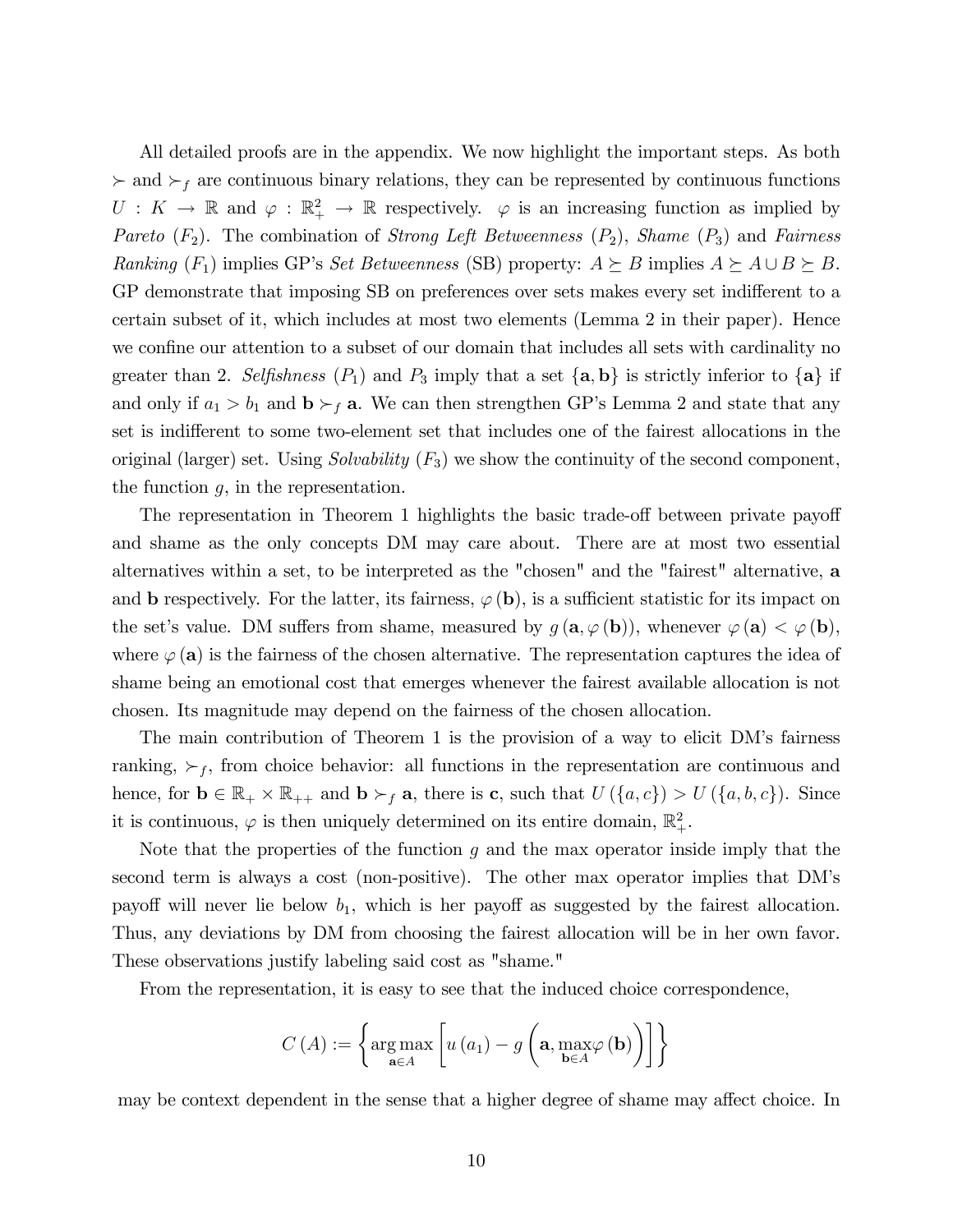other words, if we define a binary relation "better choice than,"  $\succ_c$ , by  $\mathbf{a} \succ_c \mathbf{b}$  if  $\exists B$  with  $\mathbf{b} \in B$ , such that  $B \cup \{\mathbf{a}\} \succ B$ , then this binary relation need not be acyclic. This feature may be plausible when shame is taken into account. In the next section we spell out the implications of enforcing a context-independent criterion for choice.

## 3. A Second-Stage Choice Ranking

In many situations, only second-stage choice may be observable. For example, the standard dictator game corresponds only to second-stage choice in our setup. Typical behavior in various versions of this game, where subjects tend to give part of the endowment to the recipient, is often interpreted as motivated by an altruistic motive. We interpret altruism to imply that the recipient's welfare is a good, just as selfishness implies that DM's private payoff is a good.<sup>14</sup> If DM had those two motives, she would have to make a trade-off between them. As in the case of two generic goods, very basic assumptions would lead to a context-independent choice ranking of alternatives. As we point out at the end of section 2, we can define a binary relation "better choice than,"  $\succ_c$ , by  $\mathbf{a} \succ_c \mathbf{b}$  if  $\exists B$  with  $\mathbf{b} \in B$ , such that  $B \cup \{a\} \succ B$ . This binary relation need not be acyclic: Different choice problems, A and B, may lead to different second-stage rankings of a and b, for  $a, b \in A \cap B$ . If no cycles occur, second-stage behavior might look as if it were generated by, for instance, a trade-off of selfishness and altruism, even though observation of stage-one choice would rule this out. If, on the other hand, cycles are observed in stage-two choice, simple altruistic motives cannot be solely responsible for behavior that is not purely selfish. In this section we identify a condition on preferences that makes DMís second-stage choice independent of the choice set. This implies finding a function  $\psi : \mathbb{R}^2_+ \to \mathbb{R}$  that assigns a value to each  $\mathbf{a} \in A$ , such that  $\mathbf{a}$ is a choice from A only if  $\psi(\mathbf{a}) \geq \psi(\mathbf{b})$  for all  $\mathbf{b} \in A$ .

**Definition:**  $X := \{(\mathbf{a}, \mathbf{b}) : \{\mathbf{a}\} \succ \{\mathbf{a}, \mathbf{b}\}\}\$ is the set of all pairs of alternatives generating strict Set Betweenness.

For any set of two allocations  $\{a, b\}$ , we interpret the preference ordering  $\{a\} \succ \{a, b\}$  ${b}$  as an indication of a discrepancy between what DM chooses (a) and the alternative she deems to be the fairest (b), which causes her choice to bear shame. This shame, however, is not enough to make her choose b.

Combined with  $F_1$ , Shame  $(P_3)$  implies that choice between sets depends on the fairness

 $14$ This interpretation is based on the following definition of altruism (Merriam-Webster Collegiate Dictionary [Tenth Edition, 2001] ): "Unselfish regard for or devotion to the welfare of others." We understand this definition as ruling out any considerations that condition on available but unchosen alternatives.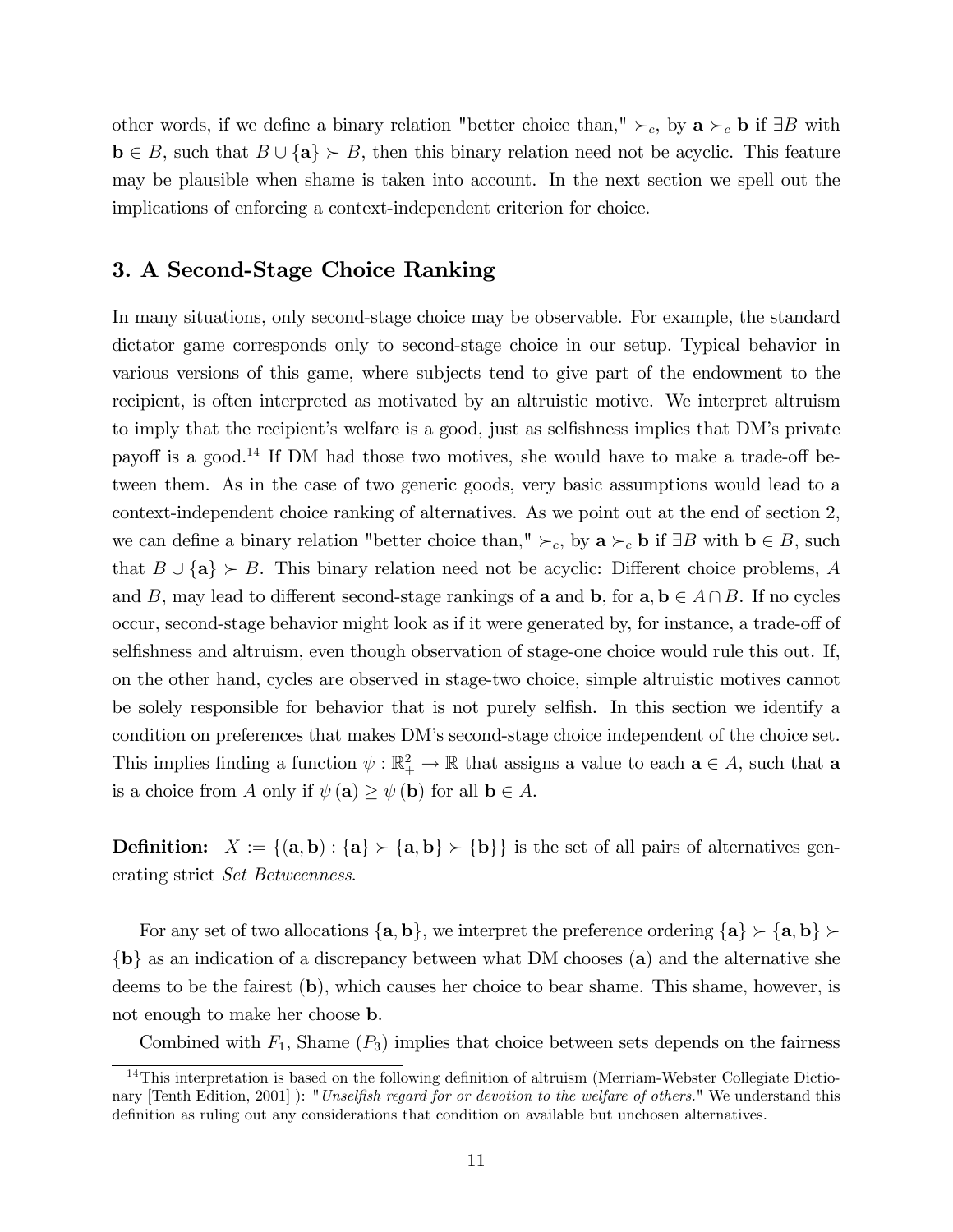of the fairest alternative in the set. The next axiom relates choice to the fairness of the chosen alternative as well: The fairer DMís choice, the less shame she feels.

 $P_4$  (Fairer is Better) If for  $\{a\} \sim \{a'\}$  we have  $\{(a, b), (a', b)\} \subseteq X$  and  $a \succ_f a'$ , then  $\{a, b\} \succ \{a', b\}.$ 

Axiom  $P_4$  implies that only the fairness of the chosen alternative matters for its impact on shame.

Given  $P_1 - P_4$  and  $F_1 - F_3$ , an additional separability assumption is equivalent to separable shame, and thus to a set-independent choice ranking.

 $P_5$  (Consistency) If

 $\{(\mathbf{a}, \mathbf{b}), (\mathbf{a}, \mathbf{d}), (\mathbf{a}', \mathbf{b}'), (\mathbf{a}', \mathbf{d}')$ ,  $(\mathbf{c}, \mathbf{b}), (\mathbf{c}', \mathbf{b}')$ ,  $(\mathbf{c}, \mathbf{d}), (\mathbf{c}', \mathbf{d}')\} \subseteq X$ ,

then  $\{a, b\} \sim \{a', b'\}$  and  $\{a, d\} \sim \{a', d'\}$  imply  $\{c, b\} \succ \{c', b'\} \Leftrightarrow \{c, d\} \succ \{c', d'\}.$ 

We make no claim about the normative or descriptive appeal of this assumption. Instead, we view it as an empirical criterion: If the condition is not met, observation of stage-two choice should suffice to distinguish altruism from shame as the motive behind DM's otherregarding behavior. The axiom requires independence between the impact of the chosen and the fairest alternative on the set ranking:

$$
\{({\bf a},{\bf b})\,,({\bf a},{\bf d})\,,({\bf a}',{\bf b}')\,,({\bf a}',{\bf d}')\,,({\bf c},{\bf b})\,,({\bf c}',{\bf b}')\,,({\bf c},{\bf d})\,,({\bf c}',{\bf d}')\}\subseteq X
$$

implies that from each of the sets  $\{a, b\}$ ,  $\{a, d\}$ ,  $\{a', b'\}$ ,  $\{a', d'\}$ ,  $\{c, b\}$ ,  $\{c', b'\}$ ,  $\{c, d\}$  and  $\{\mathbf{c}', \mathbf{d}'\}$ , the alternative listed first is chosen in the second stage despite the availability of a fairer alternative, which is listed second. Assume, without loss of generality that  $\{a\} \succ \{a'\}.$ Suppose there are two pairs of fairer and less attractive alternatives,  $\mathbf{b}, \mathbf{b}'$  and  $\mathbf{d}, \mathbf{d}'$ , such that for each of them pairing their members with a and  $a'$ , respectively, gives rise to indifference. In the context of Theorem 1, this implies that both pairs induce the same shame differential, which exactly cancels the selfish preference of  $\{a\}$  over  $\{a'\}$ :  $\{a, b\} \sim \{a', b'\}$ and  $\{a, d\} \sim \{a', d'\}$ . Then, the axiom states that pairing the members of **b**, **b**' or **d**, **d**' with any other chosen alternatives  $\mathbf c$  and  $\mathbf c'$ , respectively, must also lead to the same differential in shame. In particular,  $\{c, b\} \succ \{c', b'\}$  implies  $\{c, d\} \succ \{c', d'\}$ . Again, the validity of this technical assumption in a given context is an empirical question.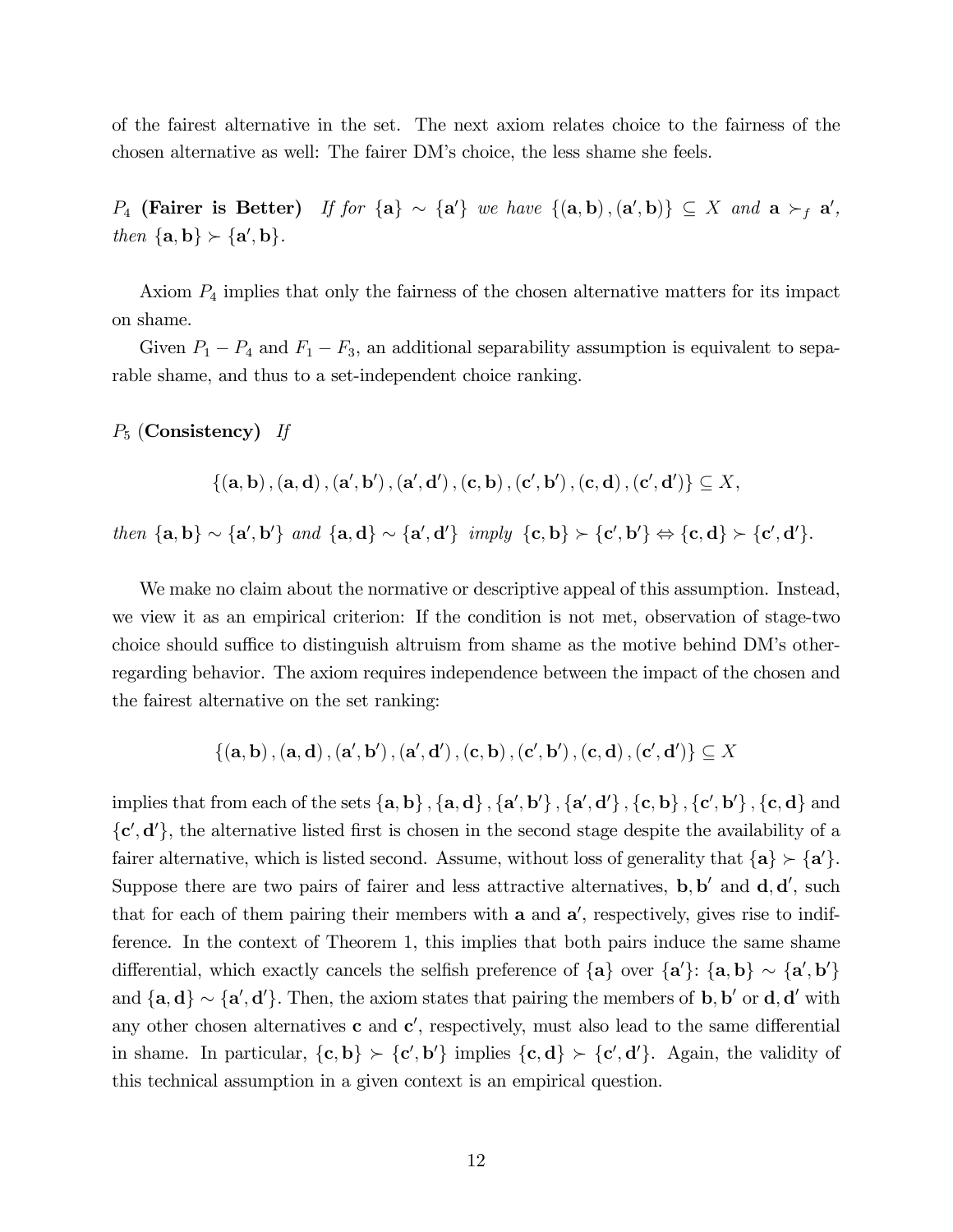**Theorem 2** If DM is susceptible to shame, then  $\succ$  and  $\succ_f$  satisfy  $P_1-P_5$  and  $F_1-F_3$  respectively, if and only if there exist continuous and strictly increasing functions  $u : \mathbb{R}_+ \to \mathbb{R}$  and  $\varphi : \mathbb{R}_+^2 \to \mathbb{R}$ , such that the function  $U : K \to \mathbb{R}$  defined as  $U(A) = \max_{\mathbf{a} \in A} [u(a_1) + \varphi(a_1, a_2)] \max_{t} [\varphi(b_1, b_2)]$  represents  $\succ$  and  $\varphi$  represents  $\succ_f$ .  $\overrightarrow{A}$   $\overrightarrow{H}$  DM is not susceptible to shame, h is a constant.

The proof constructs a path in the  $(a_1, a_2)$ -plane such that the fairness  $\varphi(\mathbf{a})$  increases along this path. Then, on two neighboring indifference curves in the  $(a, \varphi(b))$ -space,  $\varphi(b)$ increases, as a varies along the path. Relying on  $P_5$ , these indifference curves allow us to rescale  $\varphi$  (b) to make the representation of  $\succ$  quasi-linear.<sup>15</sup> Separability is then immediate. Since the proof of Theorem 2 is a special case of the proof of Theorem 4, we only go through the more general case in detail in the appendix.

The representation isolates a choice criterion that is independent of the choice problem: DM's behavior is governed by maximizing

$$
u\left( a_{1}\right) +\varphi \left( a_{1},a_{2}\right) .
$$

The value of the set is reduced by

$$
\max_{b\in A}\varphi\left( b_{1},b_{2}\right) ,
$$

a term that depends solely on the fairest alternative in the set. Grouping the terms differently reveals the trade-off between self-payoff,  $u(a_1)$ , and the shame involved with choosing a from the set A:

$$
\max_{\mathbf{b}\in A} \left[\varphi\left(b_1, b_2\right) - \varphi\left(a_1, a_2\right)\right] \geq 0.
$$

Note that now shame takes an additively separable form, depends only on the fairness of both alternatives, and is increasing in the fairness of the fairest and decreasing in that of the chosen alternative. If  $P_1 - P_4$  and  $F_1 - F_3$  hold, then, according to Theorem 2,  $P_5$  is equivalent to having a set-independent choice ranking.

## 4. Specifying a Fairness Ranking

In this section we impose one more axiom on  $\succ_f$  to further characterize the fairness ranking. It asserts that the fairness contribution of one person's marginal payoff cannot depend on the initial payoff levels.

<sup>&</sup>lt;sup>15</sup>A more elaborate discussion on this technique appears after Theorem 3.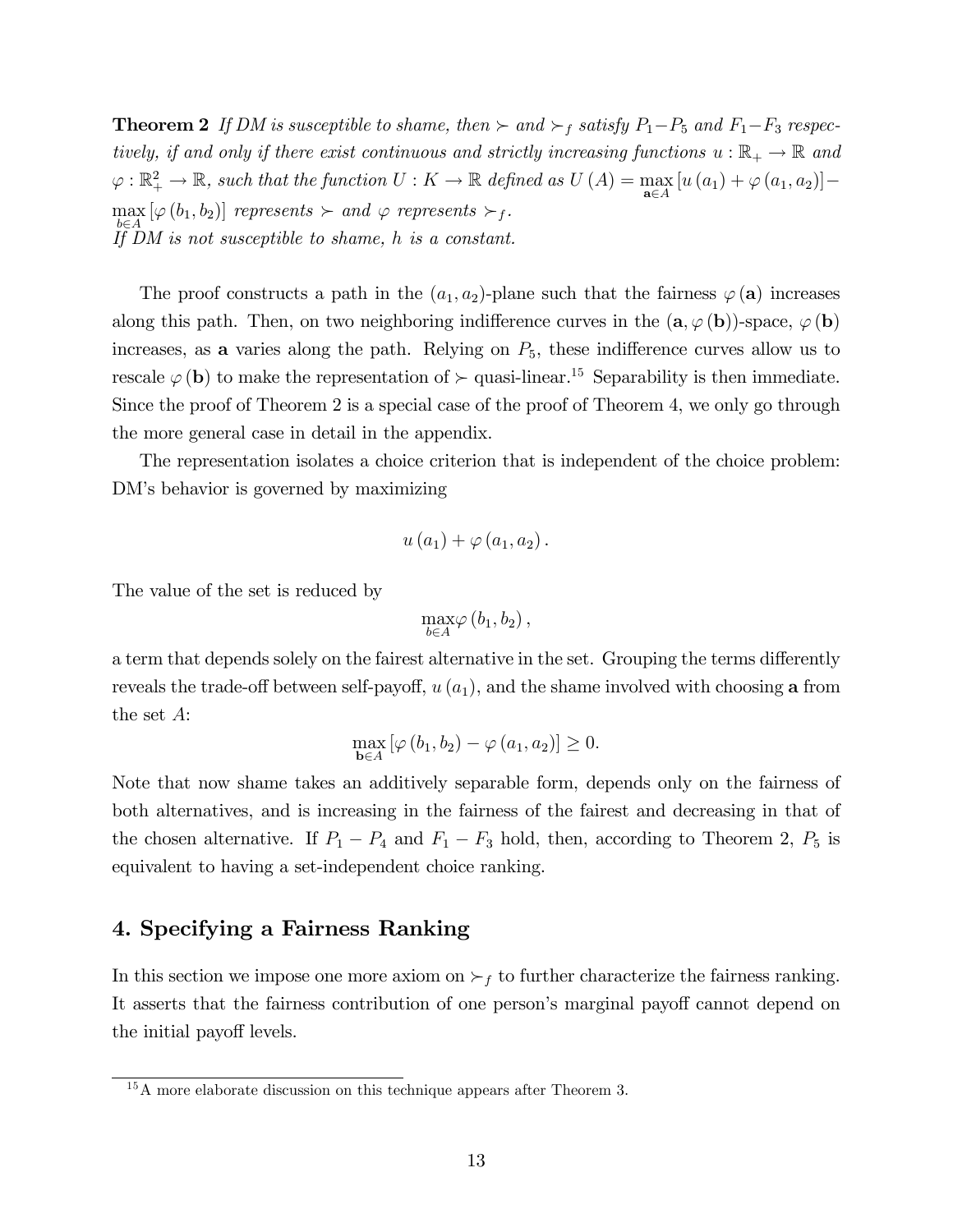

Figure 1: Independent Fairness Contributions.

 $F_4$  (Independent Fairness Contributions) If  $(a_1, a_2) \sim_f (b_1, b_2)$  and  $(a'_1, a_2) \sim_f (a_1, b_2)$  $\sim_f (b_1, b'_2)$ , then  $(a'_1, b_2) \sim_f (a_1, b'_2)$ .

The axiom is illustrated in figure 1. If  $a_1 = a'_1$  or  $b_2 = b'_2$ , this axiom is implied by  $F_1$ ,  $F_2$ and the continuity of  $\succ_f$ . For  $a_1 \neq a'_1$  and  $b_2 \neq b'_2$ , the statement is more subtle. Consider first a stronger assumption:

 $F'_4$  (Strong Independent Fairness Contributions)  $(a_1, a_2) \sim_f (b_1, b_2)$  and  $(a'_1, a_2) \sim_f$  $(b_1, b'_2)$  imply  $(a'_1, b_2) \sim_f (a_1, b'_2)$ .

The fairness contribution of one person's marginal payoff cannot depend on the initial payoff level of the other person: It is unclear to DM how much an increase in monetary payo§ means to the recipient, because even if the (marginal) utility of the recipient were known to DM, she could not compare it to her own, as interpersonal utility comparisons are infeasible. The qualifier in  $F_4'$  establishes that DM considers the fairness contribution of changing her own payoff from  $a_1$  to  $a'_1$  given the allocation  $(a_1, a_2)$  to be the same as that of changing the recipient's payoff from  $b_2$  to  $b'_2$  given  $(b_1, b_2)$ .  $F'_4$  then states that starting from the allocation  $(a_1, b_2)$ , changing  $a_1$  to  $a'_1$  should again be as favorable in terms of fairness as changing  $b_2$  to  $b'_2$ . This is the essence of *Independent Fairness Contributions*. The stronger qualifier  $(b_1, b'_2) \sim_f (a_1, b_2) \sim_f (a'_1, a_2)$  in  $F_4$  weakens the axiom. For example, the fairness ranking  $(a_1, a_2) \succ_f (b_1, b_2)$  if and only if min  $(a_1, a_2) > \min(b_1, b_2)$  is permissible under  $F_4$ ,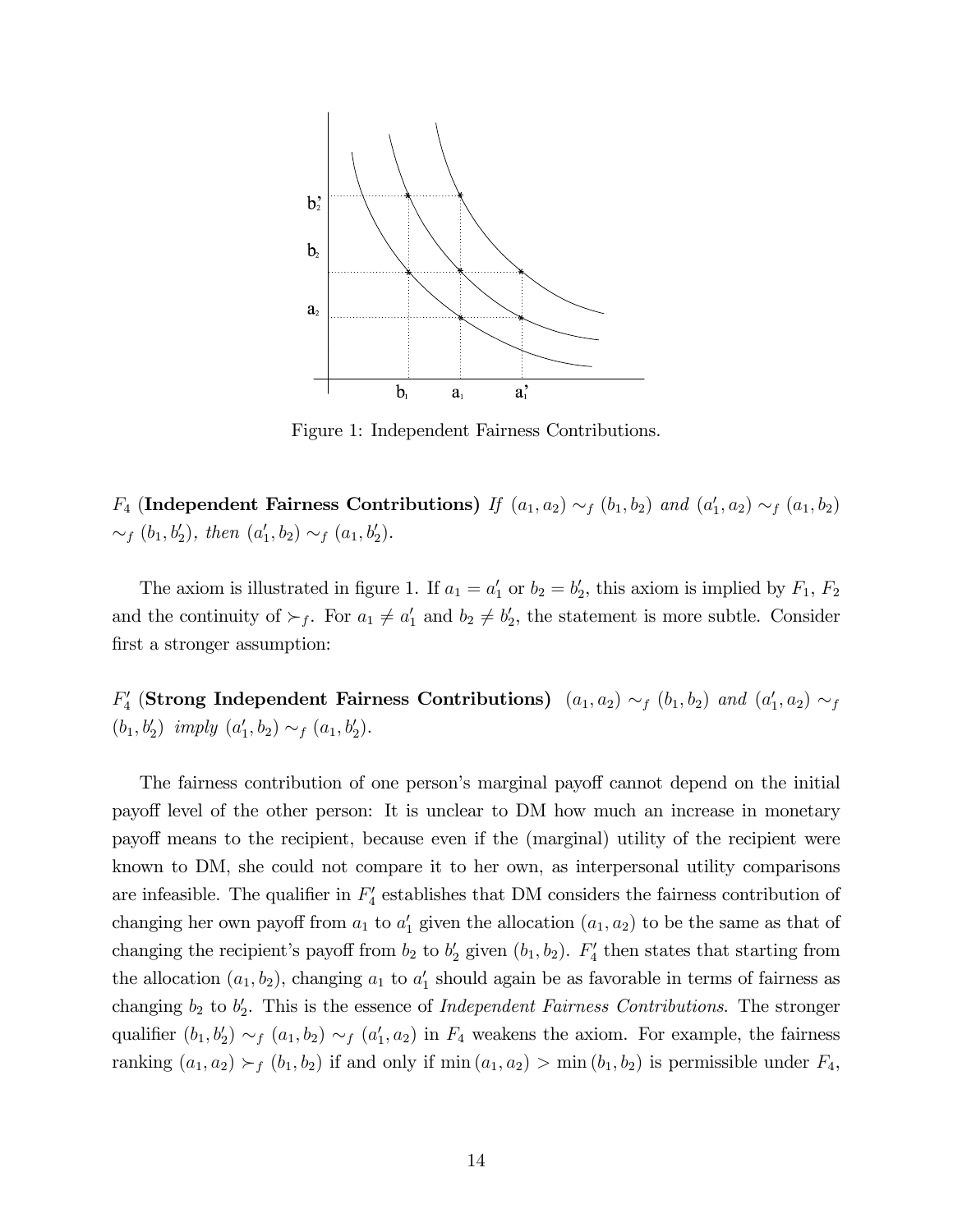but not under  $F_4^{\prime}$ .<sup>16</sup>

**Theorem 3**  $\succ_f$  satisfies  $F_1 - F_4$ , if and only if there are continuous, increasing and unbounded functions  $v_1, v_2 : \mathbb{R}_+ \to \mathbb{R}_{++}$ , such that  $\varphi(\mathbf{a}) = v_1(a_1) v_2(a_2)$  represents  $\succ_f$ .

Luce and Tukey (1964) prove the necessity and sufficiency of Solvability and the Corresponding Trade-offs Condition (the label they use for  $F_4$ ) to admit an additive representation. To show how a proof works, we repeatedly use axiom  $F_4$  to establish that if  $(a_1, a_2) \sim_f (a'_1, a'_2)$  and  $(a_1, \tilde{a}_2) \sim_f (a'_1, \tilde{a}'_2)$ , then  $(\tilde{a}_1, a_2) \sim_f (\tilde{a}'_1, a'_2) \Leftrightarrow (\tilde{a}_1, \tilde{a}_2) \sim_f (\tilde{a}'_1, \tilde{a}'_2)$ . With this knowledge, we can create a monotone increasing mapping  $a_2 \rightarrow \gamma(a_2)$  that transforms the original indifference map to be quasi-linear with respect to the first coordinate in the  $(a_1, \gamma(a_2))$  plane. Keeney and Raiffa (1976) refer to the procedure we employ as the lock-step procedure. Quasi-linearity implies that there is an increasing continuous function  $\xi : \mathbb{R}_+ \to \mathbb{R}$ , such that  $\varphi(\mathbf{a}) := \xi(a_1) + \gamma(a_2)$  represents  $\succ_f$ . Define  $v_1(a_1) := \exp(\xi(a_1))$ and  $v_2(a_2) := \exp(\gamma(a_2))$ . Then  $v_1, v_2 : \mathbb{R}_+ \to \mathbb{R}_{++}$  are increasing and continuous and if we redefine  $\varphi(\mathbf{a}) := v_1(a_1) v_2(a_2)$ , it represents  $\succ_f$ .

This representation suggests an appealing interpretation of the fairness ranking DM is concerned about: She behaves as if she had in mind two increasing and unbounded utility functions, one for herself<sup>17</sup> and one for the recipient. By mapping the alternatives within each set into the associated utility space, any choice set induces a finite bargaining game where only the disagreement point is unspecified. DM then identifies the fairest alternative within a set *as if* she also had in mind a disagreement point, that makes this alternative the Nash Bargaining Solution<sup>18</sup> of the game.<sup>19</sup> Moreover, the fairness of all alternatives can be ranked according to the same functional, namely the Nash product.

Remember that  $F_3$  requires trading off marginal payoffs. The tension of having to trade off marginal payoffs without being able to compare their welfare contribution  $(F_4)$  is common in a range of social-choice problems.<sup>20</sup> Our axioms are weak in the sense that they do not

 $16F_4$  is refered to as the Hexagon condition or the Corresponding Trade-offs Condition (Keeney and Raiffa [1976]),  $F'_4$  as the *Thomsen condition*. With  $F_2$  and  $F_3$ ,  $F'_4$  is implied by  $F_4$ . See Karni and Safra (1998) for a proof.

<sup>&</sup>lt;sup>17</sup>This utility function need not agree with her true utility for personal payoffs,  $u$ . The interpretation is that DM is concerned about the recipient's perception of her choice. The recipient, however, may not know DM's true utility, especially under anonymity.

 $18$ See Nash (1950).

<sup>&</sup>lt;sup>19</sup>The imaginary disagreement point is determined by  $\lim_{(x,y)\to 0}$  $(v_1^{-1}(x), v_2^{-1}(y))$ . It could be some finite and weakly positive pair of utility payoffs. In particular it could be  $(0,0)$ , which corresponds to DM imagining that players walk away in the case that no agreement is reached. It could also be negative. This corresponds to DM imagining that players have an extra incentive to find an agreement: there is a cost to disagreement.

 $20$ For a review, see Hammond (1990).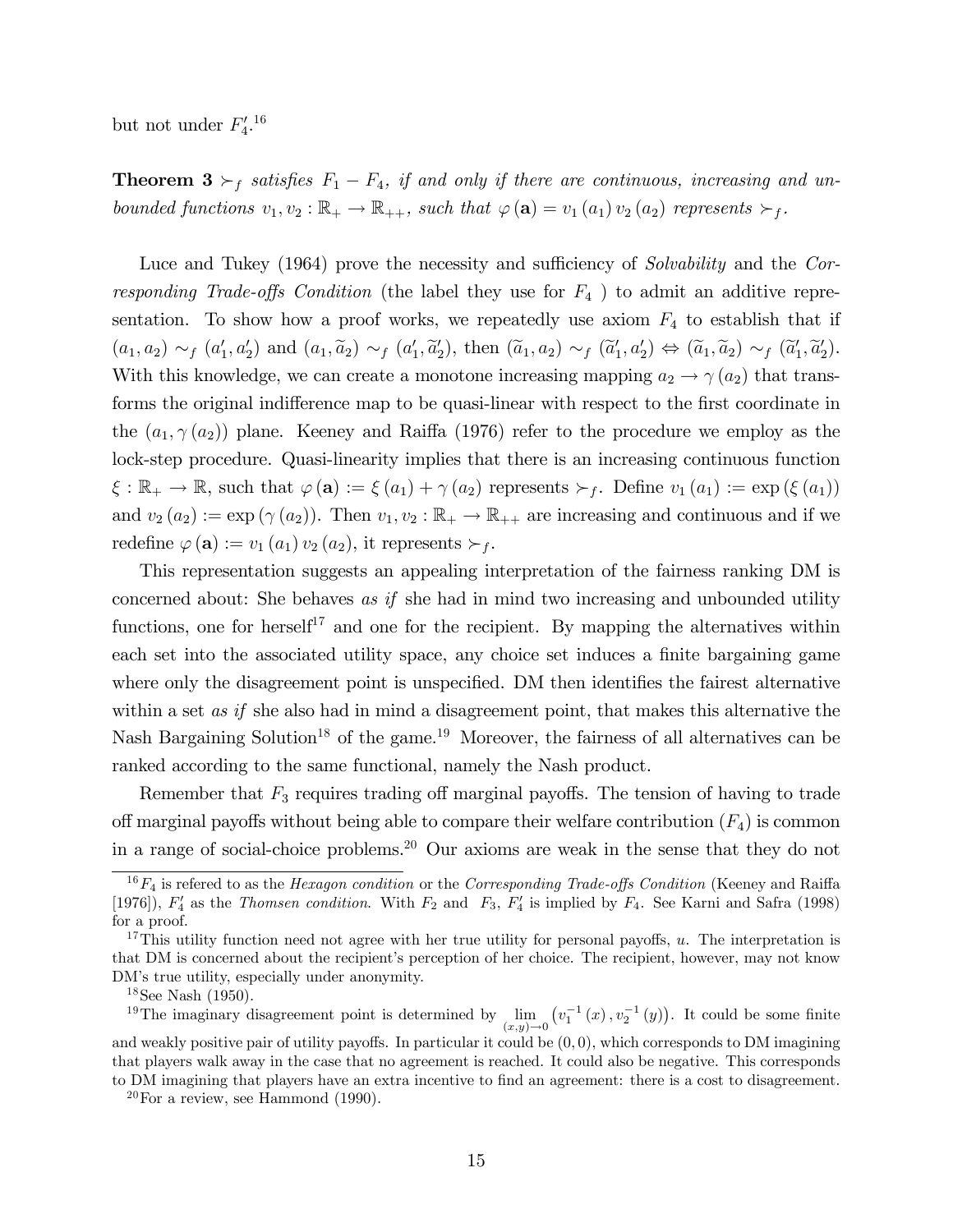constrain DM in this trade-off, as long as she takes into account that the fairness contribution of increasing one person's payoff should not depend on the other's payoff. The power of Theorem 3 is that it bases a representation on these weak assumptions. The downside is that the form of this representation is not unique, as the utilities  $v_1$  and  $v_2$  are not observable independent of the norm of fairness. For example, there is another pair of increasing utility functions such that DM is concerned about their sum, that is, she acknowledges efficiency as the only fairness criterion.

To underline the appeal of the Nash product as a descriptive representation of fairness,<sup>21</sup> we now point out how DM might reason within the constraints of the axioms:

We justified the Pareto criterion,  $F_2$ , as a plausible axiom for the fairness ranking. As argued above, concern for fairness requires the acknowledgment of some form of interpersonal comparability of preferences' intensity. If utilities were known cardinally, symmetry in terms of utility payoffs is the other criterion we would expect the ranking to satisfy.<sup>22</sup> In our context, this implies independence of the role people play, dictator or recipient. However, utilities are inherently ordinal, rendering such a comparison infeasible. At best we can, if we assume people to have cardinal utilities that reflect their attitudes toward risk, determine marginal utilities up to scaling. Mariotti (1997), for example, considers a context in which "interpersonal comparisons of utility are meaningful; that is, there exists an (unknown) rescaling of each person's utility which makes utilities interpersonally comparable." At the same time, however, "interpersonal comparisons of utility are not feasible." Assume there is a correct interpersonal utility scaling, but DM cannot determine it. Can she guarantee that for this unknown scaling both symmetry and Pareto are satisfied? They would have to be satisfied for all potential scalings. Mariotti establishes that the NBS is the only criterion with this property.

Even more appealing is an interpretation of the NBS as the fairest allocation that is related to Gauthier's (1986) principle of "moral by agreement": Trying to assess what is fair, but finding herself unable to compare utilities across individuals, DM might refer to the prediction of a symmetric mechanism for generating allocations. In particular, DM might ask what would be the allocation if both she and the recipient were to bargain over the division of the surplus. To answer this question, she does not need to assume the intensities of the two preferences. This is a procedural interpretation that is not built on the axioms: DM is not ashamed of payoffs, but of using her stronger position in distributing the gains. It is,

<sup>&</sup>lt;sup>21</sup>Even though u and  $v_1$  do not have to agree, our interpretation might be more convincing when they resemble each other empirically. In particular it is more appealing if DM's actual utility from self-payoff  $u$ is unbounded.

<sup>&</sup>lt;sup>22</sup>This reasoning leads Rawls (1971) to suggest *Pareto* and *Symmetry* as the two criteria a decision maker under a veil of ignorance should respect.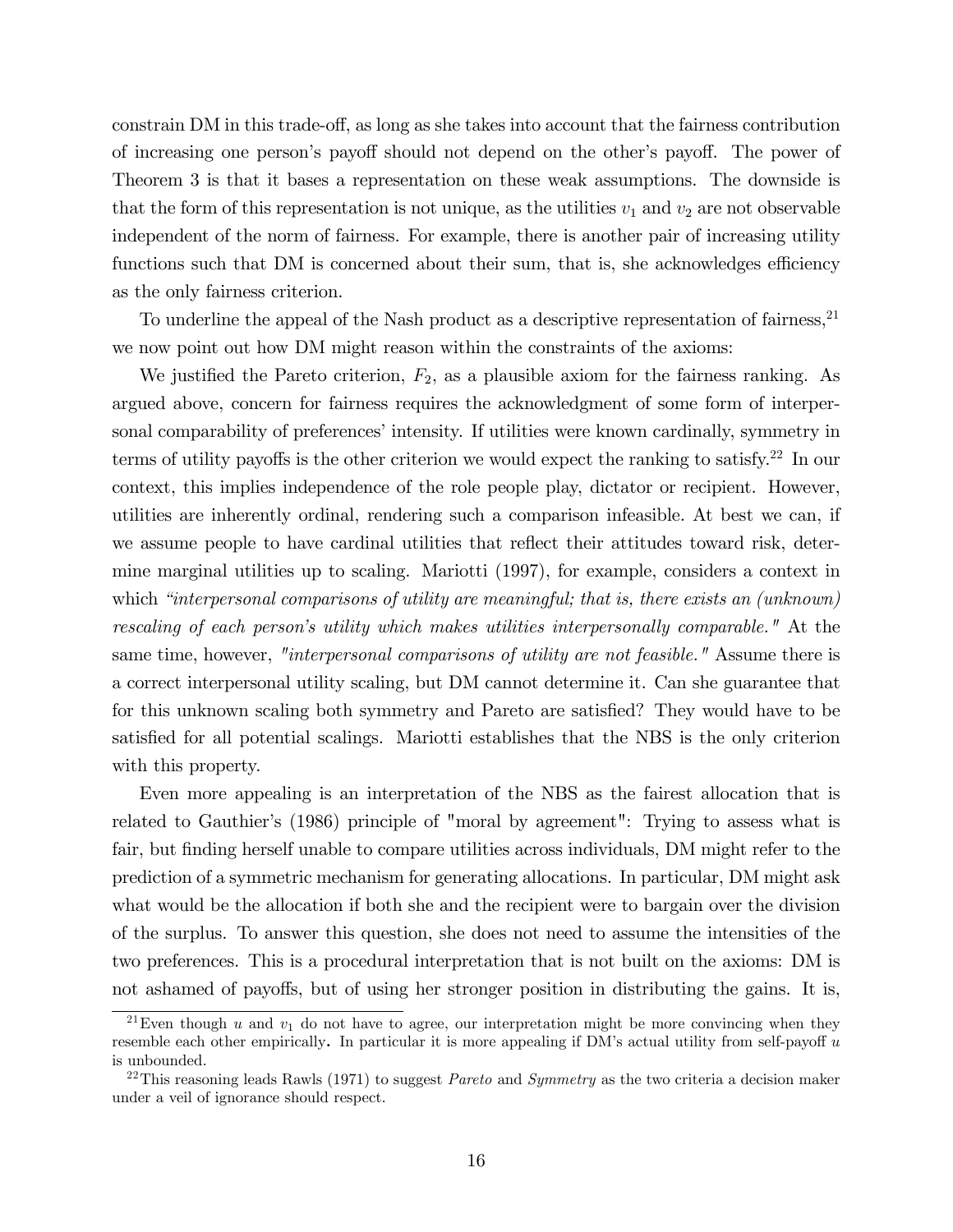then, the intuitive and possibly descriptive appeal of the NBS in many bargaining situations that makes it normatively appealing to DM in our context.<sup>23</sup> Theorem 3 establishes the behavioral equivalence of this interpretation and our axioms.

The Pareto and the Solvability axioms,  $F_2$  and  $F_3$  respectively, rule out fairness rankings with  $(x, 0) \sim_f (0, y)$  for all x, y. In particular the Nash product with linear utility functions  $v_1, v_2$  is ruled out as a criterion for fairness. Such orderings could easily be accommodated by posing *Pareto* and *Solvability* only on  $\mathbb{R}^2_{++}$ . As a consequence,  $\varphi$  would be strictly increasing only on  $\mathbb{R}^2_{++}$  and  $v_1$ ,  $v_2$  would only have to be weakly positive,  $v_1, v_2 : \mathbb{R}_+ \to \mathbb{R}_+$ .<sup>24</sup> These weaker axioms would still rule out the Maximin as a criterion for fairness.

Remark: Any concern DM has about fairness originates from being observed. Consequently, DM should expect a potentially anonymous observer to share her notion of what is fair: Her private norm of fairness, which we observe indirectly, should reáect her concern about not violating a social norm. If the observed choice situation is anonymous, DM does not know the recipientís identity and is aware that the recipient does not know hers. Therefore, the ranking cannot depend on either identity. Combining this with the idea that fairness of an allocation should not depend on the role a person plays, whether dictator or recipient, one might want to pose symmetry of the fairness ranking in terms of direct payoffs.

 $F_5$  (Symmetry)  $(a_1, a_2) \sim_f (a_2, a_1)$ .

Adding this assumption constrains  $v_1(a) = v_2(a)$  in the representation of Theorem 3. The numerical example given in the introduction features the combination of Theorem 2 and Theorem 3, where all functions involved are the identity. For brevity, we will not repeat it here.

## 5. Multiple Recipients and an Application

In order to expand the range of possible applications of our representation, we first extend our results to finitely many agents.

 $^{23}$ The descriptive value of the NBS has been tested empirically. For a discussion see Davis and Holt (1993) pages 247-55. Further, multiple seemingly natural implementations of it have been proposed (Nash [1953] , Osborne and Rubinstein [1994]).

<sup>&</sup>lt;sup>24</sup>As can be seen in the proof of Theorem 2, this would imply the possibility of  $(-\infty, -\infty)$  as an imaginary disagreement point, which corresponds to DM imagining that players have to find an agreement (infinite cost of disagreement).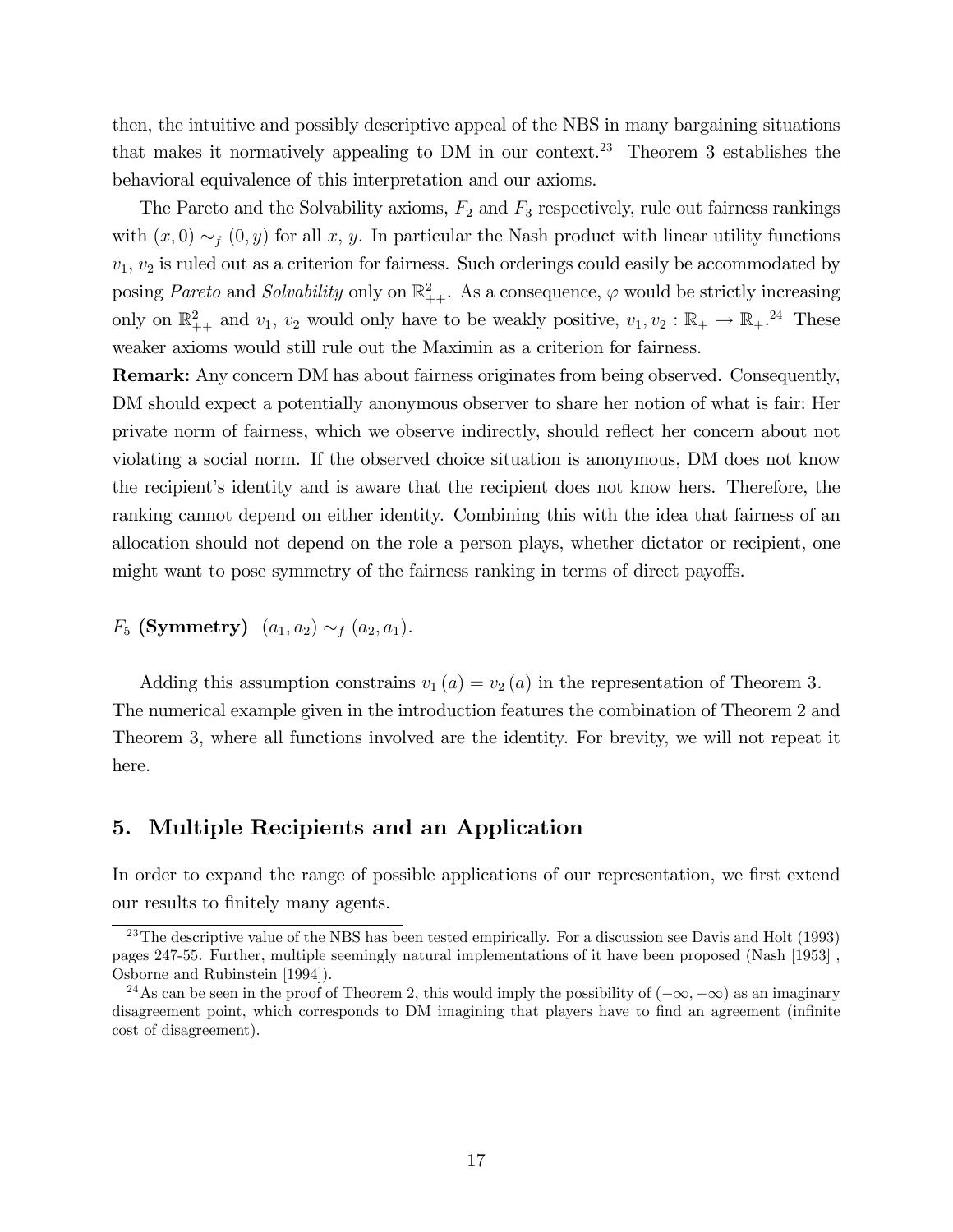#### 5.1. Multiple Recipients

The underlying idea is that DM (without loss of generality individual 1) is concerned about  $N - 1 \geq 2$  other individuals, whose payoffs depend on her choice. In analogy to section 2, let K be the set of all finite subsets of  $\mathbb{R}^N_+$ . Any element  $A \in K$  is a finite set of alternatives. A typical alternative  $\mathbf{a} = (a_1, a_2, ..., a_N)$  is interpreted as a payoff vector, where  $a_n$  is the payoff allocated to individual n. We write, for example,  $(a_m, a_n, \mathbf{a}_{-m,n})$  as the alternative with payoff  $a_m$  to individual m, payoff  $a_n$  to individual n and  $\mathbf{a}_{-m,n} \in \mathbb{R}^{N-2}$  lists all other individuals' payoffs in order. We endow  $K$  with the topology generated by the Hausdorff metric.

Let  $\succ$  be a continuous preference relation over K. Most of the axioms we pose on  $\succ$  in section 2 can be readily applied to  $\succ$  on this new domain. We define  $\succ_f$  in analogy to the previous definition. Instead of  $F_3$  we write

 $F_3^N$  (Weak Solvability) If  $(a_n, 0) \neq f$  b then for all  $m \neq n$ , there exists  $a_m$  such that  $(a_m, a_n, \mathbf{0}) \sim_f \mathbf{b}$ .

The axiom states that it is always possible to equate the fairness of an allocation with payo§ to only one individual to that of an initially fairer allocation by giving appropriate payo§s to any second individual. This property requires the fairness ranking never to be satiated in any individual payoff.

**Definition**: The pair of possible payoffs to individuals m and n is Preferentially Independent with respect to its Complement (P.I.C.), if the fairness ranking in the  $(a_m, a_n)$ -space is independent of  $\mathbf{a}_{-m,n}$ .

 $F_4^N$  (Pairwise Preferential Independence) For all  $m, n \in \{1, ..., N\}$ , the pair of possible payoffs to individuals  $m$  and  $n$  is  $P.I.C.$ 

Similarly to  $F_4$ , this axiom must hold if the contribution of one person's marginal private payoff to the fairness of an allocation cannot depend on another person's private payoff level.

#### **Theorem 4** Assume  $N \geq 3$  and that DM is susceptible to shame.

 $(i) \succ and \succ_f satisfy P_1 - P_5 and F_1, F_2 and F_3^N respectively, if and only if there exist con$ tinuous and strictly increasing functions  $u : \mathbb{R}_+ \to \mathbb{R}$  and  $\varphi : \mathbb{R}_+^N \to \mathbb{R}$  such that the function  $U: K \to \mathbb{R}$  defined as  $U(A) = \max_{\mathbf{a} \in A} [u(a_1) + \varphi(a_1, a_2, ..., a_n)] - \max_{\mathbf{b} \in A} [\varphi(b_1, b_2, ..., b_n)]$  represents  $\succ$  and  $\varphi$  represents  $\succ_f$ .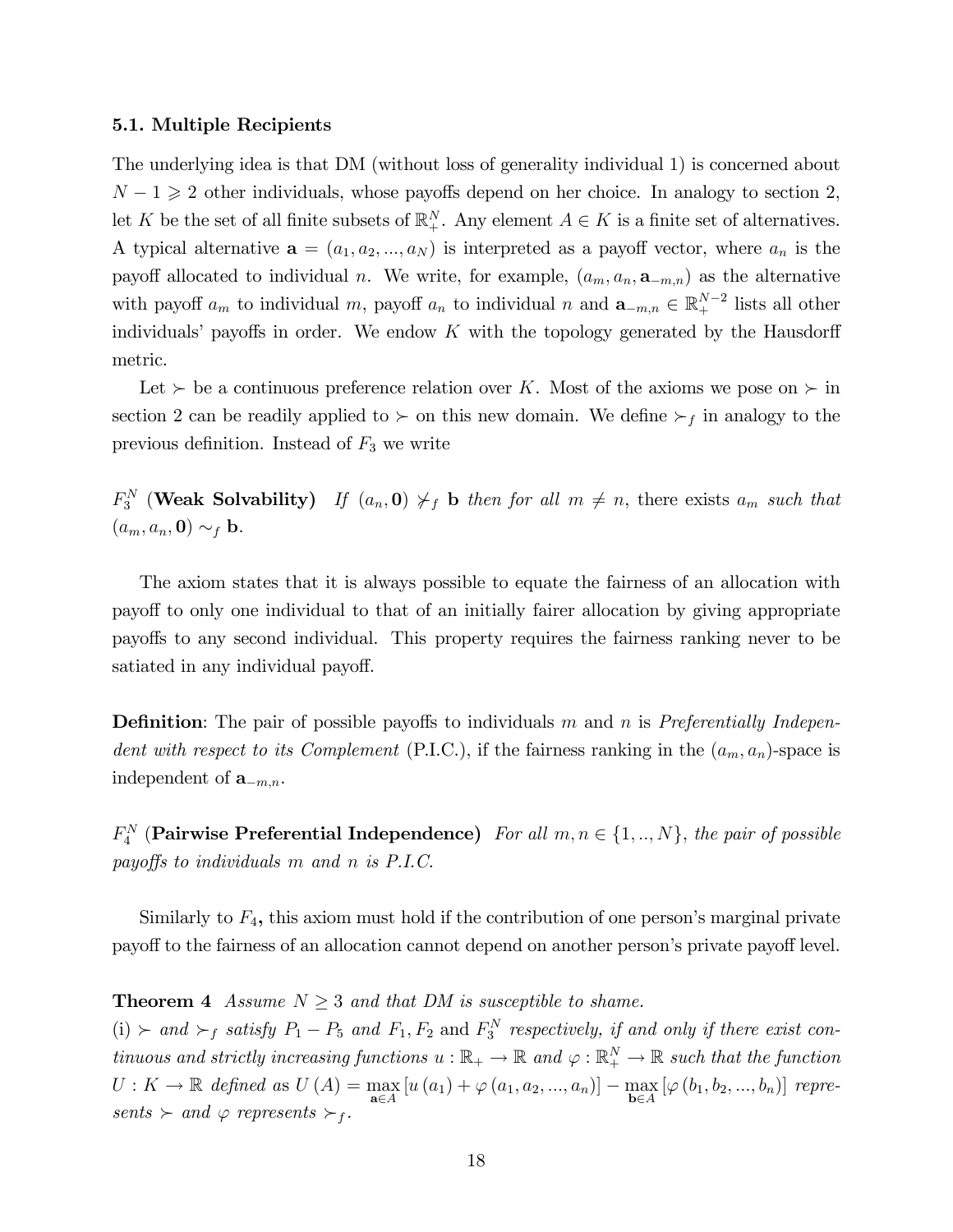$(ii) \succ_f$  also satisfies  $F_4^N$  if and only if there exist continuous and strictly increasing functions  $v_1, ..., v_N : \mathbb{R}_+ \to \mathbb{R}_{++}$ , where  $v_1, ..., v_N$  are unbounded such that  $\varphi(\mathbf{a}) = \prod^N$  $\frac{i}{1}$  $v_i(a_i)$ . If DM is not susceptible to shame,  $\varphi$  is constant.

Theorem 4 is analogous to Theorem 2. For the proof, note that the analogue of Theorem 1 can be established by substituting  $a_{-1}$  for  $a_2$  in the theorem and in the proof, where now  $\varphi : \mathbb{R}_+^N \to \mathbb{R}$ . To establish the analogue of Theorem 3, namely that there are N increasing unbounded functions  $v_1, ..., v_N$ , such that the fairness ranking  $\succ_f$  can be represented by  $\varphi\left(\mathbf{a}\right)=\prod^{N}% \left( \mathbf{a}\right) \left( \mathbf{a}\right) ^{N}$  $\frac{i}{1}$  $v_i(a_i)$  if and only if it satisfies  $F_1, F_2, F_3^N$  and  $F_4^N$ , we first state a stronger version of  $F_3^N$ :

 $F_3^{N}$  (Solvability) If  $(a_n, a_{-n}) \nsucc_f b$  then for all  $m \neq n$ , there exists  $a_m$  such that  $(a_m, a_n, \mathbf{a}_{-m,n}) \sim_f \mathbf{b}.$ 

We observe that *Continuity*,  $F_1$ ,  $F_2$  and  $F_3^N$  imply *Solvability*. To see this, assume  $(a_n, \mathbf{a}_{-n}) \nsucc_f b$ . By  $F_2$ ,  $(a_n, \mathbf{0}) \nsucc_f (a_n, \mathbf{a}_{-n})$  and hence (using  $F_1$ )  $(a_n, \mathbf{0}) \nsucc_f b$ . By  $F_3^N$ , there exists  $\tilde{a}_m$  such that  $(\tilde{a}_m, a_n, \mathbf{0}) \sim_f \mathbf{b}$ . By  $F_2$  again,  $(\tilde{a}_m, a_n, \mathbf{z}) \succeq_f \mathbf{b}$  for all  $\mathbf{z} \in \mathbb{R}^{N-2}_+$ . Therefore, by Continuity, there must be  $a_m \in \mathbb{R}_+$  for which  $(a_m, a_n, \mathbf{a}_{-m,n}) \sim_f \mathbf{b}$ . We can then apply:

Theorem (Luce and Tukey [1964]) Pairwise Preferential Independence and Solvability imply the existence of an additive representation of  $\succ_f$ .

The proof of this theorem can be found in Kranz et al (1971). We illustrate the idea for the case  $N=3$  by showing that  $F_4^N$  implies  $F_4$  for (without loss of generality) the pair of individuals 1 and 2, independent of the payoff to individual 3:

For any  $(a_1^0, a_2^0, a_3^0)$  and any  $a_1^1$ , define  $a_2^1$  and  $a_3^1$  such that

$$
(a_1^1, a_2^0, a_3^0) \sim_f (a_1^0, a_2^1, a_3^0) \sim_f (a_1^0, a_2^0, a_3^1).
$$

Applying  $F_4^N$  twice implies that

$$
(a_1^1, a_2^1, a_3^0) \sim_f (a_1^1, a_2^0, a_3^1) \sim_f (a_1^0, a_2^1, a_3^1).
$$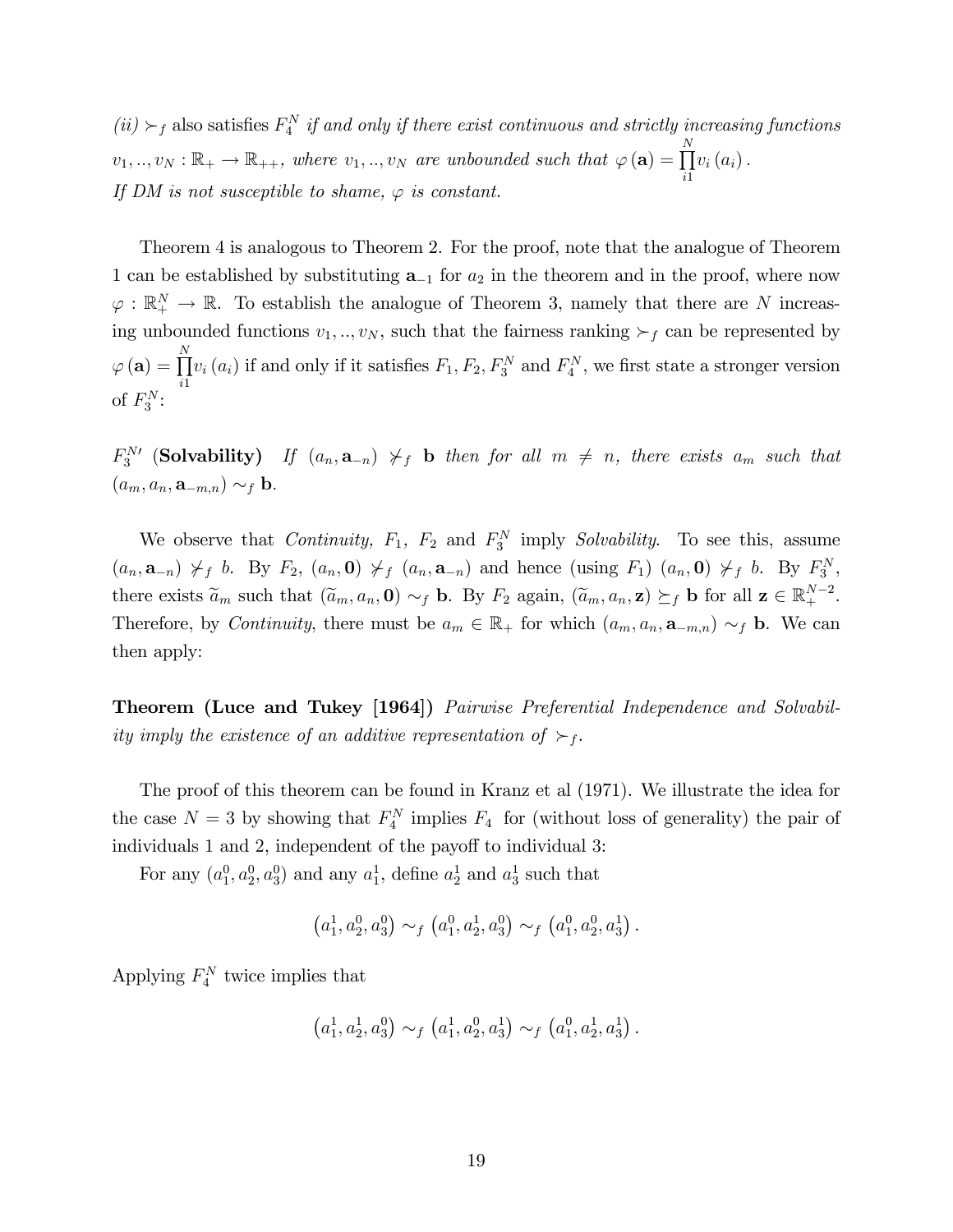For any  $a_1^2$ , define  $a_2^2$  and  $a_3^2$  such that

$$
(a_1^2, a_2^0, a_3^0) \sim_f (a_1^0, a_2^2, a_3^0) \sim_f (a_1^0, a_2^0, a_3^2) \sim_f (a_1^1, a_2^1, a_3^0).
$$

We have to show that  $(a_1^2, a_2^1, a_3) \sim_f (a_1^1, a_2^2, a_3)$  for any value of  $a_3: (a_1^2, a_2^0, a_3^0) \sim_f (a_1^1, a_2^0, a_3^1)$ , so by  $F_4^N$  also  $(a_1^2, a_2^1, a_3^0) \sim_f (a_1^1, a_2^1, a_3^1)$ . Similarly  $(a_1^0, a_2^2, a_3^0) \sim_f (a_1^0, a_2^1, a_3^1)$ , so by  $F_4^N$  also  $(a_1^1, a_2^2, a_3^0) \sim_f (a_1^1, a_2^1, a_3^1)$ . Using transitivity,  $(a_1^2, a_2^1, a_3^0) \sim_f (a_1^1, a_2^2, a_3^0)$  and by  $F_4^N$  this is independent of  $a_3^0$ . Hence  $(a_1^2, a_2^1, a_3) \sim_f (a_1^1, a_2^2, a_3)$  for any value of  $a_3$ .

The existence of utility functions according to which  $\succ_f$  is represented by the Nash product follows, as before, where additivity is implied by Luce and Tukey's theorem. We gave the intuition for the remainder of the proof of Theorem 4 after stating Theorem 2.

#### 5.2. An Application to Obfuscation by a Social Decision Maker

It is often argued that individuals who make social choices are faced with very rigid constraints. Shame at acting against the interests of others could be one such constraint, moderating individuals' decisions as compared to their selfish interest. We build on this interpretation to explain why a social decision maker may implement policies with relatively opaque consequences. To first illustrate by simple example why such lack of transparency (or obfuscation) might be valuable to DM at all, consider an indivisible good that can be assigned to one individual. All individuals have the same probability of needing it the most. Under obfuscation, this uncertainty never gets resolved, hence all allocations are equally fair and DM can take the good for herself without shame. If, on the other hand, the uncertainty does get resolved before DM chooses an allocation, she can only claim the good without shame in the event that she values it the most.

The literature that studies obfuscation in policy making usually considers redistributive policies. As an example, Tullock (1983) uses the decision of where to locate a new road: Depending on the road's location, some citizens will gain, others might lose. These consequences will not be entirely transparent at the time of decision making.

While building a road in a certain location clearly has a redistributive component, we assert that it may also generate value for the society as a whole. In this section, we therefore consider more general policies, which carry both an uncertain social value and an uncertain distribution of gains among citizens. All citizens (including DM) have identical information with respect to both types of uncertainty at every stage of the process.<sup>25</sup> Evaluating policies requires some degree of public deliberation, for example, the consultation of experts. Before

 $25$ This assumption stands in contrast to the usual asymmetric-information assumption (either among citizens or between citizens and DM), that is used to explain the choice among different methods of redistribution. See, for example, Coate and Morris (1995) and a survey in Wittman (1989).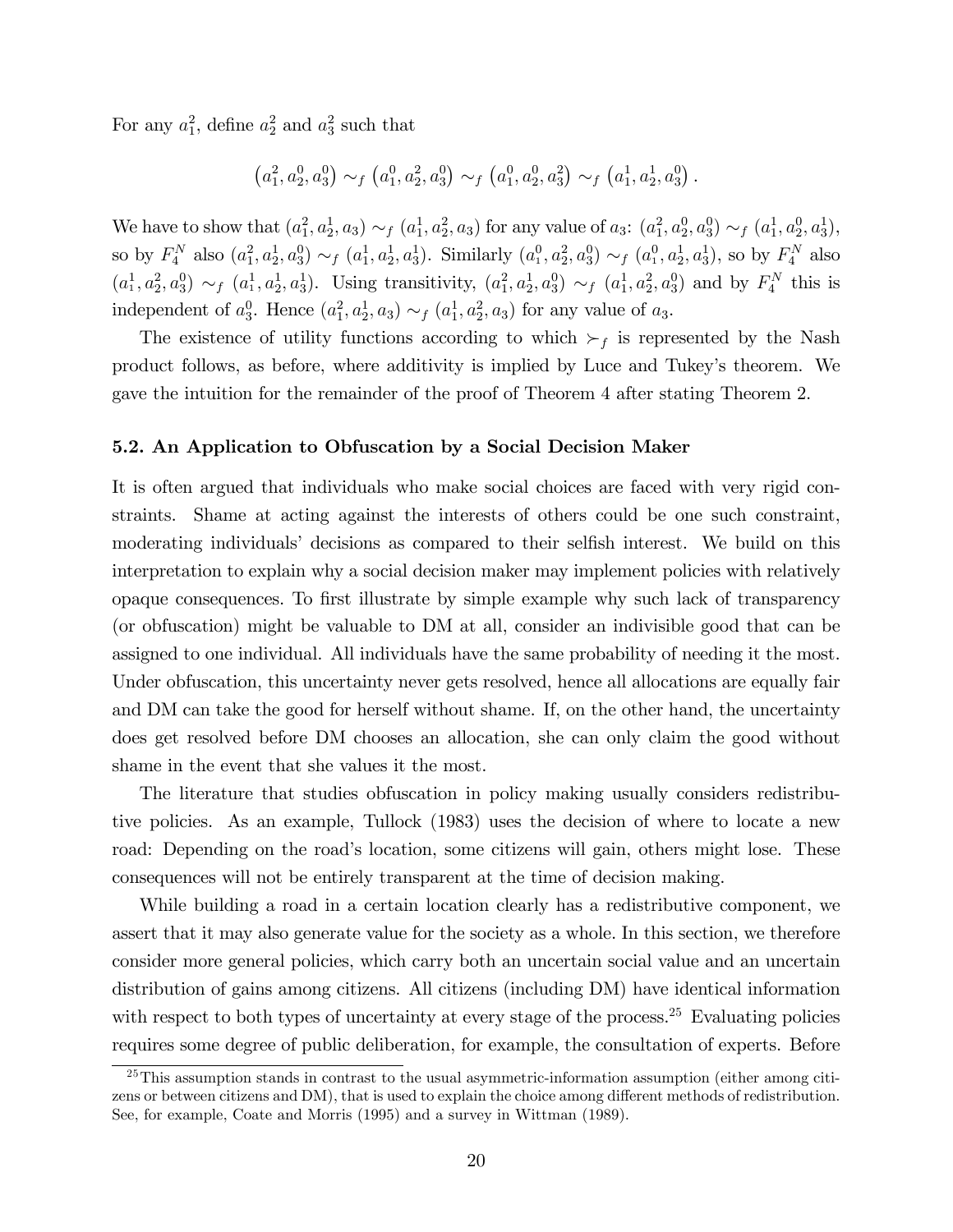this deliberation takes place, DM can limit the degree to which deliberation will resolve uncertainty. She does so by choosing the transparency level of the policies that will be considered.<sup>26</sup> We assume that even for the lowest feasible transparency level, deliberation will reveal DM's selfish payoff from each relevant policy. This assumption is intuitive due to DM's arguably exposed role. It is also appropriate when addressing DM, who is constrained by shame. Finally, it is crucial for the results established below, as the assumption introduces an asymmetry between DM and all other citizens despite the information structure assumed above: The probability that DM's preferences will become public is larger than that of any other citizenís. Therefore, when deciding on the transparency of policies, DM has to trade off the benefit of obfuscation, which makes selfish choices seem more fair, and the value of transparency, which reveals efficient choices as such.

The time sequence is as follows: Firstly, DM chooses the transparency level for the policies under consideration. Secondly, public deliberation symmetrically reduces the uncertainty about the consequences of those policies. The higher the transparency level was set, the less uncertainty remains. Lastly, DM chooses one policy. It is important to note that, in slight contrast to our model, stage-one choice does not alter, in terms of expected payoffs, the set of policies that are relevant for stage-two choice. Instead, it alters the expected differential in fairness between the policies in which DM will have a selfish interest, and those that will be perceived as fairest.

Formally, consider a very large population of N individuals indexed by i. Let  $\Omega = \mathbb{R}$ be identified both as the set of possible policy choices  $a \in \Omega$  and as the type space. When referring to a particular individual *i*, we denote her type as  $x_i \in \Omega$ . Individual *i*'s selfish preferences are commonly known to be represented by  $u : \mathbb{R}^+ \to \mathbb{R}^+$ , which is continuous and strictly decreasing with the (standard Euclidian) distance,  $d(a, x_i)$ , between the implemented policy a and her type  $x_i$ . Types are identically and independently distributed according to a Normal distribution with an unknown mean,  $\theta \in \mathbb{R}$ , and known variance  $\sigma^2 > 0$ . The (conjugate) common prior distribution of  $\theta$  is Normal,  $\theta \sim N\left(\overline{\theta_0}, \overline{\nu_0^2}\right)$ ), where  $\overline{\nu_0^2} := \nu^2$  and, without loss of generality,  $\overline{\theta_0} = 0$ . Thus,  $\sigma$  captures the uncertainty about the redistributive consequences of policies, while  $\nu$  relates to the uncertainty about the value generated for society as a whole. Let  $\Omega^n$  be the set of all possible type profiles of length  $n \leq N$ , with a typical element  $x^n = (x_1, ..., x_n)$ . Upon observing the realization  $x^n \in \Omega^n$ , each individual, including DM, updates her beliefs according to Bayes' rule. The resulting common posterior distribution of  $\theta$  is Normal as well,  $\theta \sim N \left( \overline{\theta_n}, \overline{\nu_n^2} \right)$ , with  $\overline{\theta_n} = \frac{\sigma^2(x_1 + ... + x_n)}{\nu^2 + n\sigma^2}$  $\frac{x_1 + ... + x_n}{\nu^2 + n\sigma^2}$  and  $\overline{\nu_n^2} = \frac{\nu^2 \sigma^2}{\nu^2 + n\sigma^2}$  $\frac{\nu^2 \sigma^2}{\nu^2+n\sigma^2}$ .

<sup>26</sup>For example, DM can set the agenda of issues she wants to address: Instead of debating the location of the road, she could also choose to deliberate introducing a tax. The individual consequences of the tax are presumably more transparent than those of the location of the road.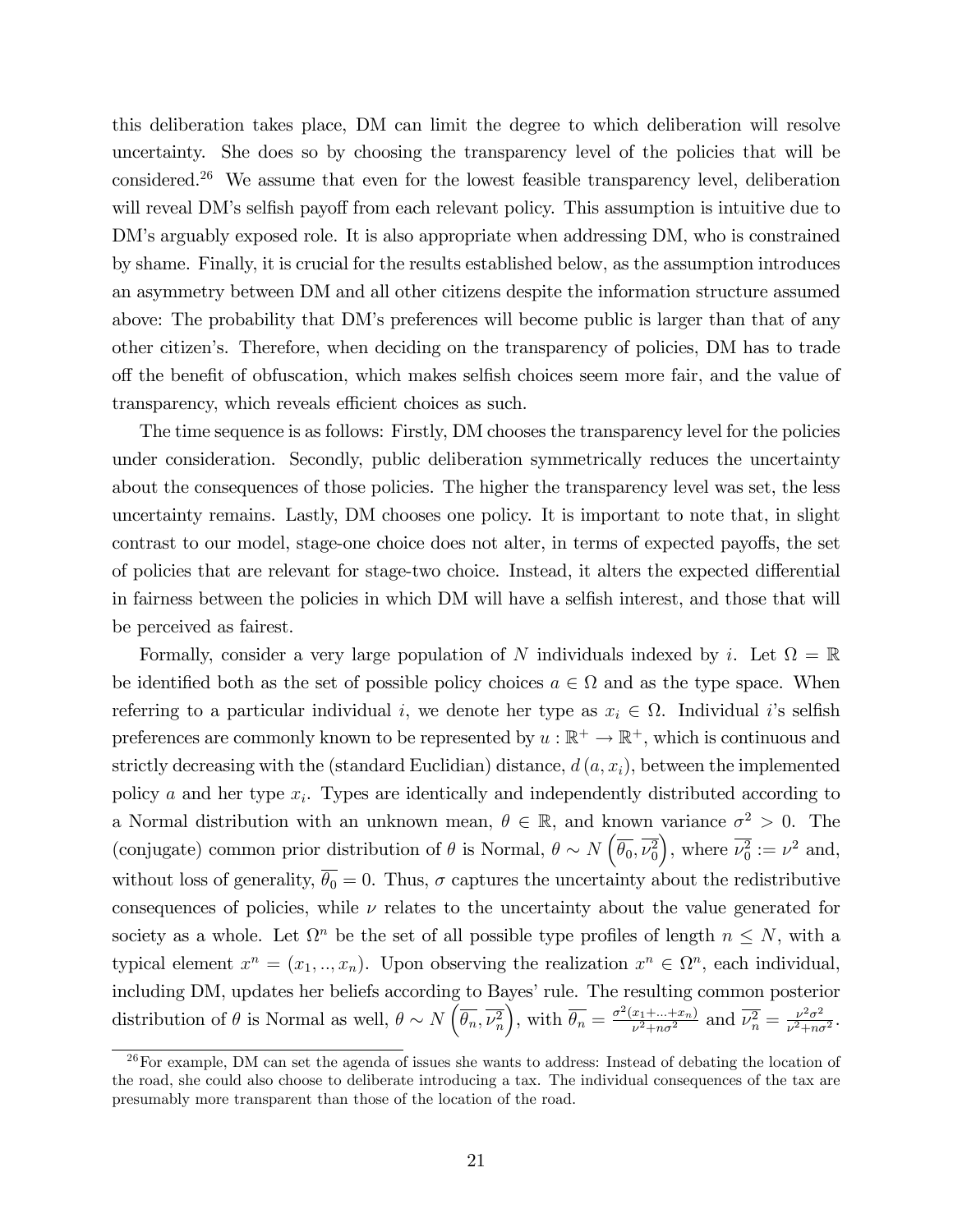Note that  $x_1 \in \mathbb{R}^n$ . Since we identify DM as individual 1, her type is always revealed for  $n \geq 1$ .

After the entire population observes  $x^n$ , DM makes a social choice  $a \in \Omega$ . We assume that DM's preferences satisfy  $P_1 - P_5$  as well as  $F_1, F_2, F_3^N$  and  $F_4^N$ . As is implied by Theorem 4, DM would like to choose a to maximize

$$
u(d(a, x_1)) + \beta_N \prod_{i=1}^N u(d(a, x_i)) - \max_{b \in \Omega} \left[ \beta_N \prod_{i=1}^N u(d(b, x_i)) \right],
$$

where, for simplicity, we assume h to be linear  $(h(x) = \beta_N x)$ . After observing  $x^n$ , however,  $x_{n+1},..., x_N$  remain unknown, so  $\prod^N$  $i=1$  $u(d(a, x_i))$  cannot be evaluated. To accommodate the uncertainty about the distribution of types in the population, we assume instead that the expected fairness of an allocation conditional on  $x^n$ ,

$$
E\left[\prod_{i=1}^{N} u\left(d\left(a, x_{i}\right)\right) | x^{n}\right]
$$

is what determines shame. Thus, the relevant characteristics of a policy are both its proximity  $d(a, x_1)$  to DM's type  $x_1$  and its expected fairness. According to our representation, the action that the public perceives as the fairest is

$$
a^* := \underset{a \in \Omega}{\arg \max} E\left[\prod_{i=1}^N u\left(d\left(a, x_i\right)\right) \vert x^n\right].
$$

DM's choice is then governed by maximizing the term

$$
u(d(a,x_1))+\beta_N\left(E\left[\prod_{i=1}^N u(d(a,x_i))\big|x^n\right]-E\left[\prod_{i=1}^N u(d(a^*,x_i))\big|x^n\right]\right).
$$

Note that for fixed *n* and large population size,  $N \to \infty$ ,  $a^* \longrightarrow \overline{\theta_n}$ .

Before  $x^n$  is observed by both DM and the public, DM can pick  $n \in [1, \overline{n}]$ ,  $\overline{n} \ll N$ . The number *n* is interpreted as the transparency level of policies in  $\Omega$ : The more transparent the policies are, the larger the number of individuals whose type becomes revealed by the public deliberation. Different transparency levels  $n$  introduce different distributions over expected fairness, while leaving  $d(a, x_i)$  unchanged. Thus, the choice of n is equivalent to stage-one choice of different distributions over menus with the same cardinality that differ in the expected fairness of their elements. In contrast to the policy choice, we assume that the choice of the transparency level,  $n$ , is free of shame.<sup>27</sup> This assumption could rest on the fact

 $^{27}$ Due to this assumption, the model nicely fits our general framework.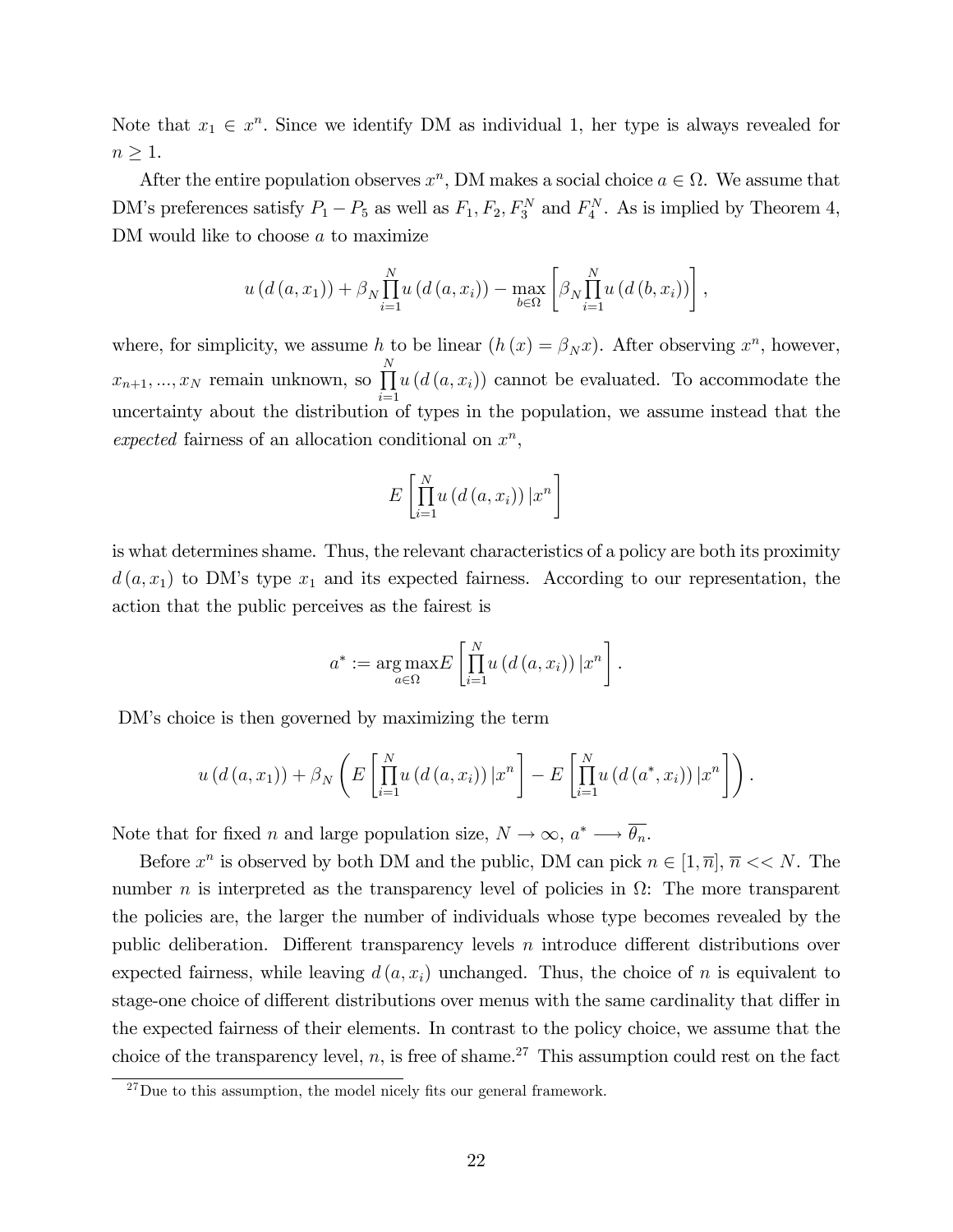that the transparency level is chosen before any uncertainty is resolved and, hence, cannot bias the ex post expected fairness of any policy. Alternatively, the public might simply be unaware of transparency as a choice dimension.

We are interested in finding the optimal transparency level, that is, the optimal firststage choice according to DM's selfish preferences. DM faces the following trade-off: On the one hand, she benefits from high transparency, which reduces the uncertainty about the fairness of policies and allows the public to interpret fair choices as such. On the other hand, she benefits from low transparency, as it gives her selfish payoff more weight in public observation, limiting the public's ability to detect selfish behavior.

To determine DM's optimal transparency choice,  $n^*$ , define the ratio of the standard deviations  $\sigma$  and  $\nu$  as  $s := \frac{\sigma}{\nu}$  and let  $s = s^*$  solve  $2 + 3s^2 - 3s^4 - 6s^6 - 2s^8 = 0$ ,  $s^* \approx 0.84$ . Ignoring the integer constraint on  $n$ , we state:

**Proposition**  $n^*(s)$  exists and is unique. For  $s < s^*$ ,  $m = n^*(s)$  is the solution to  $2 + (2m+1) s<sup>2</sup> - 3s<sup>4</sup> - 2(2m+1) s<sup>6</sup> - m(m+1) s<sup>8</sup> = 0$ , which is decreasing in s. For  $s \geq s^*$ ,  $n^*(s) = 1$ .

Note that the optimal transparency level does not depend on DMís susceptibility to shame,  $\beta_N$ .<sup>28</sup> This means that while for the case of a standard economic agent with  $\beta_N = 0$ , the choice of *n* is arbitrary, even a small positive  $\beta_N$  implies the same unique amount of obfuscation as an arbitrarily large  $\beta_N$  does. Note as well that absolute uncertainty is irrelevant for the optimal transparency choice, only relative uncertainty  $s = \frac{\sigma}{\nu}$  matters. This makes the prediction of the proposition very robust.

The proof of the proposition is in the appendix. It establishes that DM's utility is decreasing in the absolute value of the random variable  $X_n := \overline{\theta_n} - x_1$ , and that  $X_n$  is normally distributed. Then  $\frac{p(|X_n|=z)}{p(|X_m|=z)}$  can be shown to satisfy the Monotone Likelihood Ratio Property (MLRP). Since DM's utility is decreasing in z, she strictly prefers  $m$  over  $n$  if and only if  $\frac{p(|X_n|=z)}{p(|X_m|=z)}$  is increasing in z. Assuming  $n > m$ , we find, with some straightforward algebra, that this is the case if and only if  $2 + (m+n) s^2 - 3s^4 - 2(m+n) s^6 - mns^8 < 0$ . Thus DM has well-defined preferences over levels of transparency,  $n$ , and these preferences depend only on s. We then establish that  $n^*(s)$  is unique and for  $s < s^*$  is also decreasing. As a result, if DM prefers  $n = 1$  to  $n = 2$ , then  $n^*(s) = 1$  is her globally preferred transparency level. If she prefers *n* to both  $n-1$  and  $n+1$ , then  $n^*(s) = n$  is her globally preferred level.

 $^{28}$ The proposition is only concerned with the transparency choice. The allocation DM chooses in the second stage obviously does depend on  $\beta_N$ , as it determines the extent to which DM yields to shame at the cost of her selfish interest.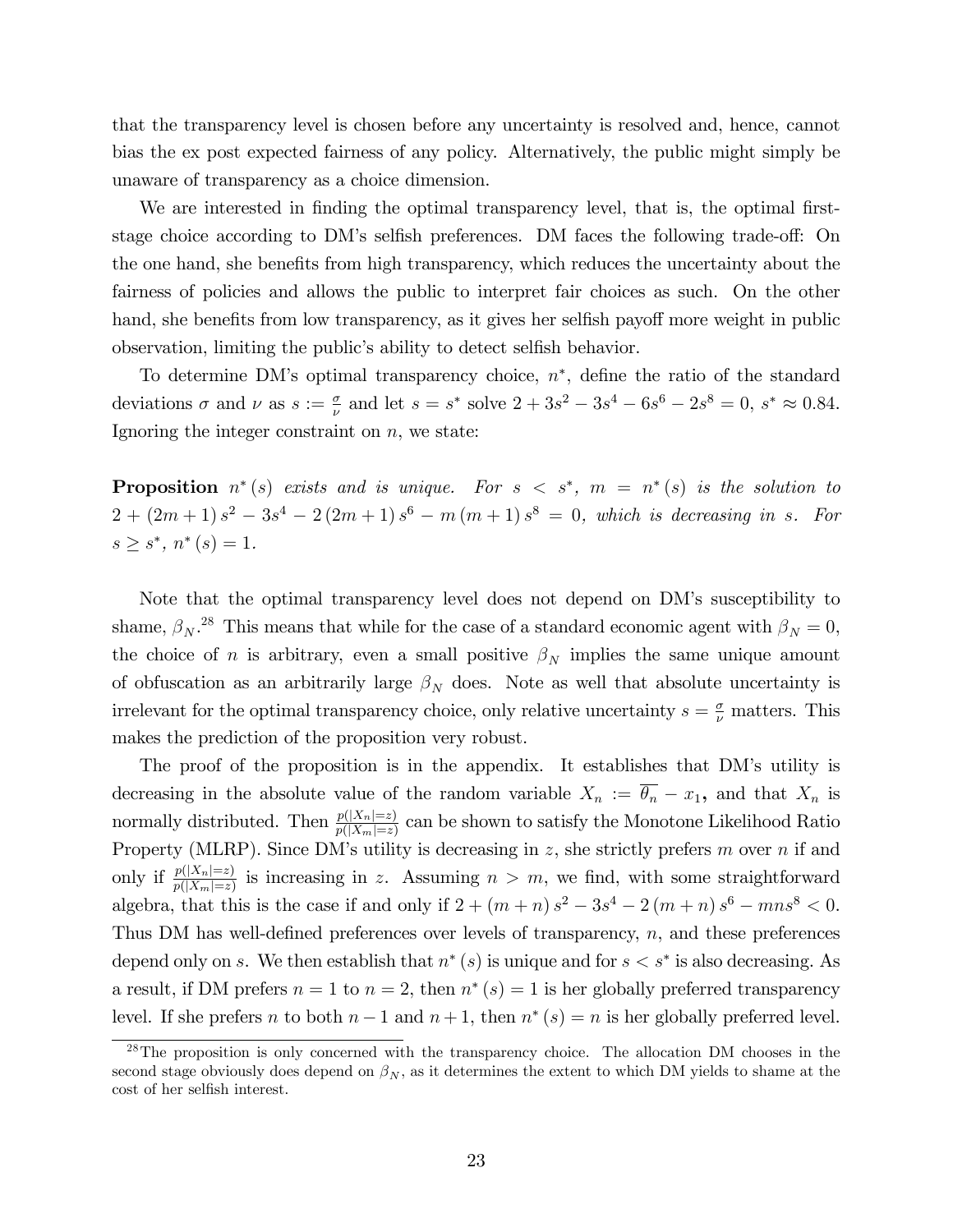

Figure 2:  $n$  as a function of  $s$ .

Before interpreting this proposition, consider again the trade-off DM faces: Since her utility is decreasing in the random variable  $|X_n| := |\overline{\theta_n} - x_1|$ , she would like the mean of the public posterior on types to be as close as possible to her type. Since DMís type is always observed (and thus always affects the posterior), it has a higher expected weight in the posterior than any other citizen's, which is only observed with probability  $\frac{n-1}{N}$ . The lower  $n$  is, the greater the advantage DM has over other citizens. Lowering  $n$ , however, increases the weight that the common prior gets in the public posterior. Since types are correlated, this is not in DM's interest. Now consider the proposition in the context of this trade-off: DM prefers to consider more opaque policies for the future if the standard deviation of the distribution of benefits across the population, measured by  $\sigma$ , becomes larger compared to the uncertainty about which policy is socially optimal, which is measured by  $\nu$ . Intuitively, in this case she is concerned about the situation where her selfish preferences conflict with considerations of fairness. Therefore, she would like her own selfish preferences to impact the public posterior as much as possible. Since her preferences always become public, she would like other citizens' preferences to remain unobserved. Conversely, she prefers more transparent policies if the uncertainty is more about the socially optimal policy and less about the distribution of gains. In this case, she is mostly concerned about the situation where her selfish preferences are in line with considerations of fairness but an uninformed public would perceive her as selfish if she chose accordingly. Figure 2 shows  $n^*(s)$ .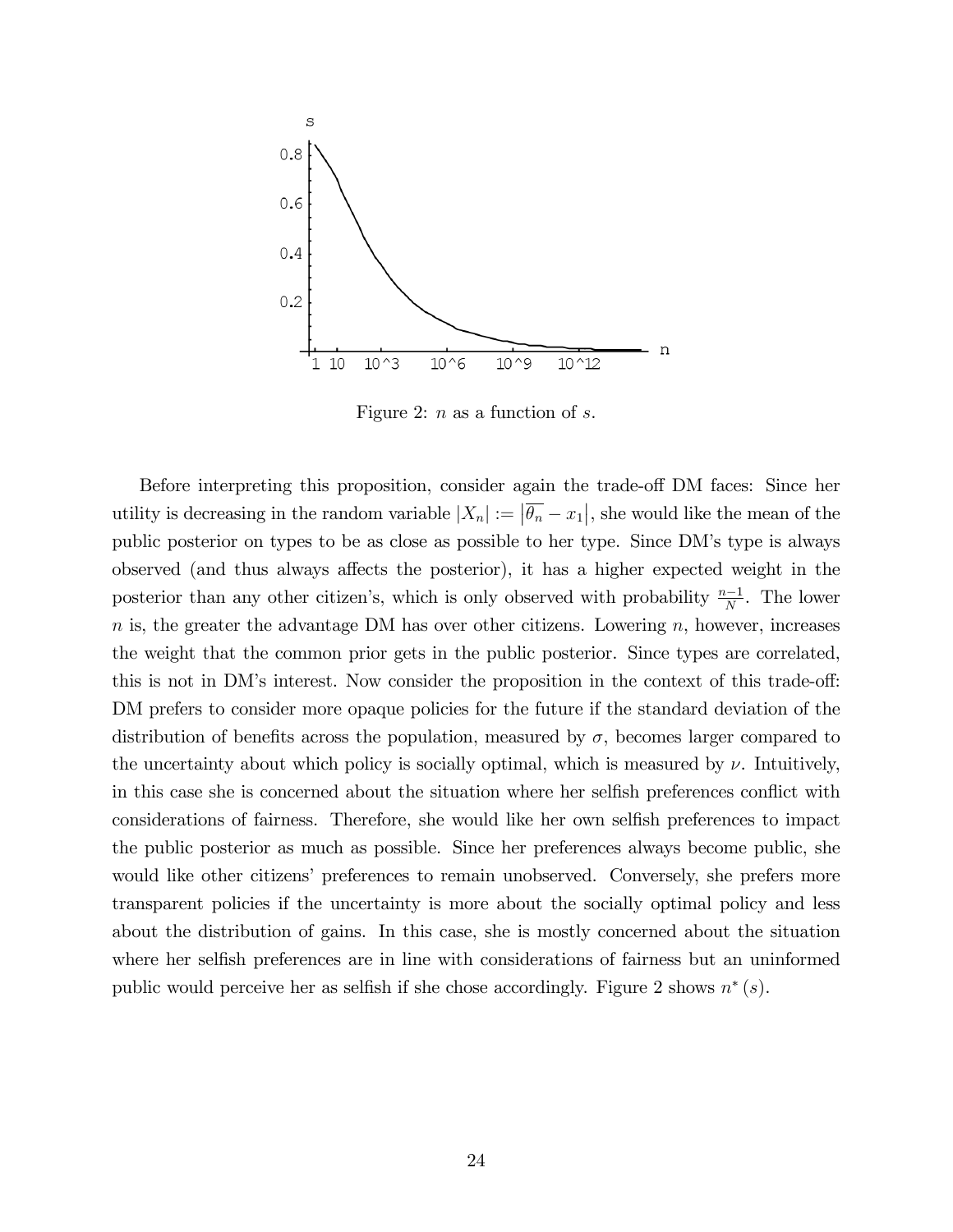## 6. Related Literature

Other-regarding preferences have been considered extensively in economic literature. In particular, inequality aversion as studied by Fehr and Schmidt (1999) is based on an objective function with a similar structure to the representation of second-stage choice in Theorem 3.<sup>29</sup> Both works attach a cost to any deviation from choosing the fairest alternative. In Fehr and Schmidt's work, the fairest allocation need not be feasible and is independent of the choice situation. In our work, the fairest allocation is always a feasible choice and it is identified through the axioms. This dependence of the fairest allocation on the choice situation allows us to distinguish observed from unobserved choice.

The idea that there may be a discrepancy between DM's preference to behave "prosocially" and her desire to be viewed as behaving pro-socially is not new to economic literature. For a model thereof, see Benabou and Tirole (2006).

Neilson's (2006-b) work is motivated by the same experimental evidence as ours. He also considers menus of allocations as objects of choice. Neilson does not axiomatize a representation result, but points out how choices among menus should relate to choices from menus, if shame were the relevant motive. He relates the two aspects of shame that also underlie the Set Betweenness property in our work; DM might prefer a smaller menu over a larger menu either because avoiding shame compels her to be generous when choosing from the larger menu, or because being selfish when choosing from the larger menu bears the cost of shame.

The structure of our representation resembles the representation of preferences with selfcontrol under temptation, as axiomatized in GP. GP study preferences over sets of lotteries and show that their axioms lead to a representation of the following form:

$$
U^{GP}(A) = \max_{a \in A} \left\{ u^{GP}(a) + v^{GP}(a) \right\} - \max_{b \in A} \left\{ v^{GP}(b) \right\}
$$

with  $u^{GP}$  and  $v^{GP}$  both linear in the probabilities and where A is now a set of lotteries. In their context,  $u^{GP}$  represents the "commitment"- and  $v^{GP}$  the "temptation"-ranking. While the two works yield representations with a similar structure, their domains - and therefore the axioms - are different. In particular, the objects in GP's work are sets of lotteries. They impose the independence axiom and indifference to the timing of the resolution of uncertainty. This allows them to identify the representation above that consists of two functions that are linear in the probabilities. Each of these functions is an expected utility functional. The objects in our work, in contrast, are sets of allocations and there is no uncertainty. The

 $^{29}$ Neilson (2006-a) axiomatizes a reference-dependent preference, that can be interpreted in terms of Fehr and Schmidt's objective function.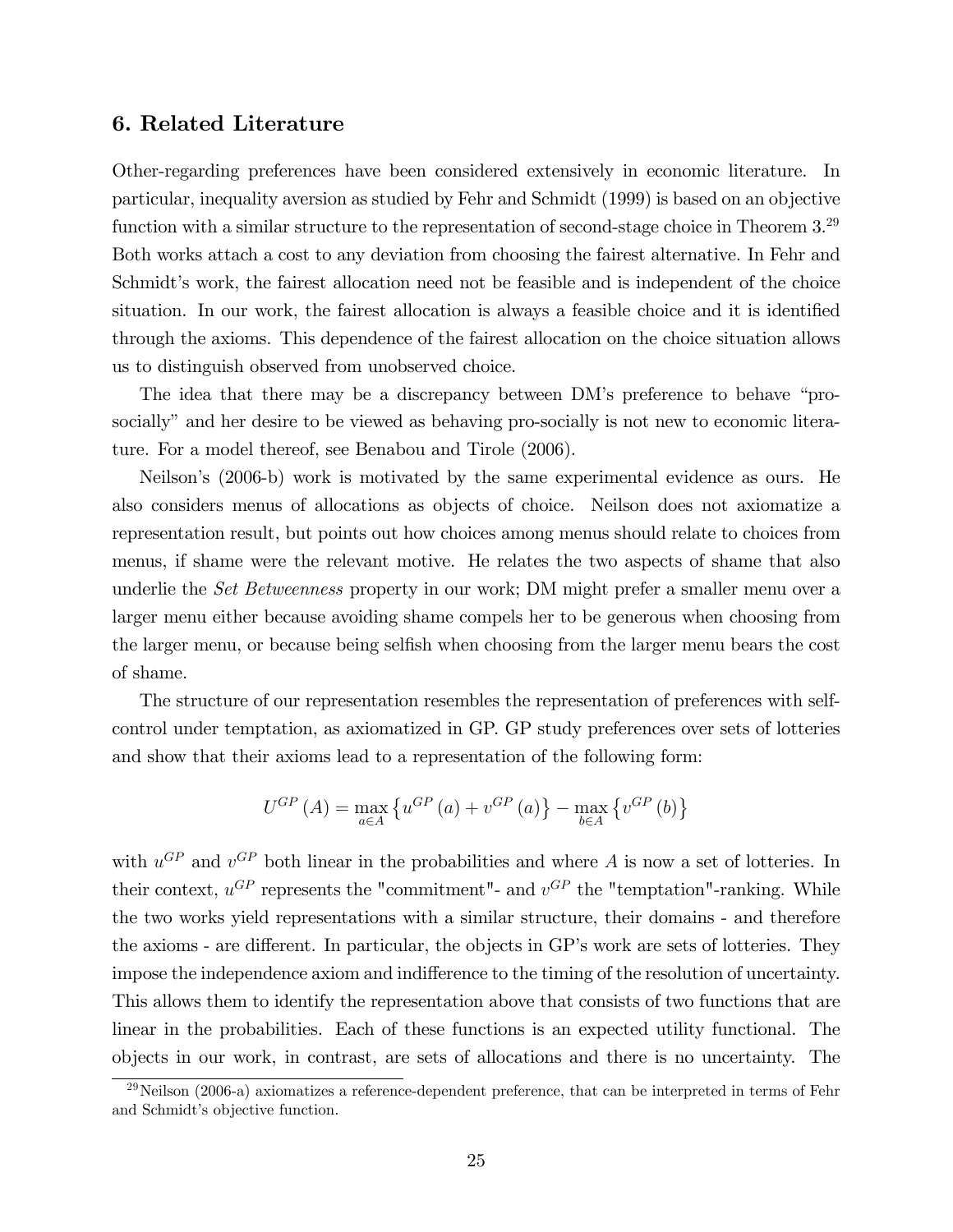natural way to introduce uncertainty to our model is to treat our representation as the utility function, which should be used to calculate the expected utility of lotteries over sets. Therefore, DM would typically not be indifferent to the timing of the resolution of uncertainty.<sup>30</sup> However, one of GP's axioms is the *Set Betweenness* axiom,  $A \ge B \Rightarrow A \ge$  $A \cup B \geq B$ . We show that our axioms *Strong Left Betweenness*  $(P_2)$ , *Shame*  $(P_3)$  and Fairness Ranking  $(F_1)$  imply Set Betweenness. Hence, GP's Lemma 2 can be employed, allowing us to confine attention to sets with only two elements.

Our model is positive in nature, but it is interesting to contrast moral or normative elements in its interpretation with those in the context of the temptation literature: In a work related to GP, Dekel, Lipman and Rustichini (2005) write: "...by 'temptation' we mean that the agent has some view of what is normatively correct, what she should do, but has other, conflicting desires which must be reconciled with the normative view in some fashion." According to this interpretation, the commitment ranking is given a normative value. In our work, shame is based on deviating from some fairness norm that tells DM what she should do. This norm conflicts with DM's selfish commitment ranking.

Empirically, the assumption that only two elements of a choice set matter for the magnitude of shame (the fairest available alternative and the chosen alternative) is clearly simplifying: Oberholzer-Gee and Eichenberger (2004) observe that dictators choose to make much smaller transfers when their choice set includes an unattractive lottery. In other words, the availability of an unattractive allocation seems to lessen the incentive to share.

Lastly, it is necessary to qualify our leading example: The experimental evidence on the effect of (anonymous) observation on the level of giving in dictator games is by no means conclusive. Behavior tends to depend crucially on surroundings, like the social proximity of the group of subjects and the phrasing of the instructions, as, for example, Bolton, Katok and Zwick (1994); Burnham (2003); and Haley and Fessler (2005) record. On the one hand, there is more evidence in favor of our interpretation: In a follow-up to the experiment cited in the introduction, Dana et al (2006) verify that dictators do not exit the game if secondstage choice is also unobserved. Similarly, Pillutla and Murningham (1995) find evidence that people's giving behavior under anonymity depends on the information given to the observing recipient. In experiments related to our leading example, Lazear, Malmendier and Weber (2005) as well as Broberg, Ellingsen and Johannesson (2008) even predict and find that the most generous dictators are keenest to avoid an environment where they could share with an observing recipient.<sup>31</sup> Broberg et al further elicit the price subjects are willing to pay in order to exit the dictator game, finding that the mean exit reservation price equals

 $30 \text{ In section } 5.2$  we account for uncertainty, which can be translated into uncertainty over sets.

 $31$ This nicely underlines our interpretation of "shame" as a motive.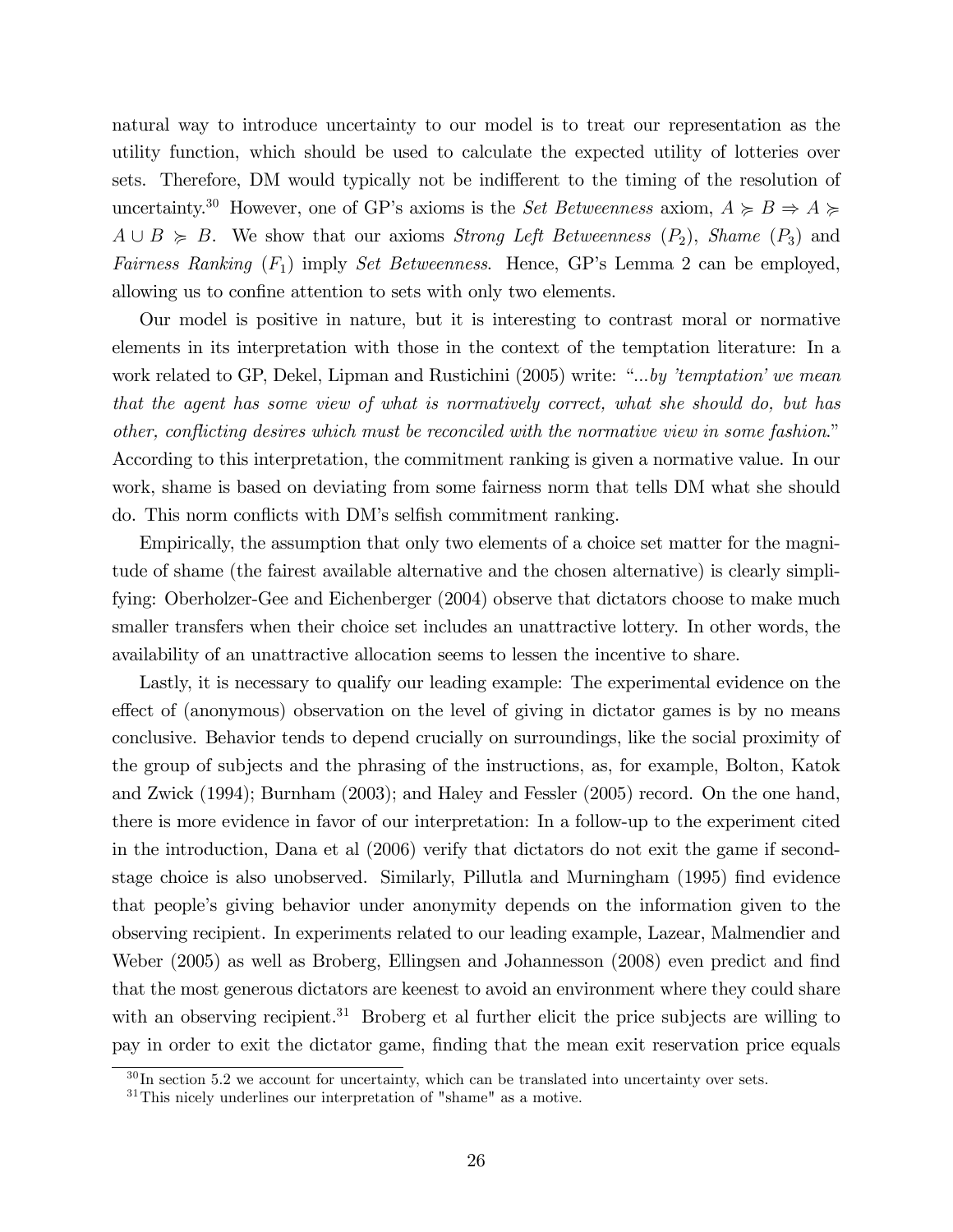82% of the dictator game endowment. On the other hand, this is in contrast to evidence collected by Koch and Normann (2005), who claim that altruistic behavior persists at an almost unchanged level when observability is credibly reduced. Similarly, Johannesson and Persson (2000) find that incomplete anonymity - not observability - is what keeps people from being selfish. Ultimately, experiments aimed at eliciting a norm share the same problem: Since people use different (and potentially contradictory) norms in different contexts, it is unclear whether the laboratory environment triggers a different set of norms than would other situations: Frohlich, Oppenheimer and Moore (2000) point out that money might become a measure of success rather than a direct asset in the competition-like laboratory environment, such that the norm might be "do well" rather than "do not be selfish."<sup>32</sup> More theoretically, Miller (1999) suggests that the phrasing of instructions might determine which norm is invoked. For example, the reason that Koch and Normann do not find an effect of observability might be that their thorough explanation of anonymity induces a change in the regime of norms, in effect telling people "be rational," which might be interpreted as "be selfish." Then being observed might have no effect on people who, under different circumstances, might have been ashamed to be selfish.

## 7. Conclusion

We study a decision maker who cares about others' well-being only when being observed. We term the motive that distinguishes choice behavior when observed from choice when unobserved "shame." Theorem 1 features a representation that captures the tension between the interest to maximize private payoff and the shame that results from not choosing the fairest alternative within a set. Theorem 2 identifies a set-independent choice criterion with the help of a separability axiom. If there is a set-independent choice criterion, the representation should be more tractable for applications. More importantly, the separability assumption provides a criterion on preferences over sets to decide whether or not the periodtwo choice of alternatives might look as if it was generated by an altruistic concern. In Theorem 3 we further specify the norm of fairness. We show that the fairest alternative in a set can be interpreted as the Nash Bargaining Solution of an associated game. Because the utility functions used to generate this game are private, so is the norm. The most appealing interpretation relies on the descriptive power of the NBS in many bargaining situations, giving it normative appeal as the solution to a symmetric mechanism. Lastly, Theorem 4 extends Theorem 2 to situations where DM faces multiple other individuals whose welfare

 $32$ Surely the opposite is also conceivable: Subjects might be particularly keen to be selfless when the experimentor observes their behavior. This example is just ment to draw attention to the difficulties faced by experimenters in the context of norms.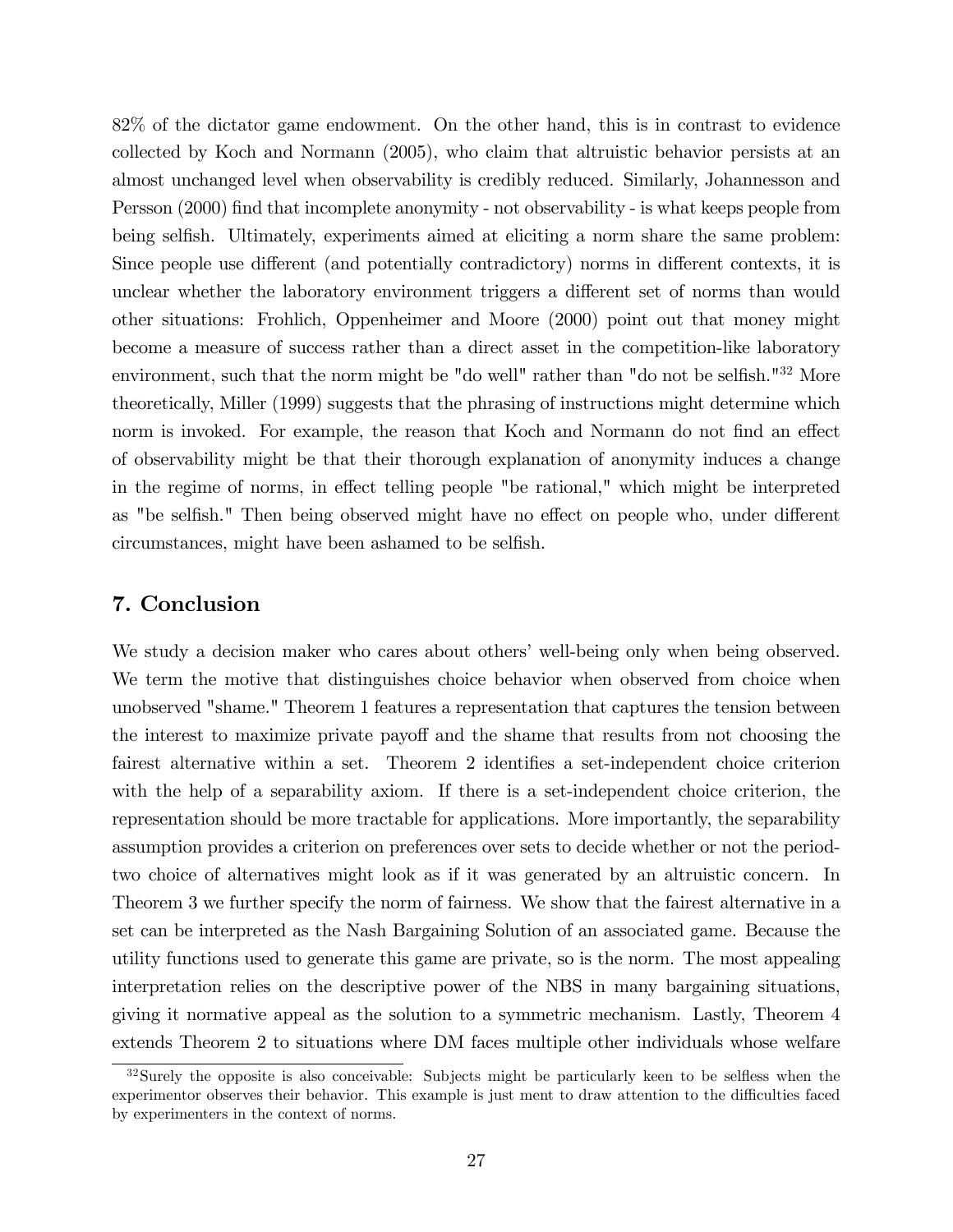depends on her choice. We apply our model to a social decision maker, whose selfish utility is correlated with fairness. She faces a trade-off when choosing the transparency of her policies: Being more transparent makes it easier for the public to perceive fair choices as such, while less transparency makes it harder for society to detect selfish choices. In our setup, the optimal transparency level is unique and is independent of DMís susceptibility to shame.

Let us conclude with another experiment to suggest how to incorporate uncertainty into our model. Dana, Weber and Kuang (2005) make a dictator face a choice between \$5 and \$6 for herself. An anonymous recipient will receive either \$5 or \$1. Which recipient payoff is paired with which dictator payoff is determined by a coin flip. The dictator can reveal (without being observed) the outcome of the coin flip prior to her decision. The authors find that many dictators choose not to reveal the outcome. This action seems weakly dominated, because whether or not the dictator is willing to give up \$1 in order to give the recipient the extra \$4, knowing whether such a trade-off is necessary should not hurt DM. We propose to interpret the revealed and the unrevealed conditions as two different choice situations. If all functions in the combination of Theorem 2 and Theorem 3 are identities, and if DM subscribes to the vNM axioms, the utilities to be compared are

$$
U\left( \left\{ \left( 6,3\right) ,\left( 5,3\right) \right\} \right) =6
$$

versus

$$
\frac{1}{2}U(\{(6,5), (5,1)\}) + \frac{1}{2}U(\{(6,1), (5,5)\}) = \frac{1}{2}6 + \frac{1}{2}5 = 5.5
$$

This could explain the observed behavior. However, since in the experiment the recipient knows the full instructions and does not observe DM's decision to reveal, observability would require a more involved interpretation. To ease the application of our model, it would be interesting to see how the subject's behavior changes if the recipient is only told the information DM has *after* her decision to reveal or not.

## 8. Appendix

#### 8.1. Proof of Theorem 1

Let  $U: K \to \mathbb{R}$  be a continuous function that represents  $\succ$ . Define  $u(a_1) \equiv U(\{(a_1, 0)\})$ . By  $P_1, u(a_1) = U(\{(a_1, a_2)\})$  independent of  $a_2$ , with  $u(a_1)$  continuous and strictly increasing.

Let  $\varphi : \mathbb{R}_+^2 \to \mathbb{R}$  be a continuous function that represents  $\succ_f$ . By  $F_2$ ,  $\varphi$  is also strictly increasing.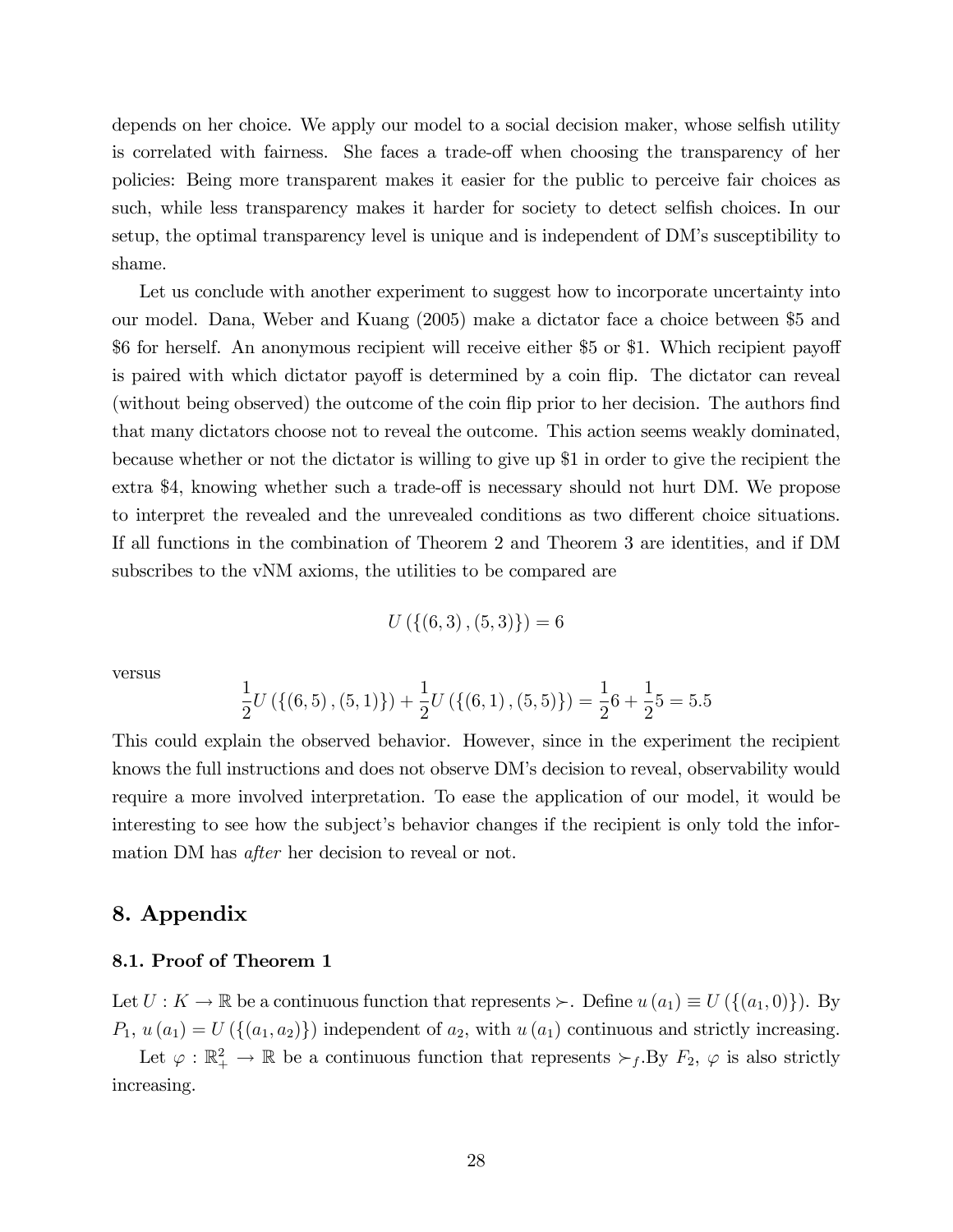**Claim 1.1** (Right Betweenness):  $A \succeq B \Rightarrow A \cup B \succeq B$ .

**Proof:** There are two cases to consider:

Case 1)  $\forall a \in A, \exists b \in B$  such that  $b \succ_f a$ . Let  $A = {\mathbf{a}^1, \mathbf{a}^2..., \mathbf{a}^N}$  and  $C_0 = B$ . Define  $C_n = C_{n-1} \cup \{a^n\}$  for  $n = 1, 2, ..., N$ . According to  $F_1$ , there exists  $b \in B$  such that  $a^n \nsucc_f b$ . By  $P_3$ ,  $C_{n-1} \nsucc C_n$ . By negative transitivity of  $\succ$ ,  $C_0 \nsucc C_N$  or  $A \cup B \succeq B$ .

Case 2)  $\exists a \in A$  such that  $a \succ_f b$ ,  $\forall b \in B$ . Let  $B = {\mathbf{b}^1, \mathbf{b}^2..., \mathbf{b}^M}$ . Define  $C_0 = A$  and  $C_m = C_{m-1} \cup \{\mathbf{b}^m\}$  for  $m = 1, 2, ..., M$ . By  $P_3$ ,  $\forall C$  such that  $a \in C, C \not\prec C \cup \{\mathbf{b}^m\}$ . Hence,  $C_{m-1} \nless C_m$ . By negative transitivity of  $\succ$ ,  $C_0 \nless C_M$  or  $A \cup B \succeq A \succeq B$ , hence  $A \cup B \succeq B$ .

Combining Claim 1.1 with  $P_2$  guarantees Set Betweenness (SB):  $A \succeq B \Rightarrow A \succeq A \cup B \succeq$ B. Having established Set Betweenness, we can apply GP Lemma 2, which states that any set is indifferent to a specific two-element subset of it.

**Lemma 1.1** (GP Lemma 2): If  $\succ$  satisfies SB, then for any finite set A, there exist  $\mathbf{a}, \mathbf{b} \in A$ such that  $A \sim \{a, b\}$ ,  $(a, b)$  solves  $\operatorname*{maxmin}_{a' \in Ab' \in A} U(\{a', b'\})$  and  $(b, a)$  solves  $\operatorname*{minmax}_{b' \in A} U(\{a', b'\})$ .

Define  $f: \mathbb{R}_+^2 \times \mathbb{R}_+^2 \to \mathbb{R}$  such that  $f(\mathbf{a}, \mathbf{b}) = u(a_1) - \widetilde{U}(\mathbf{a}, \mathbf{b})$ , where  $\widetilde{U}: \mathbb{R}_+^2 \times \mathbb{R}_+^2 \to \mathbb{R}$  is a function satisfying:

$$
U\left(\{\mathbf{a},\mathbf{b}\}\right) = \max_{\mathbf{a}' \in \{\mathbf{a},\mathbf{b}\}\mathbf{b}' \in \{\mathbf{a},\mathbf{b}\}} \widetilde{U}\left(\mathbf{a}',\mathbf{b}'\right) = \min_{\mathbf{b}' \in \{\mathbf{a},\mathbf{b}\}\mathbf{a}' \in \{\mathbf{a},\mathbf{b}\}} \max_{\mathbf{a} \in \{\mathbf{a},\mathbf{b}\}} \widetilde{U}\left(\mathbf{a}',\mathbf{b}'\right).^{33}
$$

By definition we have  $f(\mathbf{a}, \mathbf{a}) = 0$  for every  $\mathbf{a} \in \mathbb{R}^2_+$ . Note as well that

$$
\{\mathbf a\} \succ \{\mathbf a, \mathbf b\} \Rightarrow f(\mathbf a, \mathbf b) > 0,
$$

as otherwise we would have:

$$
U\left(\{\mathbf{a},\mathbf{b}\}\right) = \max\begin{Bmatrix} u\left(a_{1}\right) - \max\left\{\frac{f(\mathbf{a},\mathbf{a}) - 0}{f(\mathbf{a},\mathbf{b})}\right\} \\ u\left(b_{1}\right) - \max\left\{\frac{f(\mathbf{b},\mathbf{a})}{f(\mathbf{b},\mathbf{b}) - 0}\right\} \end{Bmatrix} \geq u\left(a_{1}\right) - \max\begin{Bmatrix} f\left(\mathbf{a},\mathbf{a}\right) = 0 \\ f\left(\mathbf{a},\mathbf{b}\right) \end{Bmatrix} = U\left(\{\mathbf{a}\}\right).
$$

For a decision maker who is not susceptible to shame,  $U(\{a,b\}) = \max\{u(a_1),u(b_1)\}.$ Hence setting  $f(\mathbf{a}, \mathbf{b}) \equiv 0$  is consistent with her preferences. The following claims help us to further identify f for a decision maker who is susceptible to shame.

<sup>33</sup>Note that  $\max_{\mathbf{a}\in A} \min_{\mathbf{b}\in A} U(\{\mathbf{a},\mathbf{b}\}) = \max_{\mathbf{a}\in A} \min_{\mathbf{b}\in A}$  $\sqrt{ }$  $\max_{\mathbf{a}' \in \{\mathbf{a},\mathbf{b}\}\mathbf{b}' \in \{\mathbf{a},\mathbf{b}\}} \widetilde{U}\left(\mathbf{a}',\mathbf{b}'\right)$  $=\underset{\mathbf{a}\in A}{\operatorname{maxmin}}\widetilde{U}\left(\mathbf{a},\mathbf{b}\right).$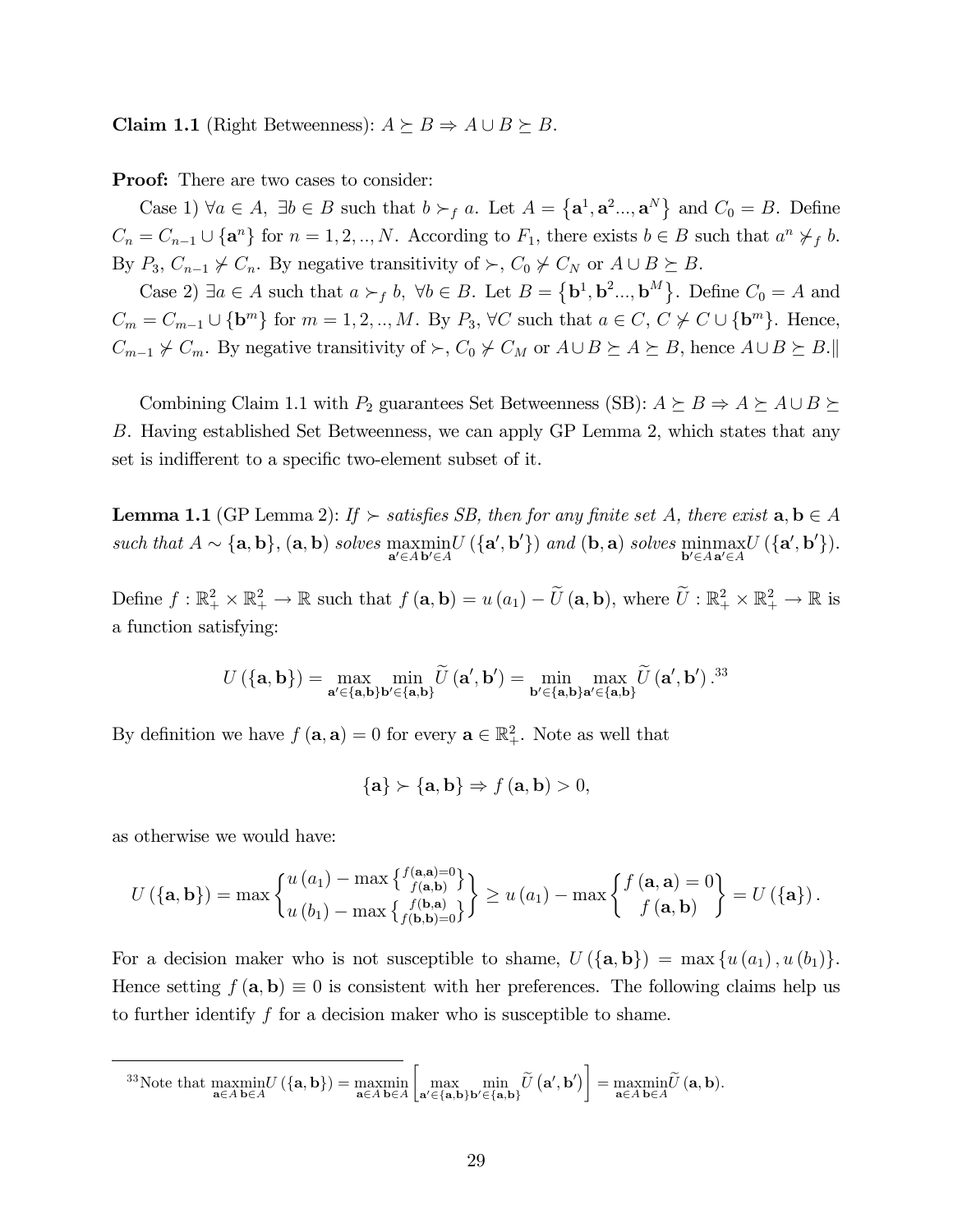**Claim 1.2:** (i)  $[\varphi(\mathbf{a}) \leq \varphi(\mathbf{b}) \text{ and } a_1 > b_1] \Leftrightarrow {\mathbf{a}} \succ {\mathbf{a}}, \mathbf{b}$ (ii)  $[\varphi(\mathbf{a}) \leq \varphi(\mathbf{b}) \text{ and } a_1 \leq b_1] \Rightarrow {\mathbf{a}} \sim {\mathbf{a}, \mathbf{b}}$ (iii)  $[\varphi(\mathbf{a}) = \varphi(\mathbf{b}) \text{ and } a_1 > b_1] \Rightarrow {\mathbf{a}} \setminus {\mathbf{a}}, \mathbf{b} \succ {\mathbf{b}}.$ 

**Proof:** (i) If  $\varphi$  (b)  $> \varphi$  (a) then there exists A such that  $\mathbf{a} \in A$  and  $A \succ A \cup \{\mathbf{b}\}\$ . As  $a_1 > b_1 \Leftrightarrow {\bf{a}} \succ {\bf{b}}, \text{ by } P_2 {\bf{a}} \succ {\bf{a}}, {\bf{b}}.$  Conversely if  ${\bf{a}} \succ {\bf{a}}, {\bf{b}}$ , then  ${\bf{b}} \succ_f {\bf{a}}$  and hence  $\varphi(\mathbf{a}) < \varphi(\mathbf{b})$ . Further from SB and  $P_1$ ,  $a_1 > b_1$ .

(ii) If  $a_1 \leq b_1$  then by SB  $\{b\} \succeq \{a, b\}$ . Since  $\varphi(b) > \varphi(a)$ , there is no B such that  $\mathbf{b} \in B$  and  $B \succ B \cup \{\mathbf{a}\}\text{, hence } \{\mathbf{b}\} \sim \{\mathbf{a}, \mathbf{b}\}.$ 

(iii) By  $P_1$  {a}  $\succ$  {b} and SB {a}  $\succeq$  {a, b}. As  $\varphi$  (a) =  $\varphi$  (b), using (i) we have  ${a} \sim {a, b}.$ 

Let  $(\mathbf{a}^*(A), \mathbf{b}^*(A))$  be the solution of

$$
\underset{\mathbf{a}'\in A}{\operatorname{maxmin}}U\left(\{\mathbf{a}',\mathbf{b}'\}\right)
$$

so  $(\mathbf{b}^*(A), \mathbf{a}^*(A))$  solves  $\underset{\mathbf{b}' \in A}{\text{minmax}} U (\{\mathbf{a}', \mathbf{b}'\}).$ 

Claim 1.3: There exists  $b \in \arg \max$  $\mathbf{a}'\in A$  $\varphi(\mathbf{a}')$  such that  $A \sim {\mathbf{a}', \mathbf{b}}$  for some  $\mathbf{a}' \in A$  and  $$ 

**Proof:** Assume not, then there exist  $\mathbf{a}, \mathbf{c}$  such that  $A \sim \{\mathbf{a}, \mathbf{c}\}, \ (\mathbf{a}, \mathbf{c}) = (\mathbf{a}^*(A), \mathbf{b}^*(A)).$ Therefore,

$$
\{{\mathbf a}, {\mathbf b}\} \succ \{{\mathbf a}, {\mathbf c}\} \sim \{{\mathbf a}, {\mathbf b}, {\mathbf c}\} \sim \mathit{A}^{34} \forall {\mathbf b} \in \mathop{\arg\max}_{{\mathbf a}' \in \mathit{A}} \varphi\left({\mathbf a}'\right)
$$

and hence  $\mathbf{c} \succ_f \mathbf{b}$ , which is a contradiction.

For the remainder of the proof, let  $I_f(\varphi) := {\bf b}' : \varphi({\bf b}') = \varphi$ . That is,  $I_f(\varphi({\bf b}))$  is the  $\sim_f$  equivalence class of **b**. Define

$$
Y(\mathbf{a},\varphi) = {\mathbf{b}' \in I_f(\varphi) : \{\mathbf{a}\} \succ {\mathbf{a},\mathbf{b}'} \succ {\mathbf{b}'}\}
$$

We make the following four observations:

- (1)  ${a} \succ {a}$ ,  $b$   $> {b}$ ,  ${a} \succ {a}$ ,  $c$  and  $b \succ_f c$  imply  ${a}$ ,  $c$   $\succeq {a}$ ,  $b$ .
- (2)  ${a} \succ {a,b} \succ {b}$ ,  ${a} \succ {a,c} \succ {c}$  and  $b \sim_f c$  imply  ${a,c} \sim {a,b}$ .

 $34$ Note that if  $(a, c)$   $((c, a))$  solves the maximin- (minimax-) problem over A, it clearly solves this problem over the subset  $\{a, b, c\}$  for all  $b \in A \setminus \{a, c\}.$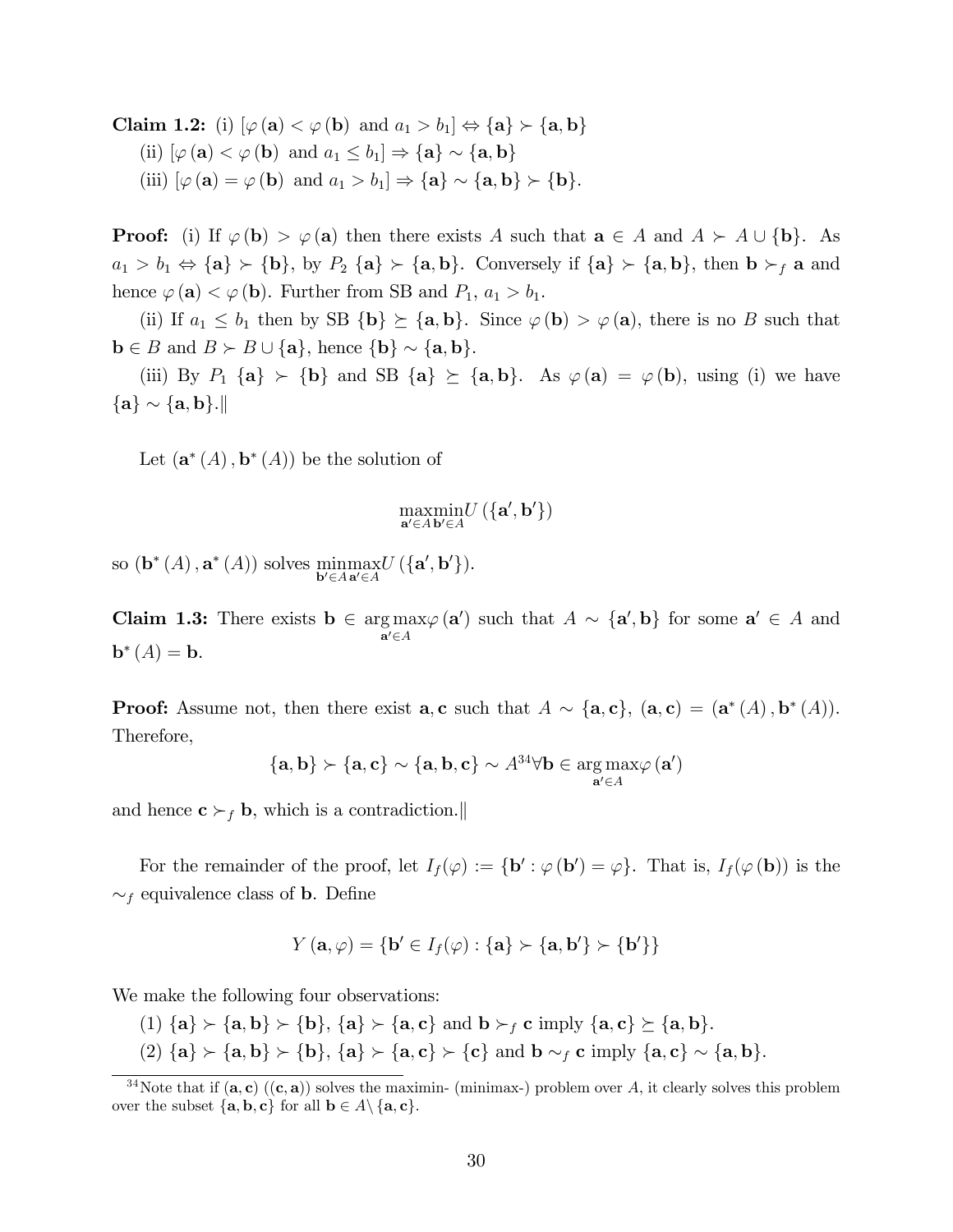(3)  $\mathbf{b} \in Y(\mathbf{a}, \varphi)$ ,  $\mathbf{b}' \sim_f \mathbf{b}$  and  $\{\mathbf{b}\}\succ \{\mathbf{b}'\}$  imply  $\mathbf{b}' \in Y(\mathbf{a}, \varphi)$ .

(4) If  $\{a\} \succ \{a, b\} \succ \{b\}$ ,  $\{b'\} \succ \{b\}$  and  $b' \in I_f(\varphi(b))$ , then either  $\{a, b'\} \sim \{a, b\} \succ \{b\}$  ${b'}$  or  ${a, b'} \sim {b'} \succeq {a, b}.$ 

To verify these observations, suppose first that (1) did not hold. Then  ${a, b} \succ {a, c}$  and  ${a, b} \succ {b}$ , hence by SB  ${a, b} \succ {a, b, c}$  and therefore  $c \succ_f b$ , which is a contradiction. If (2) did not hold, we would get a contradiction to  $\mathbf{b} \sim_f \mathbf{c}$  immediately. Next suppose that (3) did not hold. Then  $\{a\} \succ \{a, b\} \succ \{b\} \succ \{b'\} \sim \{a, b'\}$ . Note that by SB  $\{b\} \succeq \{b, b'\}$ and, applying SB again,  $\{b\} \succeq \{a, b, b'\}$ . But then  $\{a, b\} \succ \{a, b, b'\}$ , contradicting  $\mathbf{b}' \sim_f \mathbf{b}$ . To verify (4), assume  $\{\mathbf{a}, \mathbf{b}'\} \succ \{\mathbf{b}'\}$ . Then by Claim 1.2 (i)  $\{\mathbf{a}\} \succ \{\mathbf{a}, \mathbf{b}'\} \succ \{\mathbf{b}'\}$ and then by observation (2)  $\{a, b'\} \sim \{a, b\}$ . If on the other hand  $\{a, b'\} \sim \{b'\}$ , then if  $\{a, b\} \succ \{a, b'\}, \{a, b\} \succ \{b\}$  and SB imply  $\{a, b\} \succ \{a, b, b'\},$  a contradiction to b'  $\in I_f(\varphi(\mathbf{b}))$ . Note that by Claim 1.3 we cannot have  $\{\mathbf{b}'\}\succ \{\mathbf{a},\mathbf{b}'\}$ .

Next we claim that  $\varphi$  (b) is a sufficient statistic for the impact of b on a two element set.

**Claim 1.4**: There exits a function  $\tilde{U}$  satisfying the condition specified above such that  $\varphi$  (**b**) >  $\varphi$  (**a**) implies  $f$  (**a**, **b**) =  $g$  (**a**,  $\varphi$  (**b**)), where  $g : \mathbb{R}^2_+ \times \mathbb{R} \to \mathbb{R}$  is weakly increasing in its second argument.

**Proof:** Such  $\widetilde{U}$  exists, if and only if  $f(\mathbf{a}, \mathbf{b}) = g(\mathbf{a}, \varphi(\mathbf{b}))$  is consistent with  $\succ$ . Therefore it is enough to consider the constraints  $\succ$  puts on f. Given **a** and **b**, look at all **c** such that  $\varphi$  (**b**) >  $\varphi$  (**c**). We should show that  $f(\mathbf{a}, \mathbf{b}) \ge f(\mathbf{a}, \mathbf{c})$ .

First note that if  $\varphi$  (**b**)  $\geq \varphi$  (**c**), then  $f$  (**a**, **b**)  $\geq 0 \geq f$  (**a**, **c**) is consistent with  $\succ$ . If  $\varphi(\mathbf{a}) \geq \varphi(\mathbf{b}) > \varphi(\mathbf{c})$ , then  $0 \geq f(\mathbf{a}, \mathbf{b}) \geq f(\mathbf{a}, \mathbf{c})$  is consistent with  $\succ$ . If  $a_1 = 0$ , then  $f(\mathbf{a}, \mathbf{b}) \ge f(\mathbf{a}, \mathbf{c}) \ge 0$  is consistent with  $\succ$ . Therefore, confine attention to the case where  $a_1 > 0$  and  $\varphi$  (**b**)  $> \varphi$  (**c**)  $> \varphi$  (**a**).

By Claim 1.2 (i),  $F_2$  and  $F_3$ , there exists  $\mathbf{b}' \in I_f(\varphi(\mathbf{b}))$  such that  $\{\mathbf{a}\} \succ \{\mathbf{a}, \mathbf{b}'\}$ . Thus, there are two cases to consider:

- 1)  $Y(\mathbf{a}, \varphi(\mathbf{b})) \neq \emptyset$ .
- 2)  $Y(\mathbf{a}, \varphi(\mathbf{b})) = \emptyset$ .

Case 1) Suppose  $Y(\mathbf{a}, \varphi(\mathbf{b})) \neq \emptyset$ . Define  $f(\mathbf{a}, \mathbf{b}) := f(\mathbf{a}, \mathbf{b}')$  for some  $\mathbf{b}' \in Y(\mathbf{a}, \varphi(\mathbf{b}))$ (note that by observation (2)  $f(\mathbf{a}, \mathbf{b}') = f(\mathbf{a}, \mathbf{b}'') \forall \mathbf{b}', \mathbf{b}'' \in Y(\mathbf{a}, \varphi(\mathbf{b}))$  and using observations (3) and (4), this definition is consistent with  $\succ$ .) If  $Y(\mathbf{a}, \varphi(\mathbf{c})) \neq \emptyset$  then by observation (1)  $\{a, c\} \succeq \{a, b\}$  and hence  $f(a, b) \geq f(a, c)$ . If  $Y(a, \varphi(c)) = \emptyset$ then  $\forall c' \in I_f(c)$ ,  $\{a, c'\} \sim \{c'\}$ . By  $F_2$  and continuity of  $\succ_f$ , there exists  $c' \in I_f(c)$ with  $c'_1$  <  $b'_1$  for some  $\mathbf{b}' \in Y(\mathbf{a}, \varphi(\mathbf{b}))$ . Then by Claim 1.1,  $P_1$  and observation (1)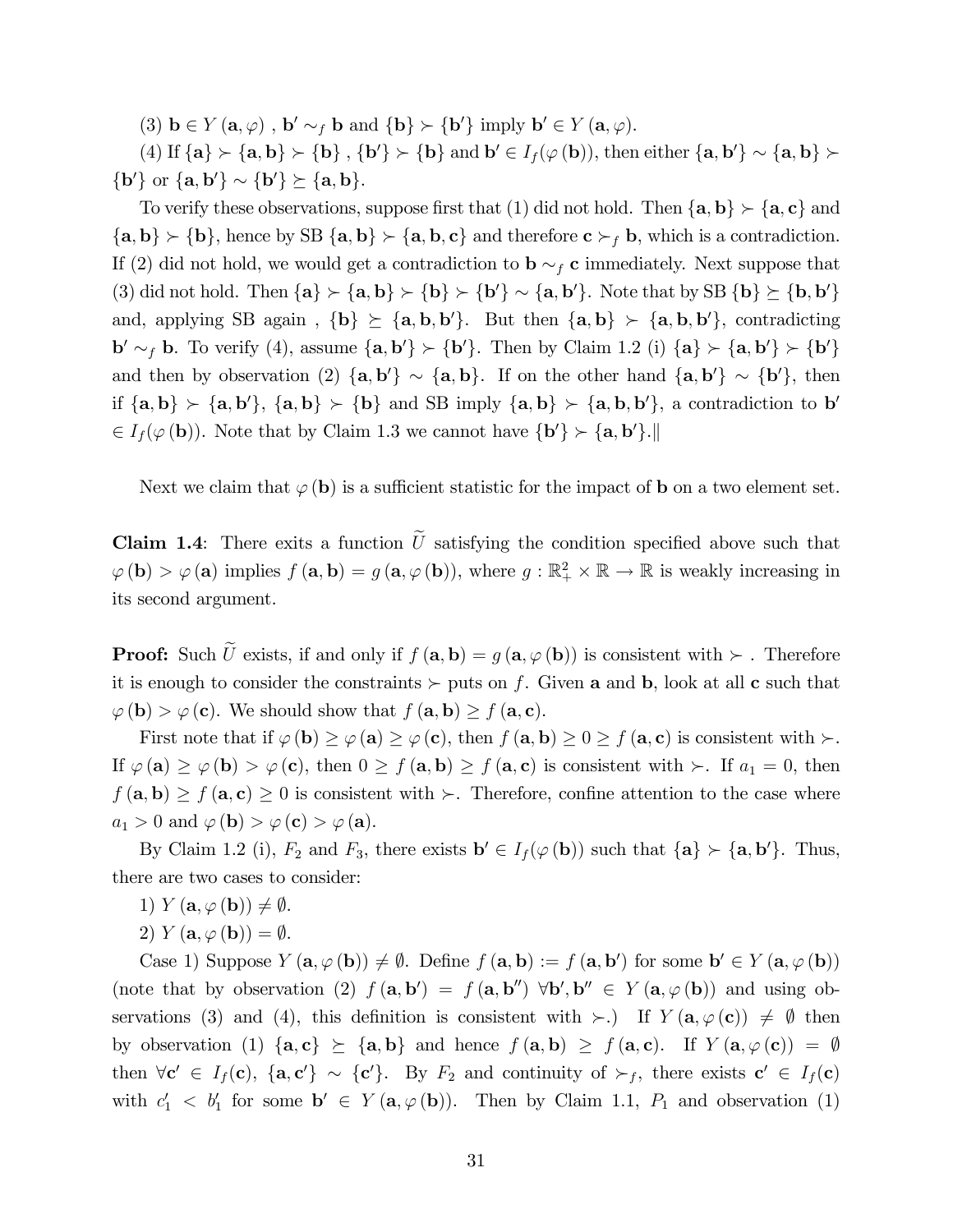${a} \succ {a, c'} \succeq {a, b} \succ {b} \succ {c}$ , so  $c' \in Y(a, \varphi(c))$ . Contradiction.

Case 2) Suppose  $Y(\mathbf{a}, \varphi(\mathbf{b})) = \emptyset$ . Define  $f(\mathbf{a}, \mathbf{b}) := u(\mathbf{a}_1) - u(0)$ . If  $Y(\mathbf{a}, \varphi(\mathbf{c})) \neq \emptyset$ , then  $f(\mathbf{a}, \mathbf{c}) < u(a_1) = f(\mathbf{a}, \mathbf{b})$ . If  $Y(\mathbf{a}, \varphi(\mathbf{c})) = \emptyset$  then  $f(\mathbf{a}, \mathbf{c}) = u(a_1) = f(\mathbf{a}, \mathbf{b})$ .

Let  $S := \{(\mathbf{a}, \varphi) : Y(\mathbf{a}, \varphi) \neq \emptyset\}$ . Note that S is an open set.

**Claim 1.5:** There is  $q(\mathbf{a}, \varphi)$ , which is continuous.

**Proof:** If  $Y(\mathbf{a}, \varphi) \neq \emptyset$ , then  $g(\mathbf{a}, \varphi) = u(a_1) - U(\{\mathbf{a}, \mathbf{b}\})$  for some  $\mathbf{b} \in Y(\mathbf{a}, \varphi)$ , and is clearly continuous. If  $Y(\mathbf{a}, \varphi) = \emptyset$ , then  $\varphi \leq \varphi(\mathbf{a})$  implies  $g(\mathbf{a}, \varphi) \leq 0$ , while  $\varphi > \varphi(\mathbf{a})$ implies  $g(\mathbf{a}, \varphi) \geq u(a_1) - u(0)$ . Define a switch point  $(\hat{\mathbf{a}}, \hat{\varphi})$  to be a boundary point of S such that there exists  $\hat{\mathbf{b}} \in \mathbb{R}^2_+$  with  $\varphi(\hat{\mathbf{b}}) = \hat{\varphi}$ . For  $\hat{\varphi} = \varphi(\hat{\mathbf{a}})$  define  $g(\hat{\mathbf{a}}, \hat{\varphi}) := 0$  and for  $\hat{\varphi} > \varphi(\hat{\mathbf{a}})$  define  $g(\hat{\mathbf{a}}, \hat{\varphi}) := u(\hat{a}_1) - u(0).$ 

Consider a sequence  $\{(\mathbf{a}^n, \varphi^n)\}\rightarrow (\widehat{\mathbf{a}}, \widehat{\varphi})$  in S. Pick a sequence  $\{\mathbf{b}^{n'}\}$  with  $\mathbf{b}^{n'} \in$  $Y(\mathbf{a}^n, \varphi^n)$   $\forall n$ . Define  $\{b_1^n\} = \{\min\left[\frac{1}{n}\right]$  $\left\{\frac{1}{n}, b_1^{n'}, \widehat{b}_1\right\}\right\}$ . Define  $b_2^n$  to be a solution to  $\varphi(b_1^n, b_2^n) = \varphi^n$ . By  $F_2$  and  $F_3$ ,  $b_2^n$  is well defined. Note that by observation (3)  $\mathbf{b}^n = (b_1^n, b_2^n) \in Y(\mathbf{a}^n, \varphi^n)$ . Lastly, let  $\hat{b}_1^n \equiv b_1^n$  and  $\hat{b}_2^n$  be the solution to  $\varphi\left(\hat{b}_1^n, \hat{b}_2^n\right)$  $\Big) = \widehat{\varphi}$ . We have  $U(\{a^n, b^n\}) =$  $u(a_1^n) - g(a^n, \varphi^n)$ . If in the switch point  $\hat{\varphi} = \varphi(\hat{\mathbf{a}})$ , then  $U\left(\left\{\hat{\mathbf{a}}, \hat{\mathbf{b}}^n\right\}\right) = u(\hat{a}_1)$ . By continuity,  $U(\{\mathbf{a}^n, \mathbf{b}^n\}) - U(\{\hat{\mathbf{a}}, \hat{\mathbf{b}}^n\}) \rightarrow 0$ , hence

$$
\lim_{n \to \infty} g\left(\mathbf{a}^n, \varphi^n\right) = \lim_{n \to \infty} \left[ u\left(a_1^n\right) - u\left(\widehat{a}_1\right) \right] = u\left(\widehat{a}_1\right) - u\left(\widehat{a}_1\right) = 0 = g\left(\widehat{\mathbf{a}}, \widehat{\varphi}\right).
$$

If in the switch point  $\hat{\varphi} > \varphi(\hat{\mathbf{a}})$ , then  $U\left(\left\{\hat{\mathbf{a}}, \hat{\mathbf{b}}^n\right\}\right) = u\left(\hat{b}_1^n\right)$  $= u(b_1^n)$ . By the same continuity argument

$$
\lim_{n\to\infty} g\left(\mathbf{a}^n, \varphi^n\right) = \lim_{n\to\infty} \left[ u\left(a_1^n\right) - u\left(b_1^n\right) \right] = u\left(\widehat{a}_1\right) - u\left(0\right) = g\left(\widehat{\mathbf{a}}, \widehat{\varphi}\right).
$$

For  $\varphi < \varphi$  (a) let  $g(a, \varphi) < 0$ . This satisfies the constraint on f. So g can be continuous in both arguments and increasing in  $\varphi$  and such that for any sequence  $\{(\mathbf{a}^n, \varphi^n)\}\$ in S, with  $\{(\mathbf{a}^n,\varphi^n)\}\to(\widehat{\mathbf{a}},\widehat{\varphi})$  , we have  $\lim_{n\to\infty}g\left(\mathbf{a}^n,\varphi^n\right)=0.$ 

That the representation satisfies the axioms is easy to verify. This completes the proof of Theorem  $1.^{35}$ 

<sup>&</sup>lt;sup>35</sup>If  $F_2$  and  $F_3$  were only posed on  $\mathbb{R}^2_{++}$  as suggested in section 3, we would have to choose  $b_1 > 0$  and  $b_1^n > 0$  to use these axioms. This is possible for any switch point other than  $(\hat{\mathbf{a}}, \hat{\varphi}) = (\mathbf{0}, \varphi(0))$ , for which continuity can be established easily.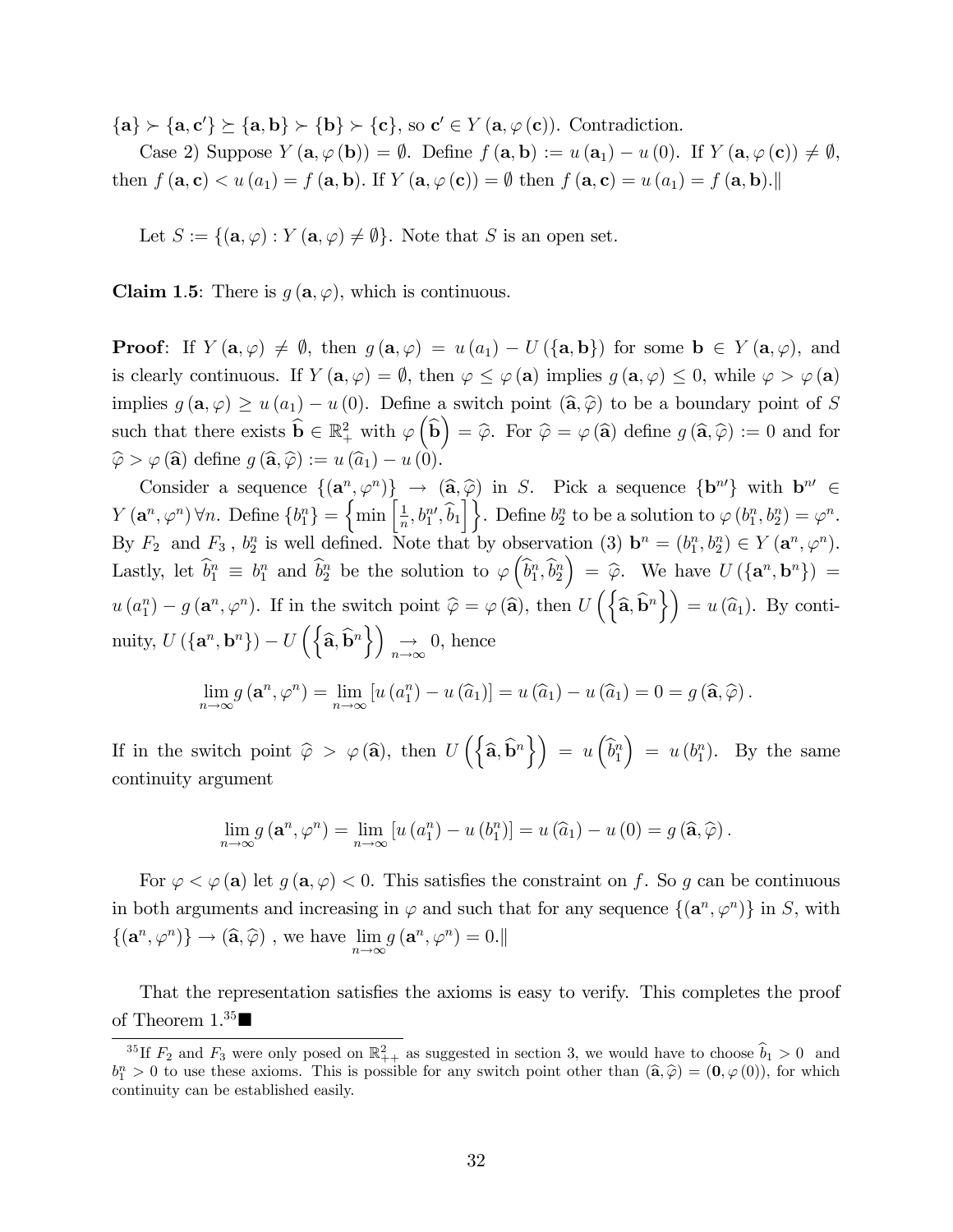#### 8.2. Proof of Theorem 2

Theorem 2 and Theorem 4 (i) are analogous, where Theorem 2 covers the case  $N = 2$ , while Theorem 4 (i) covers the case  $N \geq 3$ . We prove Theorem 4 (i) below by first establishing that the analogous version of Theorem 1 holds. From there on the proof of Theorem 2 is identical to the proof of Theorem 4 (i), with  $a_2$  substituted for  $a_{-1}$ .

#### 8.3. Proof of Theorem 3

Luce and Tukey [1964] prove the necessity and sufficiency of Solvability (which is implied by Negative Transitivity, Weak Solvability, Pareto and Continuity (apply corollary 1 in the text to the case  $N=2$ ) and the Corresponding Trade-offs Condition (the label they use for  $F_4$ ) to admit an additive representation.<sup>36</sup> To see how a proof works, consider the Lock-Step Procedure,  $37$  as illustrated by Figure 3:

By  $F_2$ ,  $\succ_f$  indifference curves are downward sloping and continuous. Fix  $(a_1^0, a_2^0)$  and  $a_2^1 > a_2^0$ . Recursively construct a flight of stairs between the indifference curves through  $(a_1^0, a_2^0)$  and  $(a_1^0, a_2^1)$ .

In the direction of increasing  $a_2$  (and hence decreasing  $a_1$ ):

 $a_1^n$  solves  $(a_1^n, a_2^n) \sim_f (a_1^0, a_2^0)$ .  $F_3$  guarantees that a solution exists whenever  $(0, a_2^n) \preceq_f (a_1^0, a_2^0)$ . If  $(0, a_2^n) \succ_f (a_1^0, a_2^0)$ , the flight of stairs terminates.

 $a_2^{n+1}$  solves  $(a_1^n, a_2^{n+1}) \sim_f (a_1^0, a_2^1)$ . A solution exists by  $F_3$ , as  $(a_1^n, 0) \prec_f (a_1^0, a_2^1)$  by  $F_2$ . In the direction of decreasing  $a_2$  (and increasing  $a_1$ ):

 $a_1^{-n}$  solves  $(a_1^{-n}, a_2^{-n+1}) \sim_f (a_1^0, a_2^1)$ . A solution exists by  $F_3$ , as  $(0, a_2^{-n+1}) \prec_f (a_1^0, a_2^1)$  by  $F_2$ .

 $a_2^{-n}$  solves  $(a_1^{-n}, a_2^{-n}) \sim_f (a_1^0, a_2^0)$ .  $F_3$  guarantees that a solution exists whenever  $(a_1^{-n},0) \preceq_f (a_1^0, a_2^0)$ . If  $(a_1^{-n},0) >_f (a_1^0, a_2^0)$ , the flight of stairs terminates.

By construction  $(a_1^{n+1}, a_2^{n+2}) \sim_f (a_1^n, a_2^{n+1})$  and then by  $F_4$ ,  $(a_1^n, a_2^{n+2}) \sim_f (a_1^{n-1}, a_2^{n+1})$ . Thus we have constructed a discrete set of points on another indifference curve from the initial two curves. Repeating this procedure we can fill  $\mathbb{R}^2_+$  with countable sets of points on countably many indifference curves.

Now consider a particular indifference curve that lies between two members of this set, as illustrated in Figure 4: Define  $\left(a_1^{\frac{1}{2}}, a_2^{\frac{1}{2}}\right)$ ) implicitly by  $\left(a_1^{\frac{1}{2}}, a_2^{\frac{1}{2}}\right)$  $\Big) \sim_f \Big( a_1^0, a_2^{\frac{1}{2}} \Big)$ ) and  $\left(a_1^{\frac{1}{2}}, a_2^{\frac{1}{2}}\right)$  $\left( \alpha_1^0, a_2^0 \right)$ . Construct a flight of stairs between the indifference curves through  $\left(a_1^0, a_2^{\frac{1}{2}}\right)$ ) and through  $(a_1^0, a_2^0)$  as described above. Then we have in direction of decreasing

<sup>36</sup>Their theorem is stated in section 5.1 of the text.

 $37$ See Keeney and Raiffa (1976).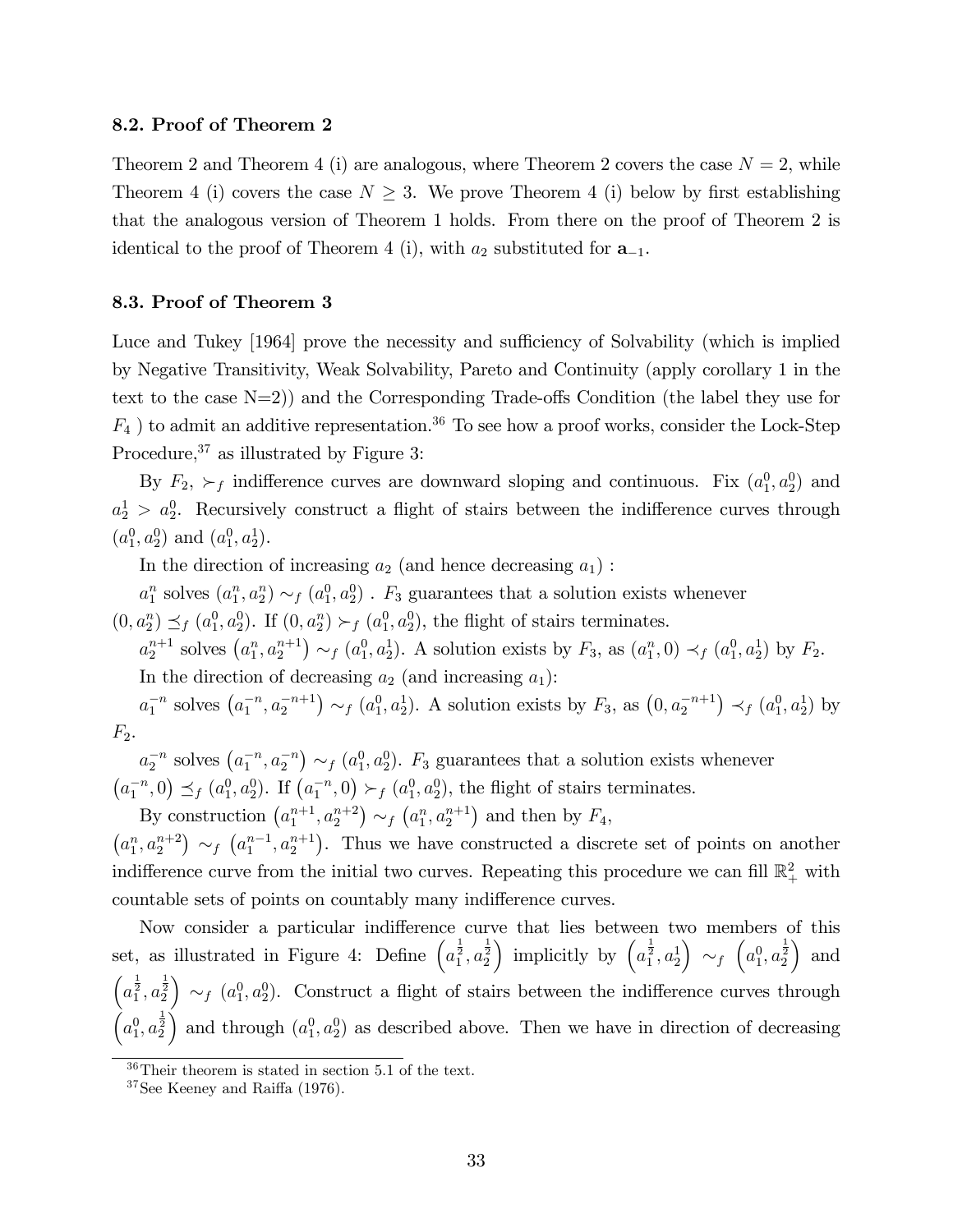

Figure 3: Lock-Step Procedure, Constructing a flight of stairs.

$$
a_2: \left(a_1^{\frac{n+1}{2}}, a_2^{\frac{n+1}{2}}\right) \sim_f \left(a_1^{\frac{n}{2}}, a_2^{\frac{n}{2}}\right) \text{ and } \left(a_1^{\frac{n-1}{2}}, a_2^{\frac{n}{2}}\right) \sim_f \left(a_1^{\frac{n+1}{2}}, a_2^{\frac{n+2}{2}}\right). \text{ Therefore, by construction}
$$
\n
$$
\left(a_1^{\frac{n}{2}}, a_2^{\frac{n+1}{2}}\right) \sim_f \left(a_1^{\frac{n+1}{2}}, a_2^{\frac{n+2}{2}}\right) \text{ and then by } F_4, \left(a_1^{\frac{n-1}{2}}, a_2^{\frac{n+1}{2}}\right) \sim_f \left(a_1^{\frac{n}{2}}, a_2^{\frac{n+2}{2}}\right).
$$
\nProceed analogously in the direction of increasing  $a_2$ .

This demonstrates that if the vertical distance, measured in second component's units, between the indifference curves through  $(a_1^0, a_2^0)$  and  $(a_1^0, a_2^1)$  in  $a_1^n$  is the same as between those through  $(a_1^0, a_2^1)$  and  $(a_1^0, a_2^2)$  in  $a_1^{n-1}$ , then it is also the same between those through  $(a_1^0, a_2^0)$ and  $\left(a_1^0, a_2^{\frac{1}{2}}\right)$ in  $a_1^{\frac{n}{2}}$  and between those through  $\left(a_1^0, a_2^{\frac{1}{2}}\right)$ ) and  $(a_1^0, a_2^1)$  in  $a_1^{\frac{n-1}{2}}$ . Repeating this procedure we can generate a dense set of points on indifference curves that are dense in  $\mathbb{R}^2_+$ . Then continuity of  $\succ_f$  allows us to complete the entire map. Hence, if  $(a_1, a_2) \sim_f (a'_1, a'_2)$ and  $(a_1, \tilde{a}_2) \sim_f (a'_1, \tilde{a}'_2)$ , then  $(\tilde{a}_1, a_2) \sim_f (\tilde{a}'_1, a'_2) \Leftrightarrow (\tilde{a}_1, \tilde{a}_2) \sim_f (\tilde{a}'_1, \tilde{a}'_2)$ .

As a result, we can create a mapping  $a_2 \to \gamma(a_2)$  that transforms the original indifference map to be quasi-linear (vertically parallel indifference curves). The algorithm, which is formally described below, involves proceeding in infinitesimal steps and equalizing the step heights .

Set  $\gamma(1) := 0$ . To determine  $\gamma(a_2)$  for  $a_2 > 1$ , pick an arbitrary  $a_1$  and let  $a_1^0$  solve  $(a_1, a_2) \sim_f (a_1^0, 1 + \Delta)$ , where  $\Delta$  will be infinitesimal for the integration.<sup>38</sup> This solution exists by  $F_3$ . Then for every  $a_2^* \in (1, a_2]$ :<sup>39</sup> Let  $a_1^*$  solve  $(a_1^*, a_2^*) \sim_f (a_1^0, 1 + \Delta)$ .

 $38\text{ As established above, the result of this mapping will be independent of the choice of }a_1$ .

<sup>&</sup>lt;sup>39</sup>The existence of solutions in the two cases below is guaranteed by the same reasoning as in the above discussion.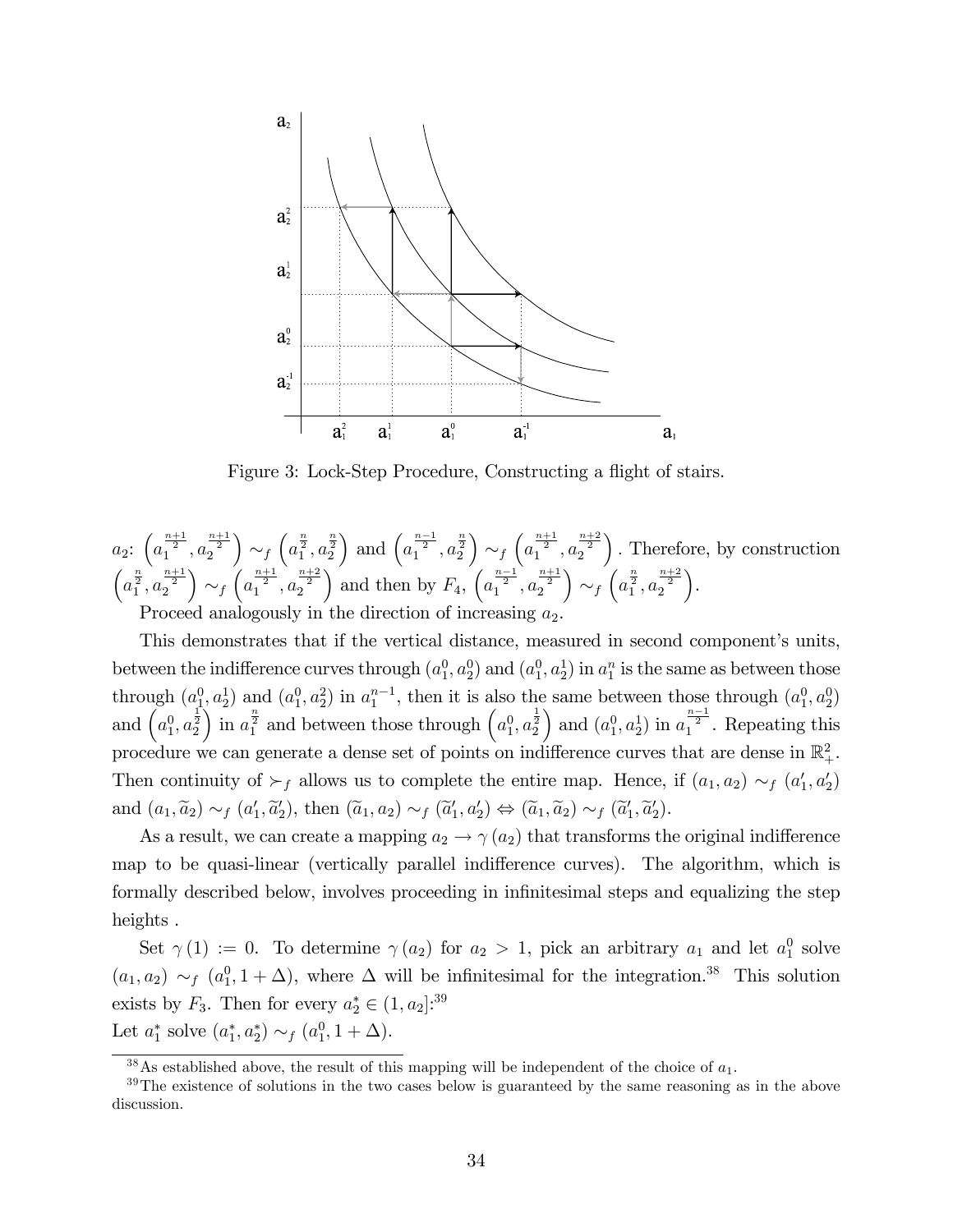

Figure 4: Lock-Step Procedure, Completing the indifference map.

Let  $a_1^{**}$  solve  $(a_1^{**}, a_2^{*} + \Delta) \sim_f (a_1^0, 1 + \Delta)$ . Let  $a'_2$  solve  $(a_1^*, a'_2) \sim_f (a_1^0, 1)$ . Let  $da'_2$  solve  $(a_1^{**}, a'_2 + da'_2) \sim_f (a_1^0, 1)$ .

Note that by  $F_2$ ,  $a'_2 < a^*_2$  and  $a'_2 + da'_2 < a^*_2 + \Delta$ . Define implicitly  $d\gamma(a_2^*) := \tilde{\gamma}(a_2' + da_2') - \gamma(a_2'),$  where

$$
\widetilde{\gamma}(a) := \begin{cases} \gamma(a) & \text{for } a \le a_2^* \\ \gamma(a_2^*) + a - a_2^* & \text{for } a > a_2^* \end{cases}
$$

and then

$$
\gamma(a_2) := \gamma(1) + \int_{1}^{a_2} d\gamma (a_2^*) = \int_{1}^{a_2} d\gamma (a_2^*).
$$

Analogously determine  $\gamma(a_2)$  for  $a_2 < 1$ : Pick an arbitrary  $a_1^0$  and let  $a_1$  solve  $(a_1, a_2) \sim_f$  $(a_1^0, 1)$ . Then for every  $a_2^* \in [a_2, 1)$ : Let  $a_1^*$  solve  $(a_1^*, a_2^*) \sim_f (a_1^0, 1)$ . Let  $a_1^{**}$  solve  $(a_1^{**}, a_2^* - \Delta) \sim_f (a_1^0, 1)$ . Let  $a'_2$  solve  $(a_1^*, a'_2) \sim_f (a_1^0, 1 + \Delta)$ . Let  $da'_2$  solve  $(a_1^{**}, a'_2 - da'_2) \sim_f (a_1^0, 1 + \Delta)$ .

Note that  $a'_2 < a^*_2$  and  $a'_2 + da'_2 < a^*_2 + \Delta$  by  $F_2$ .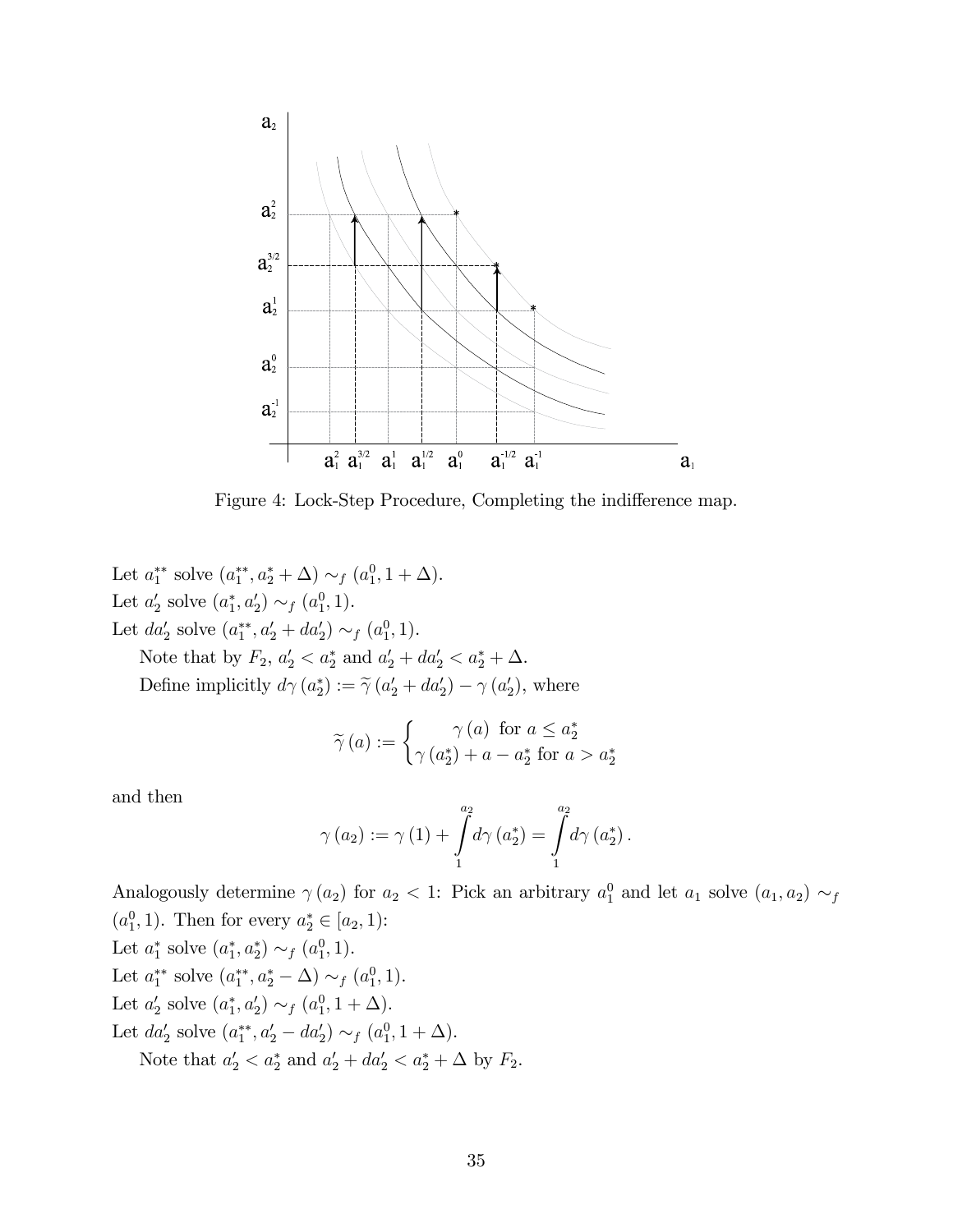Define implicitly  $d\gamma(a_2^*) := \gamma(a_2') - \tilde{\gamma}(a_2' - da_2'),$  where

$$
\widetilde{\gamma}(a) := \begin{cases} \gamma(a) & \text{for } a \ge a_2^* \\ \gamma(a_2^*) - a + a_2^* & \text{for } a < a_2^* \end{cases}
$$

and

$$
\gamma(a_2) := \gamma(1) + \int_{1}^{a_2} d\gamma(a_2^*) = -\int_{a_2}^{1} d\gamma(a_2^*) < 0.
$$

Then  $\gamma : \mathbb{R}_+ \to \mathbb{R}$ , is a continuous and increasing function. The  $\succ_f$  indifference curves are quasi-linear with respect to  $\gamma(a_2)$ , so there is an increasing continuous function  $\xi : \mathbb{R}_+ \to \mathbb{R}$ , such that  $\xi(a_1) + \gamma(a_2)$  generates the same indifference map. Hence re-defining

$$
\varphi(a) := \xi(a_1) + \gamma(a_2)
$$

represents  $\succ_f$ . Define

$$
v_1(a_1) := \exp (\xi (a_1))
$$
 and  $v_2(a_2) := \exp (\gamma (a_2))$ .

Then  $v_1, v_2 : \mathbb{R}_+ \to \mathbb{R}_{++}$  are increasing and continuous and if we re-define, yet again,  $\varphi(\mathbf{a}) := v_1(a_1) v_2(a_2)$ , it represents  $\succ_f$ . By  $F_3$ , the functions  $v_1, v_2$  must be unbounded.

That the representation satisfies the axioms is easy to verify.

#### 8.4. Proof of Theorem 4

(i) The analogue of Theorem 1 can be established by substituting  $a_{-1}$  for  $a_2$  in the theorem and in the proof, where now  $\varphi : \mathbb{R}^N_+ \to \mathbb{R}$ .

Let  $\varphi$  be a representation of  $\succ_f$ . Let  $\overline{\varphi} := \sup$  $\mathbf{a} {\in} \mathbb{R}^N_+$  $\varphi(\mathbf{a})$  and  $\underline{\varphi} := \inf_{\mathbf{a} \in \mathbb{R}_+^N}$  $\varphi(\mathbf{a})$ , if they are well defined. Otherwise, take  $\overline{\varphi} = \infty$  and  $\varphi = -\infty$ .

As before, let  $S := \{(\mathbf{a}', \varphi') : Y(\mathbf{a}', \varphi') \neq \emptyset\}$ . By  $F_3^N$  and the representation analogous to Theorem 1,  $u(a_1) - u(0) > g(\mathbf{a}, \varphi)$  for  $(\mathbf{a}, \varphi) \in S$ .

Let  $\succ_S$  be a binary relation on S defined by  $(\mathbf{a}, \varphi) \succ_S (\widetilde{\mathbf{a}}, \widetilde{\varphi}) \Leftrightarrow {\mathbf{a}, \mathbf{b}} \succ {\widetilde{\mathbf{a}}, \widetilde{\mathbf{b}}} \forall \mathbf{b} \in \mathbb{R}$  $Y\left(\mathbf{a}, \varphi\right)$  and  $\forall \widetilde{\mathbf{b}} \in Y\left(\mathbf{a}, \widetilde{\mathbf{b}}\right)$ .

Define  $U_S: \mathbb{R}^N_+ \times (\underline{\varphi}, \overline{\varphi}) \to \mathbb{R}$  such that  $U_S(\mathbf{a}, \varphi) := U(\mathbf{a}, \mathbf{b})$  for some  $\mathbf{b} \in Y(\mathbf{a}, \varphi)$ . By Theorem 1,  $\succ_S$  is a weak order that can be represented by  $U_S$ . Note that the Consistency axiom  $(P_5)$  is relevant precisely on this domain. For  $(\mathbf{a}, \varphi) \notin S$  define

$$
U_{S}\left(\mathbf{a},\varphi\right) := \begin{cases} 0 \text{ for } \varphi\left(\mathbf{a}\right) < \varphi \\ u\left(a_{1}\right) \text{ for } \varphi\left(\mathbf{a}\right) \geq \varphi \end{cases}.
$$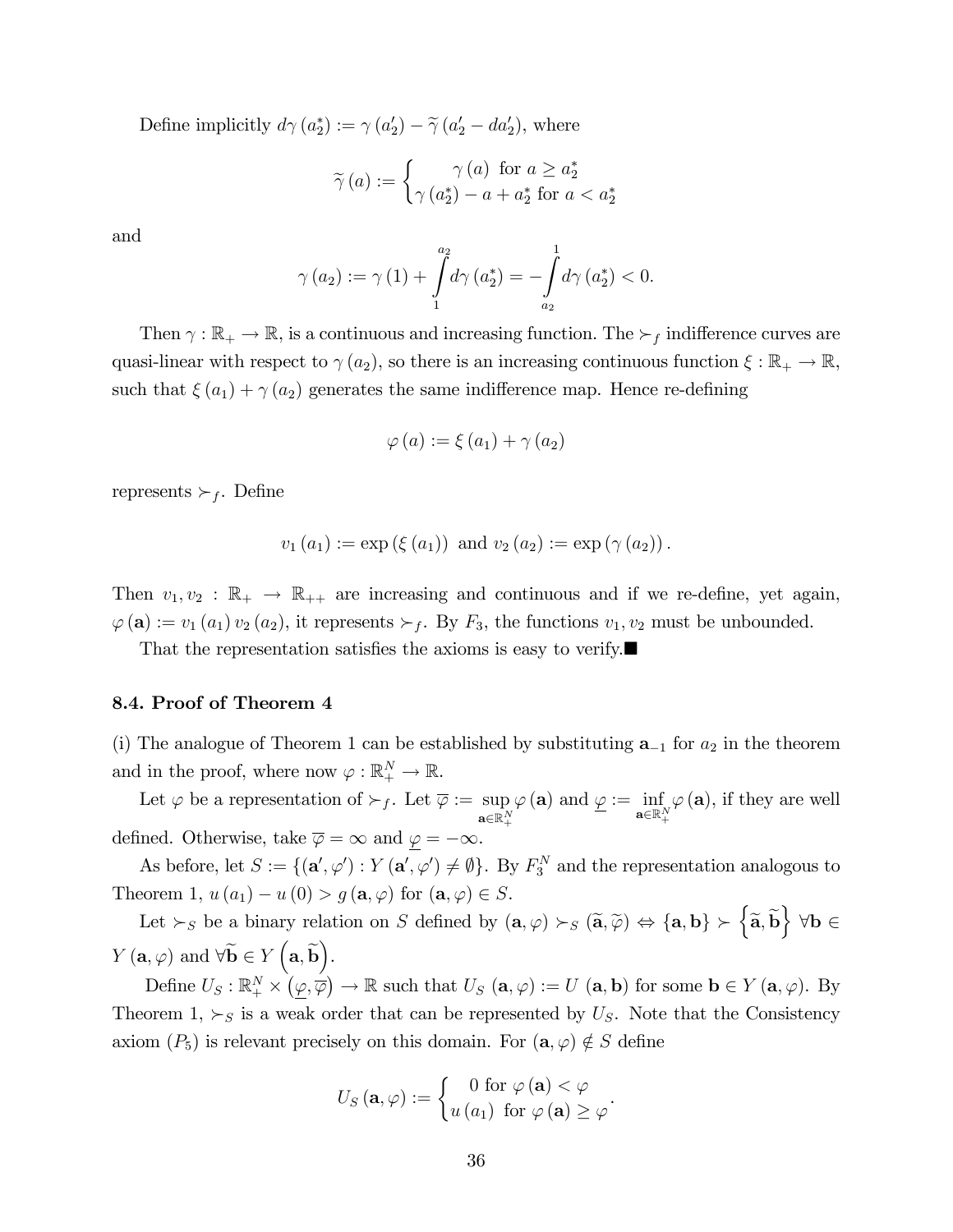Claim 4.1:  $U<sub>S</sub>$  is continuous in all arguments.

**Proof:** Since the utility function is continuous on S, and because outside of S the function was chosen to be either a constant (hence continuous) or a continuous function, the only candidates for discontinuity are points on the boundary of S. There are two cases:

Case 1)  $\varphi(\mathbf{a}) \geq \varphi$ : Take  $(\mathbf{a}, \varphi) \in bdr(S)$ . Since  $(\mathbf{a}, \varphi)$  is a boundary point, it must be that  $\varphi(\mathbf{a}) = \varphi$ . Now let  $\{\mathbf{a}^n, \varphi^n\}$  be a sequence in S which converges to  $(\mathbf{a}, \varphi)$ . By the definition of S,  $U_s\left(\left(a_1^n, \mathbf{a}_{-1}^n\right), \varphi^n\right) = u\left(a_1^n\right) - g\left(\left(a_1^n, \mathbf{a}_{-1}^n\right), \varphi^n\right)$ . Because preferences are continuous and using the properties of g from Theorem 1, we have  $\lim_{n\to\infty} u(a_1^n) - g((a_1^n, \mathbf{a}_{-1}^n), \varphi^n) = u(a_1)$  as required.

Case 2)  $\varphi(\mathbf{a}) < \varphi$ : Take  $(\mathbf{a}, \varphi) \in bdr(S)$ . Again, let  $\{\mathbf{a}^n, \varphi^n\}$  be an arbitrary sequence in S which converges to  $(\mathbf{a}, \varphi)$ . By the definition of S,

$$
U_s\left(\left(a_1^n, \mathbf{a}_{-1}^n\right), \varphi^n\right) = u\left(a_1^n\right) - g\left(\left(a_1^n, \mathbf{a}_{-1}^n\right), \varphi^n\right) > \inf_{\mathbf{b}} \left\{u\left(b_1\right) : \varphi\left(\mathbf{b}\right) = \varphi^n \text{ and } b_1 < a_1^n\right\}.
$$

 $Since \succ is$  continuous, we have

$$
\lim_{n \to \infty} u(a_1^n) - g\left(\left(a_1^n, \mathbf{a}_{-1}^n\right), \varphi^n\right) = u\left(a_1\right) - g\left(\left(a_1, \mathbf{a}_{-1}\right), \varphi\right) \ge
$$
\n
$$
\inf_{\mathbf{b}} \left\{u\left(b_1\right) : \varphi\left(\mathbf{b}\right) = \varphi \text{ and } b_1 < a_1\right\} = u\left(0\right).
$$

where the last equality is implied by  $F_3^N$ . As  $(\mathbf{a}, \varphi) \notin S$ , we claim that  $u(a_1) - g((a_1, \mathbf{a}_{-1}), \varphi) \leq \inf_{\mathbf{b}} \{u(b_1) : \varphi(\mathbf{b}) = \varphi \text{ and } {\{\mathbf{b}\}} \sim {\{\mathbf{a}, \mathbf{b}\}} = u(0).$  If not, then  $u(a_1) - g((a_1, a_{-1}), \varphi) = u(c_1) > u(0)$ . But for any **c** with  $c_1 > 0$ , using  $F_3^N$ , we could find  $\mathbf{c}'$  with  $c'_1 < c_1$  and  $\varphi(\mathbf{c}') = \varphi(\mathbf{c})$ . Using Theorem 1, this would imply that  $(\mathbf{a}, \varphi) \in S$ , which is a contradiction. Combining we have  $\lim_{n\to\infty} u(a_1^n) - g((a_1^n, \mathbf{a}_{-1}^n), \varphi^n) = u(0)$ , as required.

**Definition:** For  $(\mathbf{a}, \varphi) \in S$ , define  $I_S(\mathbf{a}, \varphi) := \{(\mathbf{a}', \varphi') : (\mathbf{a}', \varphi') \sim_S (\mathbf{a}, \varphi)\} \subseteq S$ . That is,  $I_S(\mathbf{a}, \varphi)$  is the  $\succ_S$  equivalence class of  $(\mathbf{a}, \varphi)$ .

Let  $a_1^*: \mathbb{R}_+^2 \times (\underline{\varphi}, \overline{\varphi}) \to \mathbb{R}_+$  be the solution to

$$
u(a_1^*(\mathbf{a},\varphi))=u(a_1)-g(\mathbf{a},\varphi)=U_S(\mathbf{a},\varphi).
$$

 $a_1^*$  is the "first component equivalent" functional on  $S^{40}$  Since  $u(a_1) > u(a_1) - g(a, \varphi) >$ <sup>40</sup>Formally,  $\forall \mathbf{x} \in \mathbb{R}^{N-1}_+$ ,  $\{(a_1^*(\mathbf{a},\varphi),\mathbf{x})\} \sim \{\mathbf{a},\mathbf{b}\}\$ ,  $\forall \mathbf{b} \in Y(\mathbf{a},\varphi)$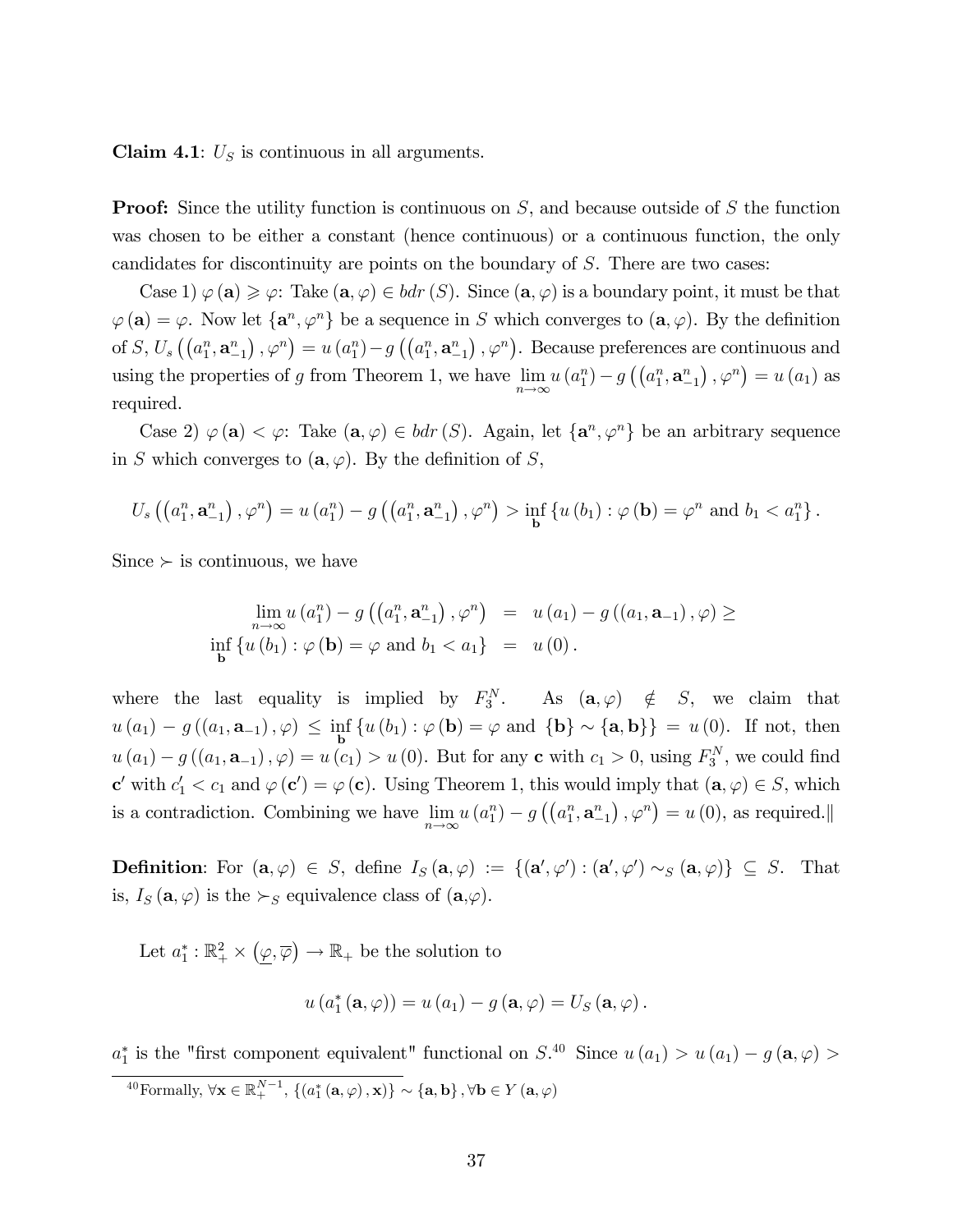$u(0)$  and  $\succ_S$  is continuous,  $a_1^*$  is well defined and we have  $(\mathbf{a}, \varphi) \succ_S (\widetilde{\mathbf{a}}, \widetilde{\varphi}) \Leftrightarrow a_1^*(\mathbf{a}, \varphi) >$  $a_1^*\left(\widetilde{\mathbf{a}}, \widetilde{\varphi}\right)$ .

**Claim 4.2:** The shame  $g(\mathbf{a}, \varphi)$  is strictly increasing in  $\varphi$ .

**Proof:** Assume to the contrary that there is  $\varphi' > \varphi$  and  $(\mathbf{a}, \varphi') \sim_S (\mathbf{a}, \varphi)$  for some **a**. Then for  $\varphi' > \varphi'' > \varphi''' > \varphi$  we must have  $(\mathbf{a}, \varphi'') \sim_S (\mathbf{a}, \varphi''')$  as shame is weakly increasing in  $\varphi$ . Now pick a' such that  $(\mathbf{a}', \varphi) >_{S} (\mathbf{a}', \varphi')$  and  $(\mathbf{a}', \varphi)$ ,  $(\mathbf{a}', \varphi') \in S$ . This is possible by continuity of  $U_s$ , since for  $\mathbf{a}''$  such that  $\varphi(\mathbf{a}'') = \varphi$  the definition of  $U_s$  yields  $U_S(\mathbf{a}'', \varphi) > U_S(\mathbf{a}'', \varphi')$ . Then by  $P_5$ ,  $(\mathbf{a}', \varphi'') > S(\mathbf{a}', \varphi'')$ , a contradiction to shame being weakly increasing in  $\varphi$ .

**Claim 4.3**: For all  $(\mathbf{a}, \varphi)$  and  $\widetilde{\varphi} \in (\varphi(a_1, \mathbf{0}), \overline{\varphi})$  there exists  $\widetilde{\mathbf{a}}$  such that  $(\widetilde{\mathbf{a}}, \widetilde{\varphi}) \in I_S(\mathbf{a}, \varphi)$ .

**Proof:** Define  $\varphi^*$  implicitly by  $U_s((a_1, \mathbf{0}), \varphi^*) = U_s(\mathbf{a}, \varphi)$ . This is possible by the Intermediate Value Theorem, as  $U_s((a_1, \mathbf{0}), \varphi(a_1, \mathbf{0})) = u(a_1) > U_s(\mathbf{a}, \varphi) > U_s((a_1, 0), \varphi),$ where the last inequality is due to  $P_4$  and Claim 4.2. There are two cases to consider:

Case 1)  $\tilde{\varphi} \geq \varphi^*$ : Then  $U_s((a_1, \mathbf{0}), \tilde{\varphi}) \leq U_s(\mathbf{a}, \varphi)$  according to the monotonicity of shame. By  $F_3^N$  there is  $\overline{a}_2(\widetilde{\varphi})$  that solves  $\varphi(a_1, \overline{a}_2(\widetilde{\varphi}), \mathbf{0}) = \widetilde{\varphi}$ . Then  $U_s((a_1, \overline{a}_2(\widetilde{\varphi}), \mathbf{0}), \widetilde{\varphi}) \ge$  $U_s(\mathbf{a}, \varphi)$  and by the Intermediate Value Theorem there is  $\widetilde{a}_2(\widetilde{\varphi}) \in [0, \overline{a}_2(\widetilde{\varphi}))$  such that

$$
U_s\left(\left(a_1,\widetilde{a}_2\left(\widetilde{\varphi}\right),\mathbf{0}\right),\widetilde{\varphi}\right)=U_s\left(\mathbf{a},\varphi\right).
$$

Case 2)  $\widetilde{\varphi} < \varphi^*$ : Then

$$
U_s\left(\left(a_1^*\left(\mathbf{a},\varphi\right),\mathbf{0}\right),\widetilde{\varphi}\right)\leq U_s\left(\mathbf{a},\varphi\right)\leq U_s\left(\left(a_1,\mathbf{0}\right),\widetilde{\varphi}\right).
$$

By the Intermediate Value Theorem there is  $\widetilde{a}_1(\widetilde{\varphi}) \in [a_1^*(\mathbf{a}, \varphi), a_1]$  such that

$$
U_s\left(\left(\widetilde{a}_1\left(\widetilde{\varphi}\right),\mathbf{0}\right),\widetilde{\varphi}\right)=U_s\left(\mathbf{a},\varphi\right). \Vert
$$

Combining the two cases we see that  $\tilde{\varphi}$  parametrizes a path

$$
\widetilde{\mathbf{a}}_{(\mathbf{a},\varphi)}\left(\widetilde{\varphi}\right) := \begin{cases}\left(\widetilde{a}_{1}\left(\widetilde{\varphi}\right),\mathbf{0}\right) \text{ for } \widetilde{\varphi} < \varphi^*\\ \left(a_{1},\widetilde{a}_{2}\left(\widetilde{\varphi}\right),\mathbf{0}\right) \text{ for } \widetilde{\varphi} \geq \varphi^*\end{cases}
$$

of allocations. According to Claim 4.2  $\varphi$  (a) must be strictly increasing along this path. This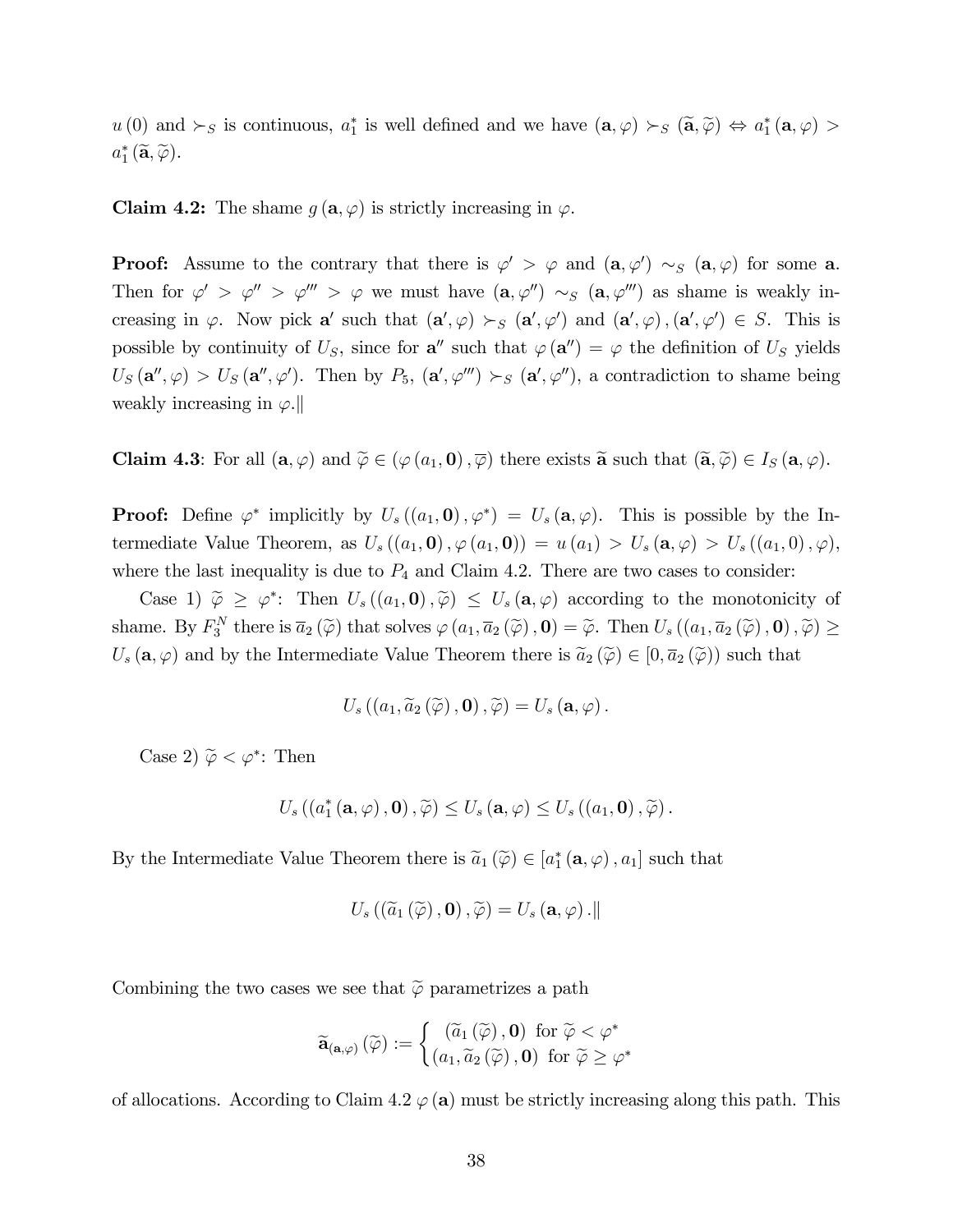implies  $\widetilde{\mathbf{a}}_{(\mathbf{a},\varphi)}(\widetilde{\varphi})$  is strictly increasing in its first component for  $\widetilde{\varphi} < \varphi^*$  and in its second component for  $\widetilde{\varphi} \geq \varphi^*$ .

Now we construct a  $\succ_S$  indifference class close to the original one:

**Claim 4.4:** For  $\widetilde{\mathbf{a}}_{(\mathbf{a},\varphi)}(\widetilde{\varphi})$  as defined above,  $\widetilde{\varphi} + d\varphi_{(\mathbf{a},\varphi)}(\widetilde{\varphi})$  that solves

$$
\left(\widetilde{\mathbf{a}}_{(\mathbf{a},\varphi)}\left(\widetilde{\varphi}\right),\widetilde{\varphi+d\varphi_{(\mathbf{a},\varphi)}\left(\widetilde{\varphi}\right)}\right)\in I_{S}\left(\mathbf{a},\varphi+d\varphi\right)
$$

is increasing in  $\tilde{\varphi}$ .

**Proof:** Assume  $\widetilde{\varphi}' > \widetilde{\varphi}$ . There are two cases to consider:

Case 1)  $\widetilde{\varphi}' > \varphi^*$ : Then  $\widetilde{a}_{1(\mathbf{a},\varphi)}(\widetilde{\varphi}') = a_1$ ,  $\widetilde{a}_{1(\mathbf{a},\varphi)}(\widetilde{\varphi}) \le a_1$  and  $\widetilde{a}_{2(\mathbf{a},\varphi)}(\widetilde{\varphi}') > \widetilde{a}_{2(\mathbf{a},\varphi)}(\widetilde{\varphi})$ .  $P_4$  implies

$$
\left(\widetilde{\mathbf{a}}_{(\mathbf{a},\varphi)}\left(\widetilde{\varphi}\right),\widetilde{\varphi+d\varphi_{(\mathbf{a},\varphi)}\left(\widetilde{\varphi}\right)}\right)\prec_{S}\left(\widetilde{\mathbf{a}}_{(\mathbf{a},\varphi)}\left(\widetilde{\varphi}'\right),\widetilde{\varphi+d\varphi_{(\mathbf{a},\varphi)}\left(\widetilde{\varphi}\right)}\right).
$$

Case 2)  $\widetilde{\varphi}' \leq \varphi^*$ : Then  $\widetilde{a}_{2(\mathbf{a},\varphi)}(\widetilde{\varphi}') = \widetilde{a}_{2(\mathbf{a},\varphi)}(\widetilde{\varphi}) = 0$  and  $\widetilde{a}_{1(\mathbf{a},\varphi)}(\widetilde{\varphi}') > \widetilde{a}_{1(\mathbf{a},\varphi)}(\widetilde{\varphi})$ . As  $\succ_S$  is increasing in  $a_1$ ,

$$
\left(\widetilde{\mathbf{a}}_{(\mathbf{a},\varphi)}\left(\widetilde{\varphi}\right),\widetilde{\varphi+d\varphi}_{(\mathbf{a},\varphi)}\left(\widetilde{\varphi}\right)\right)\prec_S\left(\widetilde{\mathbf{a}}_{(\mathbf{a},\varphi)}\left(\widetilde{\varphi}'\right),\widetilde{\varphi+d\varphi}_{(\mathbf{a},\varphi)}\left(\widetilde{\varphi}\right)\right).
$$

As shame increases in  $\varphi$ , we must have  $\widetilde{\varphi + d\varphi_{(a,\varphi)}}(\widetilde{\varphi}') > \widetilde{\varphi + d\varphi_{(a,\varphi)}}(\widetilde{\varphi})$  in both cases.

Now we define a re-scaling  $\varphi \mapsto \gamma(\varphi)$  in order to transform the original indifference map of  $U_S(\mathbf{a}, \varphi)$  to be quasi-linear. We proceed similarly to the proof of Theorem 3. Choose  $\varphi^0 \in$  $(\varphi, \overline{\varphi})$  and define  $\gamma(\varphi^0) := 1$ . Further set  $\gamma(\varphi^0 + d\varphi) := 1 + d\gamma$ , where  $d\varphi$  is infinitesimal. To define  $\gamma(\varphi)$  for  $\varphi \neq \varphi^0$ , pick a such that  $\varphi^*_{(a,\varphi)} < \varphi^0$ . As  $\varphi^*_{(a,\varphi)} < \varphi$ , this implies  $\varphi^*_{(\mathbf{a},\varphi)} < \min[\varphi,\varphi^0]$ . Choose  $\mathbf{a}^0$  such that  $(\mathbf{a}^0,\varphi^0) \in I_S(\mathbf{a},\varphi)$ . We will look at the increasing graphs  $\widetilde{\varphi}$  and  $\widetilde{\varphi} + d\varphi_{(a,\varphi)}(\widetilde{\varphi})$  as defined above. Consider two cases for applying the Lock-Step Procedure:

Case 1)  $\varphi > \varphi^0$ : Define a climbing flight of stairs between the graphs  $\widetilde{\varphi}$  and  $\widetilde{\varphi} + d\widetilde{\varphi}_{(a,\varphi)}(\widetilde{\varphi})$ recursively: Let  $\varphi^{n+1}$  solve  $(\widetilde{\mathbf{a}}_{(\mathbf{a},\varphi)}(\varphi^n),\varphi^{n+1}) \sim_S (\mathbf{a}^0,\varphi^0 + d\varphi)$ . The solution exists by the construction of  $\widetilde{\mathbf{a}}_{(\mathbf{a},\varphi)}(\varphi^n)$ .

Case 2)  $\varphi < \varphi^0$ : Define a descending flight of stairs between the graphs  $\tilde{\varphi}$  and  $\tilde{\varphi}$  +  $d\widetilde{\varphi}_{(\mathbf{a},\varphi)}(\widetilde{\varphi})$  recursively: Let  $\varphi^{-n-1}$  solve  $(\widetilde{\mathbf{a}}_{(\mathbf{a},\varphi)}(\varphi^{-n-1}),\varphi^{-n}) \sim_S (\mathbf{a}^0, \varphi^0 + d\varphi)$ .

Then  $\gamma(\tilde{\varphi})$  can be determined analogously to the proof of Theorem 2 by equalizing all step-heights to  $d\varphi$  and integrating. Due to  $P_5$  this definition is independent of the choice of  $\mathbf{a}^0$ .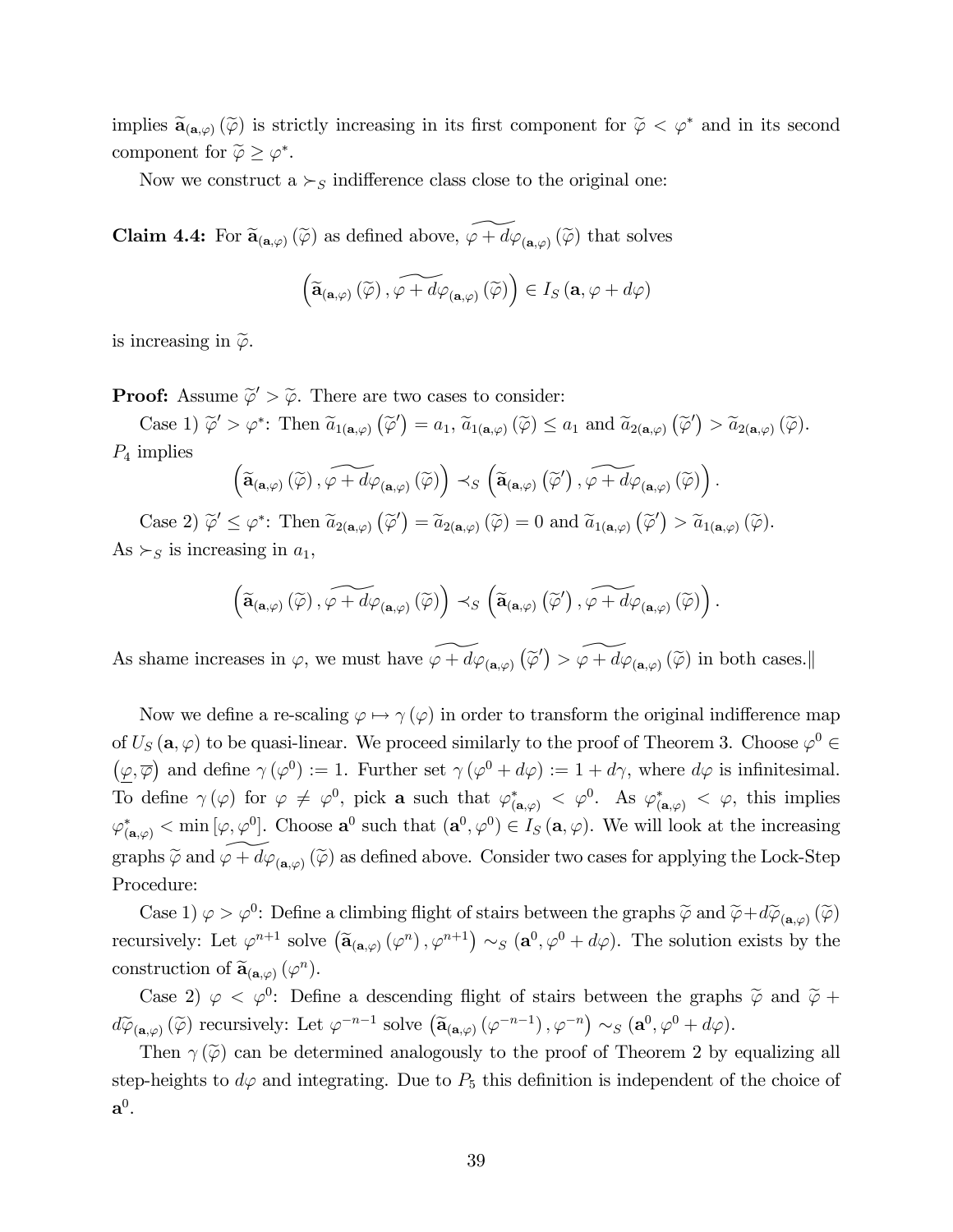Now the indifference map of  $U_s(\mathbf{a},\varphi)$  is quasi linear in  $\gamma(\varphi)$ , where  $\gamma : \mathbb{R}_{++} \to \mathbb{R}$  is strictly increasing and continuous. Further remember that  $U_s(\mathbf{a}, \varphi)$  is strictly decreasing in  $\varphi$ . Therefore, there exists  $H : \mathbb{R}^N_+ \to \mathbb{R}$ , such that  $H(\mathbf{a}) - \gamma (\varphi)$  represents  $\succ_S$  on S.

Define  $u_S(a_1) := H(\mathbf{a}) - \lim_{\varphi \to \varphi(\mathbf{a})} \gamma(\varphi)$ . Because of  $P_1$ ,

$$
U(\{\mathbf{a},\mathbf{b}\}):=\left\{\begin{array}{c} u_S(a_1) \text{ if } \{\mathbf{a}\} \sim \{\mathbf{a},\mathbf{b}\} \succ \{\mathbf{b}\} \\ H(\mathbf{a}) - \gamma(\varphi(\mathbf{b})) \text{ if } \{\mathbf{a}\} \succ \{\mathbf{a},\mathbf{b}\} \succ \{\mathbf{b}\} \\ u_S(b_1) \text{ if } \{\mathbf{a}\} \succ \{\mathbf{a},\mathbf{b}\} \sim \{\mathbf{b}\}\end{array}\right.
$$

represents  $\succ$  confined to the collection of all two element sets. Therefore,  $H(\mathbf{a}) \equiv u_S(a_1) +$  $\gamma(\varphi(\mathbf{a}))$  must hold. Hence

$$
U\left(A\right) = \max_{\mathbf{a} \in A} \left[ u_s\left(a_1\right) + \gamma\left(\varphi\left(\mathbf{a}\right)\right) \right] - \max_{\mathbf{b} \in A} \left[ \gamma\left(\varphi\left(\mathbf{b}\right)\right) \right]
$$

represents  $\succ$  on K, where  $\varphi$  represents  $\succ_f$ , and  $u_s$  and  $\gamma$  are strictly increasing. Since  $\varphi$ represents  $\succ_f$ , so does  $\gamma(\varphi)$ . Hence, there is a representation  $\varphi$  of  $\succ_f$ , such that  $\gamma$  is the identity and

$$
U(A) = \max_{\mathbf{a} \in A} [u_s(a_1) + \varphi(\mathbf{a})] - \max_{\mathbf{b} \in A} [\varphi(\mathbf{b})]
$$

represents  $\succ$  on K.

 $(ii)$  To establish the analogue of Theorem 3, namely that there are N increasing unbounded functions  $v_1, ..., v_N$ , such that the fairness ranking  $\succ_f$  can be represented by  $\varphi(\mathbf{a}) =$  $v_1(a_1) \cdot \ldots \cdot v_N(a_n)$ , if and only if it satisfies  $F_1, F_2, F_3^N$  and  $F_4^N$  we apply the Theorem of Luce and Tukey, just as in the proof of Theorem 3. It establishes the existence of an additive representation  $\xi_1(a_1) + ... + \xi_N(a_N)$  of  $\succ_f$ . Define  $v_n(a_n) := \exp(\xi_n(a_n))$  for all  $n \in \{1, ..., N\}$ . Then  $v_1, ..., v_N : \mathbb{R}_+ \to \mathbb{R}_{++}$  are increasing and continuous and if we re-define  $\varphi(\mathbf{a}) := v_1(a_1) \cdot ... \cdot v_N(a_N)$ , it represents  $\succ_f$ . By  $F_3^N$ , the functions  $v_1, ..., v_N$  must be unbounded.

That the representations satisfy the axioms is easy to verify.

#### 8.5. Proof of Proposition

Define the random variable  $X_n := \overline{\theta_n} - x_1$ .

**Claim 5.1:** DM's utility is a decreasing function of  $|X_n|$ 

**Proof:** DM chooses a to maximize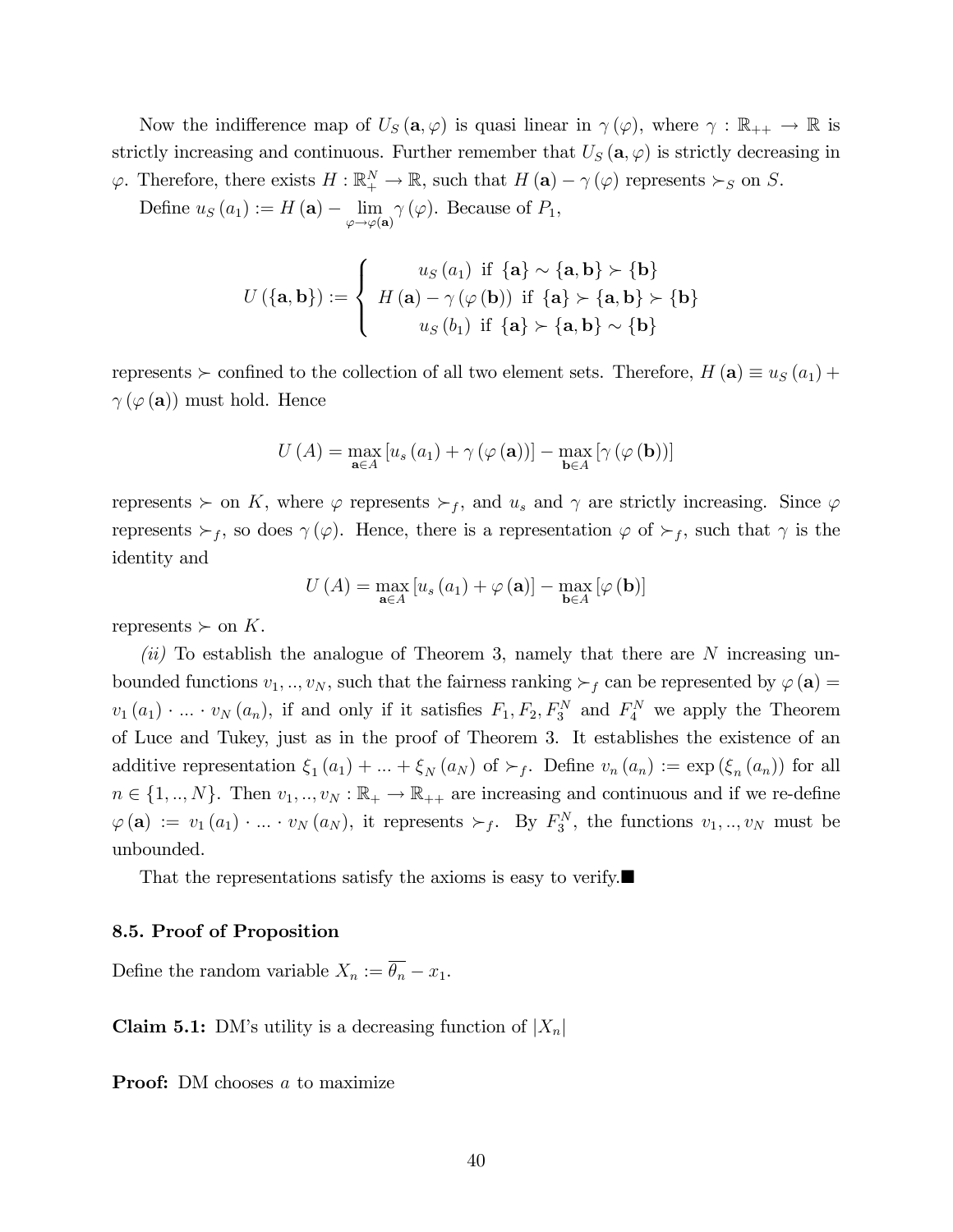$$
u(d(a,x_1))+\beta_N\left(E\left[\prod_{i=1}^N u(d(a,x_i))\big|x^n\right]-E\left[\prod_{i=1}^N u(d(a^*,x_i))\big|x^n\right]\right).
$$

Since  $\theta$  is a sufficient statistic for  $x^N$ , we can write:

$$
E\left[\prod_{i=1}^N u\left(d\left(a,x_i\right)\right)|x^n\right] = E\left[E\left[\prod_{i=1}^N u\left(d\left(a,x_i\right)\right)|\theta\right]|x^n\right].
$$

This expression is single peaked as a function of a:

$$
E\left[\prod_{i=1}^N u\left(d\left(a,x_i\right)\right)|\theta\right] = E\left[\prod_{i=1}^N u\left(d\left(a-\theta,x_i\right)\right)|0\right] =: f\left(a-\theta\right),
$$

where f is symmetric and single peaked, with a peak in 0 and  $\cdot^{41}$  Write  $\pi_{x^n}(\theta)$  for the density function corresponding to  $\theta \sim N\left(\overline{\theta_n}, \overline{\nu_n^2}\right)$ ). It is single peaked with peak in  $\overline{\theta_n}$ . Thus,

$$
E\left[\prod_{i=1}^{N} u\left(d\left(a,x_{i}\right)\right)|x^{n}\right] = \int_{\Omega} f\left(a-\theta\right)\pi_{x^{n}}\left(\theta\right)d\theta
$$

is the convolution of two symmetric single peaked functions, with peak in 0 and  $\theta_n$ , respectively. Then  $E\left[\prod_{i=1}^{N}$  $i=1$  $u\left(d\left(a,x_i\right)\right)|x^n\right]$ is single peaked with peak in  $a = \theta_n$ . This means that fairness is maximized at  $a^* = \overline{\theta_n}$  and, therefore, shame is increasing with  $|\overline{\theta_n} - a|$ . By assumption, DM's selfish utility is decreasing with  $|a - x_1|$ . Therefore, DM in effect chooses  $|\overline{\theta_n}-a| \in [0, |X_n|]$ . Fix  $X_n$  and denote by  $l(|X_n|)$  DM's optimal choice of  $|\overline{\theta_n}-a|$  and  $V(l(|X_n|), |X_n|)$  the associated (total) utility. Then for  $|X'_n| < |X_n|$ ,

$$
\max\{0, |X'_n| - l(|X_n|)\} \le |X_n| - l(|X_n|)
$$

and

$$
\min\{|X'_n| \, ,\, l(|X_n|)\} \le l(|X_n|)
$$

with at least one inequality strict. Therefore,

$$
V(l(|X_n|), |X_n|) < V(\min\{|X'_n|, l(|X_n|)\}, |X'_n|)
$$

and by definition

$$
V(\min\{|X'_n|, l(|X_n|)\}, |X'_n|) \le V(l(|X'_n|), |X'_n|).
$$

 $41$ The first equality is justified, since only the distance, which is symmetric, enters the utility functions.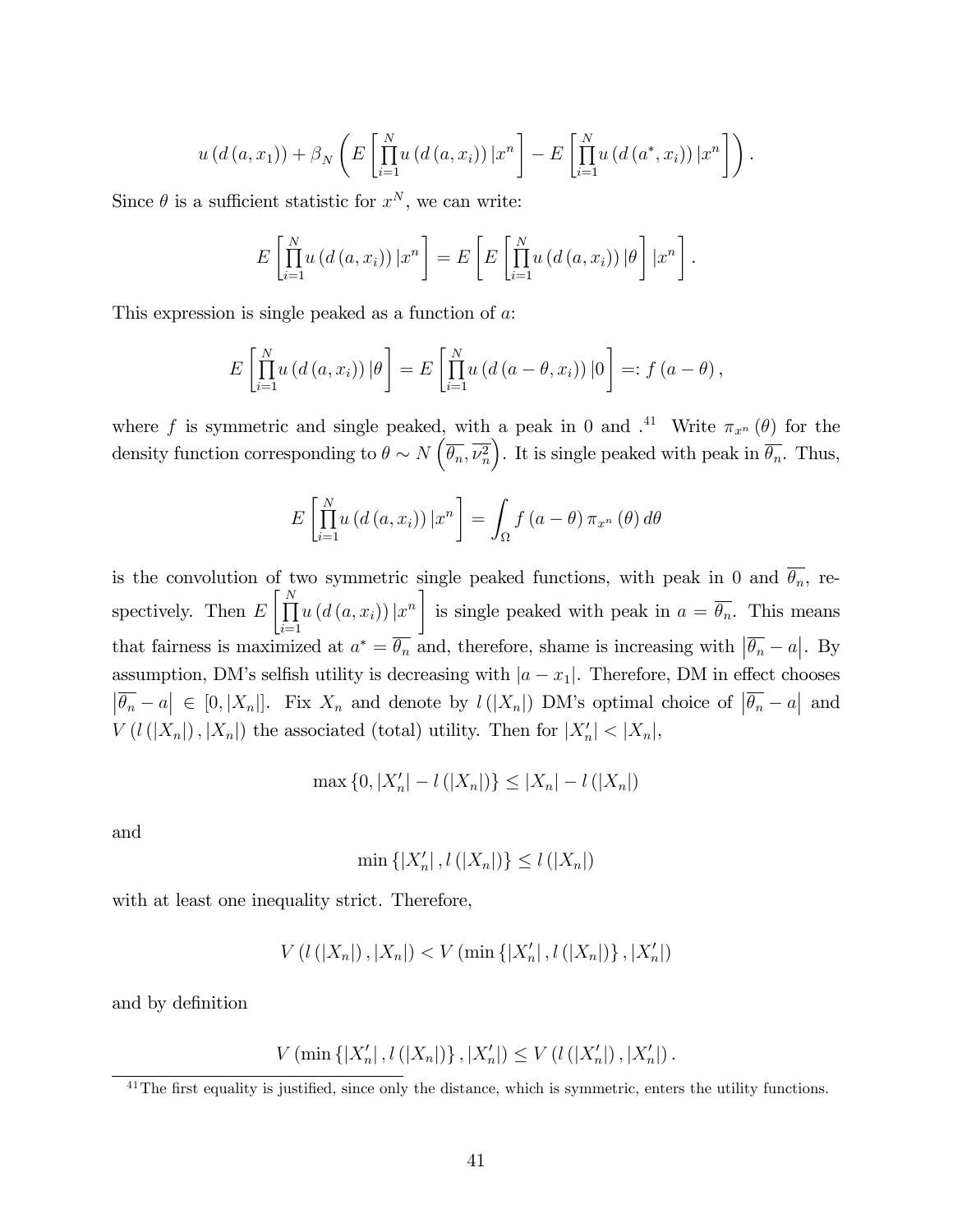Combining the two inequalities establishes the result.

For given  $\theta$ , note that

$$
X_n |\theta \sim N\left(-\frac{\theta}{\nu^2 + n\sigma^2}, \frac{\sigma^2 (\sigma^2 (n-1) (2v^2 + n\sigma^2) + v^4)}{(n\sigma^2 + \nu^2)^2}\right).
$$

Define  $H_n(\theta) := -\frac{\nu^2}{\nu^2 + n^2}$  $\frac{\nu^2}{\nu^2 + n\sigma^2} \theta$ , so  $H_n(\theta) \sim N\left(0, \frac{\nu^6}{(\nu^2 + n\sigma^2)}\right)$  $\frac{\nu^6}{(\nu^2+n\sigma^2)^2}$ . Then

$$
\left[X_n - H_n(\theta)\right] | H_n(\theta) \sim N\left(0, \frac{\sigma^2 \left(\sigma^2 \left(n-1\right) \left(2v^2 + n\sigma^2\right) + v^4\right)}{\left(n\sigma^2 + \nu^2\right)^2}\right).
$$

Let  $h_n(H_n(\theta))$  and  $g_n(X_n - H_n(\theta))$  denote the associated density functions. The convolution

$$
\int h_n(H_n(\theta)) g_n(X_n - H_n(\theta)) dH_n(\theta)
$$

yields

$$
X_n \sim N\left(0, \frac{\sigma^2 (\sigma^2 (m-1) (2v^2 + n\sigma^2) + v^4) + v^6}{(n\sigma^2 + \nu^2)^2}\right).
$$

Hence for every  $n, \frac{42}{3}$ 

$$
p(|X_n| = z) \propto \exp \left[ -\frac{z^2}{2} \frac{\left(\nu^2 + n\sigma^2\right)^2}{\left(\sigma^2 \left(\sigma^2 \left(n-1\right) \left(2\nu^2 + n\sigma^2\right) + \nu^4\right) + \nu^6\right)} \right].
$$

Consequently

$$
\frac{p(|X_n| = z)}{p(|X_m| = z)}
$$
\n
$$
\propto \exp\left[-\frac{z^2}{2}\left(\frac{(\nu^2 + n\sigma^2)^2}{(\sigma^2(\sigma^2(n-1)(2\nu^2 + n\sigma^2) + \nu^4) + \nu^6)} - \frac{(\nu^2 + m\sigma^2)^2}{(\sigma^2(\sigma^2(m-1)(2\nu^2 + m\sigma^2) + \nu^4) + \nu^6)}\right)\right]
$$
\n
$$
= \exp\left[-\frac{z^2}{2}c_{\nu,\sigma}(m, n)\right].
$$

Thus, the ratio  $p(|X_n|=z)$  satisfies the Monotone Likelihood Ratio Property (MLRP): If  $c_{\nu,\sigma}(m,n)$  < (>) 0, then  $\frac{p(|X_n|=z)}{p(|X_m|=z)}$  increases (decreases) with z. Since DM's utility is decreasing in z, she will strictly prefer m over n (n over m) if and only if  $c_{\nu,\sigma}(m,n) < (>)$  0. In the text we define the ratio of the standard deviations  $\sigma$  and  $\nu$  as  $s := \frac{\sigma}{\nu}$ . s is a suffi-

<sup>&</sup>lt;sup>42</sup>We use the fact that for a Normal distribution with mean 0,  $p(X_n = z) = p(X_n = -z)$ . With  $\alpha$  we denote "proportional to".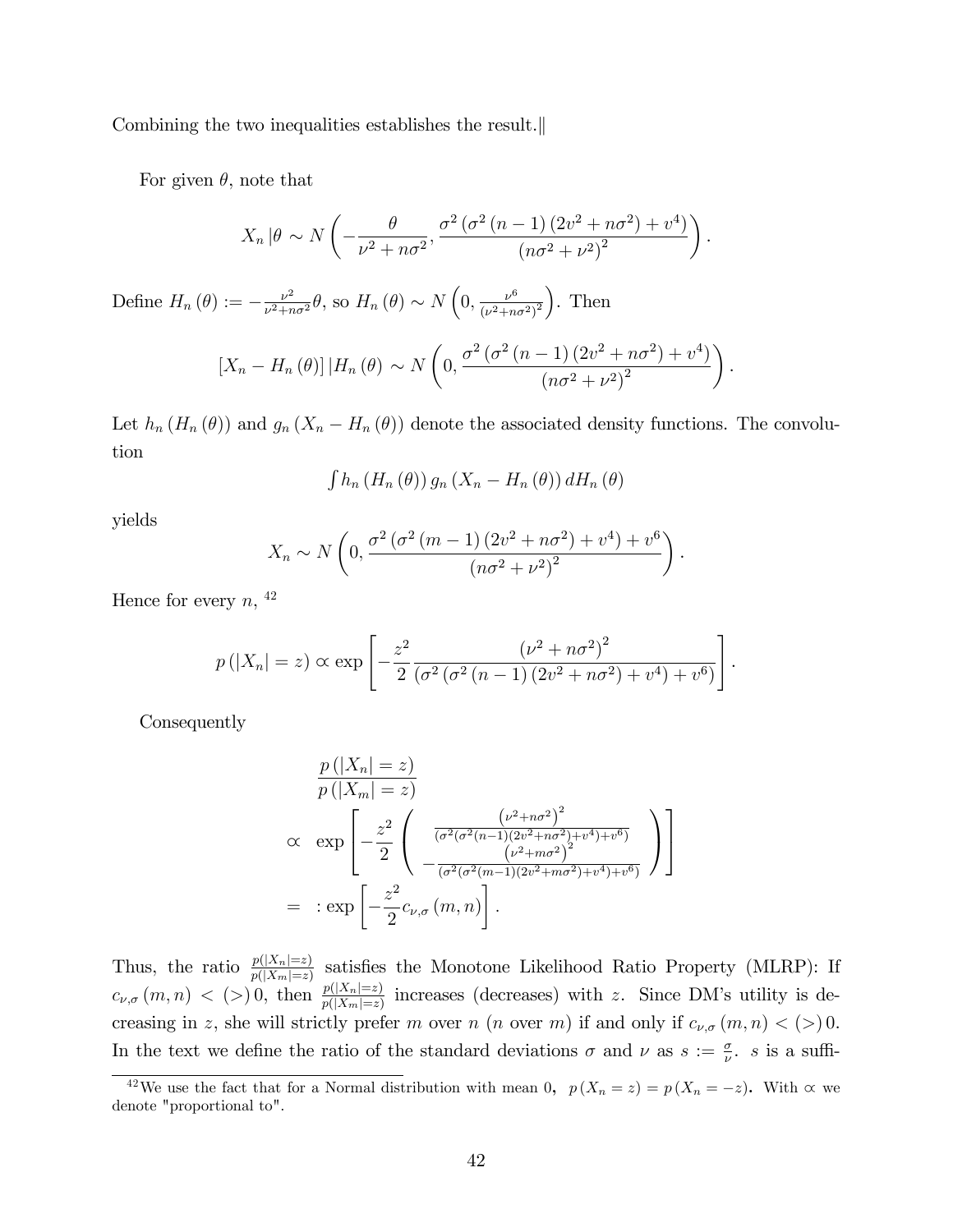cient statistic for  $(\nu, \sigma)$ . Assuming  $n > m$ , we find, with some straightforward algebra, that  $c_s(m,n) < (>)$  0, if and only if  $2 + (m+n) s^2 - 3s^4 - 2(m+n) s^6 - mns^8 < (>)$  0.

**Claim 5.2:** For  $n > m$ ,  $c_s(m, m + 1) < 0$  implies  $c_s(n, n + 1) < 0$ .

#### Proof:

$$
2 + (m + (m + 1)) s2 - 3s4 - 2(m + (m + 1)) s6 - m(m + 1) s8 < 0
$$

is equivalent to

$$
\frac{2-3s^4}{2m+1} < 2s^6 + \frac{m^2+m}{2m+1}s^8 - s^2.
$$

Let  $\ln s := \frac{2-3s^4}{2m+1}$  and  $\tau h s := 2s^6 + \frac{m^2+m}{2m+1}s^8 - s^2$ . Consider two cases:

i)  $2 - 3s^4 > 0$ :  $\frac{\partial}{\partial m}(lhs) < 0$  and  $\frac{\partial}{\partial m}(rhs) > 0$  implies  $c_s(n, n + 1) < 0$  for  $n > m$ .

ii)  $2-3s^4 \leq 0$ : Then for all m,  $\ln s \leq 0$  and  $\ln s > 0$ , which implies  $c_s(n, n+1) < 0$  for  $n > m.$ 

 $s^*$  as defined in the text solves  $c_s(1, 2) = 0$ .

**Claim 5.3:** For  $s \leq s^*$ ,  $c_s(m, m + 1) = 0$  has a unique solution  $n^*(s) \in \mathbb{R}_+$ . For  $s > s^*$ , no positive solution exists.

**Proof:** Assume first  $s \leq s^*$ : To show existence, note that due to the quadratic term in  $m, m \to \infty$  implies  $c_s (m, m + 1) \to -\infty$  for all s. Since  $c_s (m, m + 1)$  is continuous in m, it is sufficient to show that  $c_s(1, 2) > 0$  for all  $s \leq s^*$ .  $c_s(1, 2) > 0$  is equivalent to

$$
2 + 3s^2 - 3s^4 - 6s^6 - 2s^8 > 0
$$

or

$$
2/s^2 + 3 > 3s^2 + 6s^4 + 2s^6 \ \forall s \leq s^*.
$$

For this last inequality  $\frac{\partial}{\partial s} (lhs) < 0$  and  $\frac{\partial}{\partial s} (rhs) > 0$ . Since  $2/s^{*2} + 3s^* = 3s^{*2} + 6s^{*4} + 2s^{*6}$ ,  $c_s(1,2) > 0$  must hold for all  $s \leq s^*$ . Hence a solution  $m = n^*(s)$  exists. Its uniqueness follows directly from claim 5.1.

Consider now the case  $s > s^*$ : In that case  $c_s(1,2) < 0$ . Claim 1 implies that no solution exists to the equation  $c_s(m, m+1) = 0$  for any  $m \in \mathbb{R}_+$ .

Claim 5.4:  $n^*(s)$  is decreasing in s.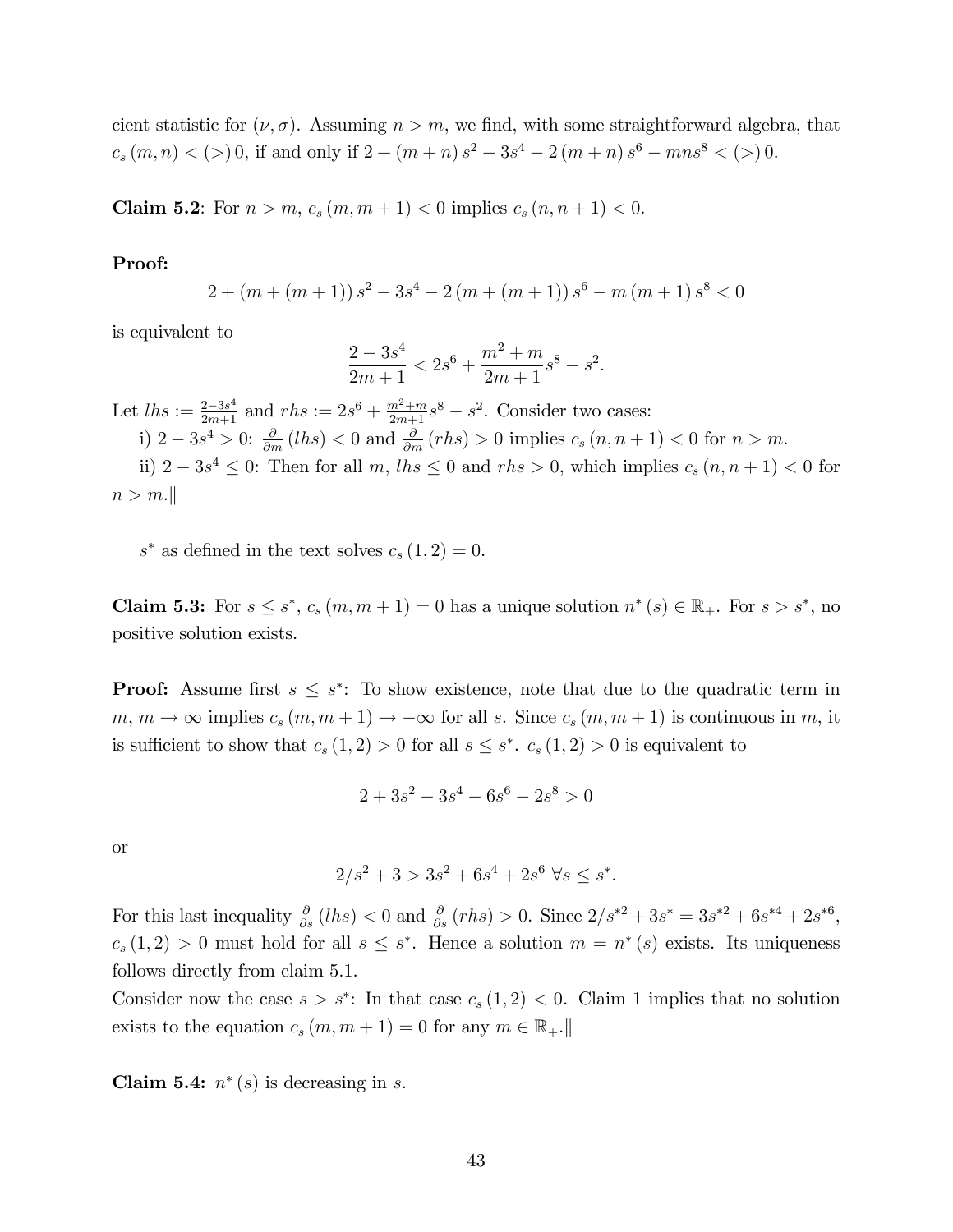#### Proof:

$$
2 + (n^* + (n^* + 1)) s^2 - 3s^4 - 2 (n^* + (n^* + 1)) s^6 - n^* (n^* + 1) s^8 = 0
$$

is equivalent to

$$
\frac{2/s^2 - 3s^2}{2n^* + 1} = 2s^4 + \frac{n^{*2} + n^*}{2n^* + 1}s^6 - 1.
$$

For this equality  $\frac{\partial}{\partial n^*}(lhs) < 0$  and  $\frac{\partial}{\partial n^*}(rhs) > 0$  for all s, while  $\frac{\partial}{\partial s}(lhs) < 0$  and  $\frac{\partial}{\partial s}(rhs) > 0$ for all  $n^*$ .

Thus, if DM prefers  $n = 1$  to  $n = 2$ , then  $n^*(s) = 1$  is her globally preferred value. If she prefers m to both  $m-1$  and  $m+1$ , then  $n^*(s) = m$  is her globally preferred value. Neglecting the integer constraint,  $m = n^*(s)$  is the unique positive solution to  $2 + (m + (m + 1)) s^2$  $3s<sup>4</sup> - 2(m + (m + 1))s<sup>6</sup> - m(m + 1)s<sup>8</sup> = 0$ , if a solution exists. Furthermore,  $n<sup>*</sup>(s)$  is a decreasing function.

## References

- [1] Anderoni, James and John H. Miller (2002) "Giving according to GARP: An experimental test of the consistency of preference for altruism." *Econometrica*, 70, 737-753.
- [2] Benabou, Roland and Jean Tirole (2006) "Incentives and Prosocial Behavior." American Economic Review, 96(5), 1652-1678.
- [3] Bolton, Gary E., Elena Katok and Rami Zwick (1998) "Dictator game giving: Rules of fairness versus acts of kindness." International Journal of Game Theory, 27: 269-299.
- [4] Broberg, Thomas, Tore Ellingsen and Magnus Johannesson (2007) "Is Generosity Involuntary?" Economics Letters, 94, 32-37.
- [5] Burnham, Terence C. (2003) "Engineering altruism: A theoretical and experimental investigation of anonymity and gift giving." Journal of Economic Behavior and Organization, 50, 133-144.
- [6] Buss, Arnold H. (1980) "Self-Consciousness and Social Anxiety." San Francisco, W. H. Freeman.
- [7] Camerer, Colin (2003) "Behavioral Game Theory: Experiments in Strategic Interaction". Princeton University Press.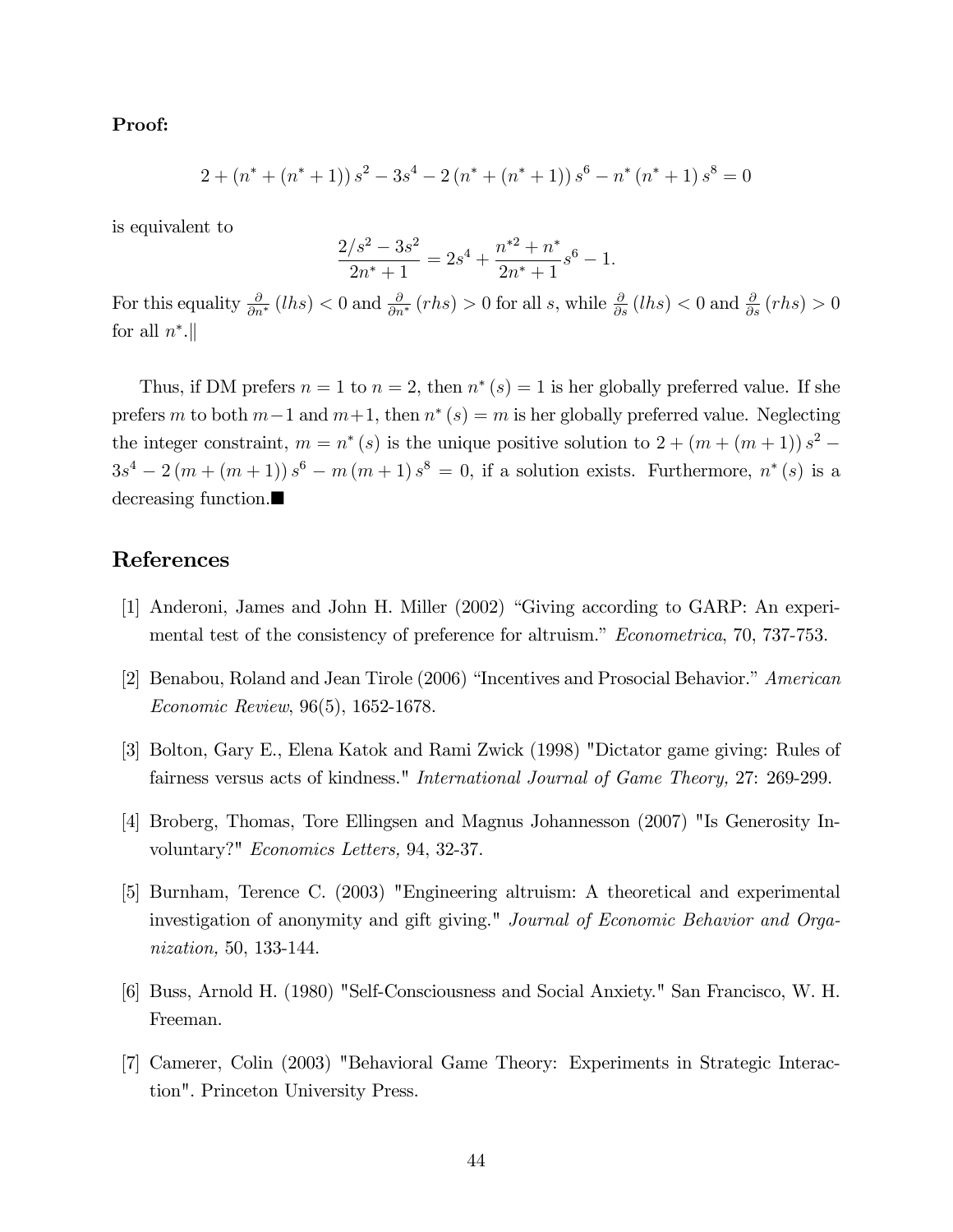- [8] Charnes, Gary and Mathew Rabin (2002) "Understanding Social Preferences with Simple Tests." Quarterly Journal of Economics, 117 (3), 817-870.
- [9] Coate, Stephen and Stephen Morris (1995) "On the Form of Transfers to Special Interests." Journal of Political Economy,Vol. 103, No. 6, 1210-1235.
- [10] Dana, Jason D., Dalian M. Cain and Robin M. Dawes (2006) "What you donít Know Won't Hurt me: Costly (but quiet) Exit in a Dictator Game." Organizational Behavior and Human Decision Processes, 100(2), 193-201.
- [11] Dana, Jason D., Roberto A. Weber and Jason Xi Kuang (2005) "Exploiting moral wriggle room: Behavior inconsistent with a preference for fair outcomes." mimeo.
- [12] Davis, Douglas D. and Charles A. Holt (1993) " Experimental economics." Princeton University Press.
- [13] Dekel, Eddie, Barton L. Lipman and Aldo Rustichini (2005) "Temptation Driven Preferences." mimeo
- [14] Fehr Ernst, Klaus M. Schimdt (1999) "A Theory of Fairness, Competition and Cooperation.î Quarterly Journal of Economics, 114, 817-868.
- [15] Frohlich, Norman, Joe Oppenheimer and J. Bernard Moore (2001) "Some doubts measuring self-interst using dictator experiments: The cost of anonymity." Journal of Economic Behavior and Organization, 46, 271-290.
- [16] Gauthier, David and Robert Sugden (editors) (June 1993) "Rationality, Justice and Social Contract: Themes from Morals by Agreement." University of Michigan Press.
- [17] Gul, Faruk and Wolfgang Pesendorfer (2005) "The Simple Theory of Temptation and Self-Control." mimeo
- $[18]$   $(2001)$  "Temptation and Self Control." *Econometrica*, Vol. 69, No. 6, 1403-1435
- [19] Haley, Kevin J. and Daniel M.T. Fessler (2005) "Nobody's watching? Subtle cues affect generosity in an anonymous economic game." Evolution and Human Behavior, 26, 245- 256.
- [20] Hammond, Peter J.(1991), "Interpersonal Comparisons of Utility: Why and How They Are and Should Be Made", in Elster and Roemer, "Interpersonal Comparisons of Well Being". Cambridge: Cambridge University Press, pp 200-254.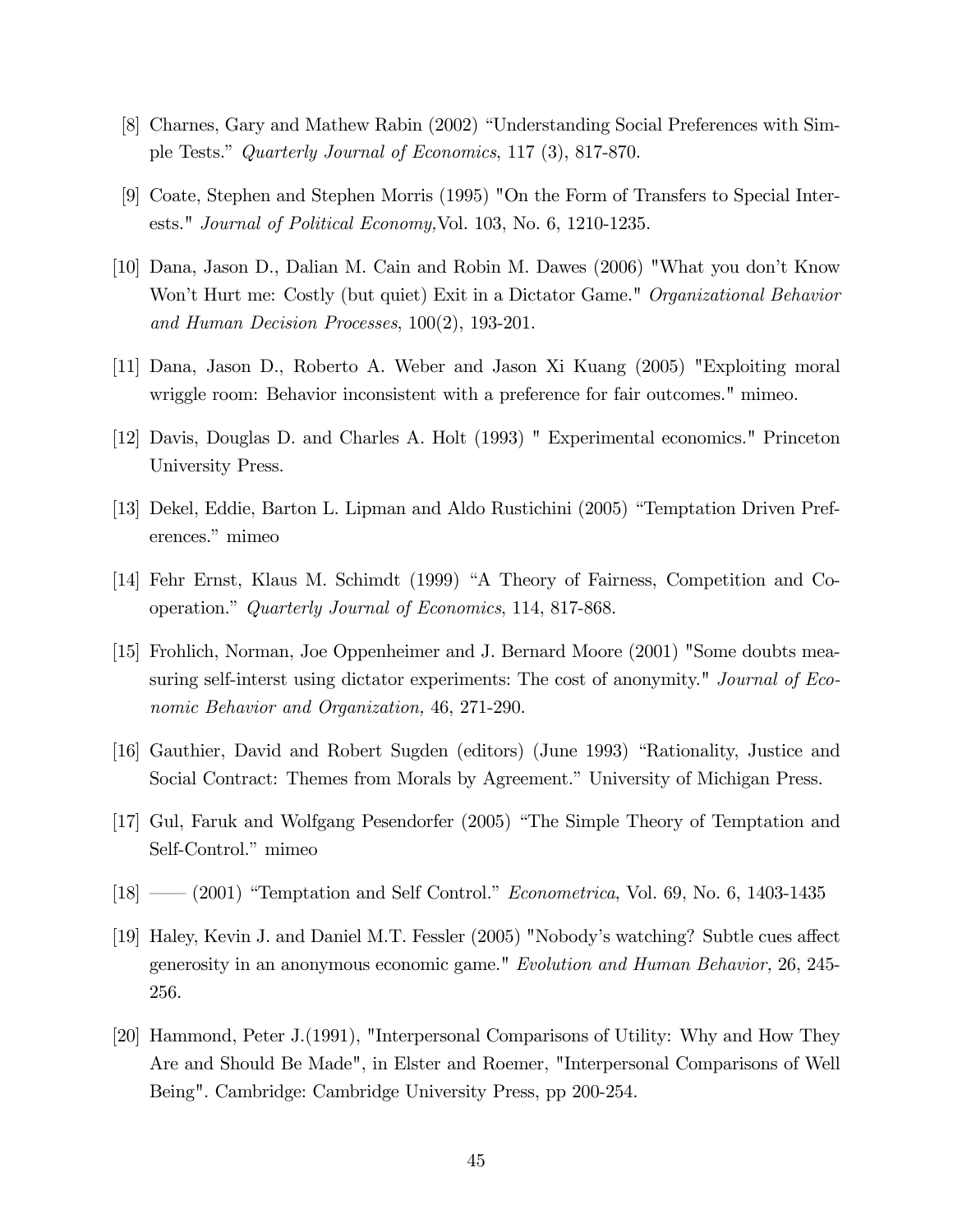- [21] Johannesson, Magnus and Bjoran Persson (2000) "Non-reciprocal altruism in dictator games." Economics Letters, 69, 137-142.
- [22] Karni, Edi and Zvi Safra (1998) "The Hexagon Condition and Additive Representation for Two Dimensions: An Algebraic Approach." Journal of Mathematical Psychology, 42, 393-399.
- [23] Keeney, Ralph L. and Howard Raiffa, with a contribution by Richard F. Meyer (1976) "Decisions with multiple objectives : preferences and value trade-offs". New York : Wiley.
- [24] Koch, K. Alexander and Hans-Theo Norman (2005) "Giving in Dictator Games: Regard for Others or Regard by others?" mimeo.
- [25] Krantz, David H., R. Duncan Luce, Patrick C. Suppes and Amos Tversky (1971) " Foundations of Measurments, Vol 1." Academic Press, New York.
- [26] Lazear, Edward P., Ulrike Malmendier and Roberto A. Weber (2005) "Sorting in Experiments with Application to Social Preferences." mimeo.
- [27] Luce, R. Duncan and John W. Tukey (1964) "Simultaneous Conjoint Measurement: A New Type of Fundamental Measurement." Journal of Mathematical Psychology, 1,1-27.
- [28] Mariotti, Marco (1999) "Fair Bargains: Distributive Justice and Nash Bargaining Theory.î Review of Economic Studies, Vol.66, 733-41.
- [29] Miller, Dale T. (1999) "The Norm of Self-Interest." American Psychologist, Vol. 54, No. 12, 1053-1060.
- [30] Nash, John F. (1953) "Two-Person Cooperative Games." Econometrica, Vol. 21, No. 1, 128-140.
- $[31]$   $(1950)$  "The Bargaining Problem." *Econometrica*, Vol. 18, No. 2, 155-162.
- [32] Neilson, William S. (2006-a) "Axiomatic Reference Dependence in Behavior towards Others and Toward Risk." Economic Theory 28, 681-692.
- [33] <sup>*(33)* <sup>a</sup> (2006-b) "A Theory of Kindness, Reluctance, and Shame in Dictator Games."</sup> mimeo.
- [34] Oberholzer-Gee, Felix and Reiner Eichenberger (2004) "Fairness in Extended Dictator Game Experiments". Working paper